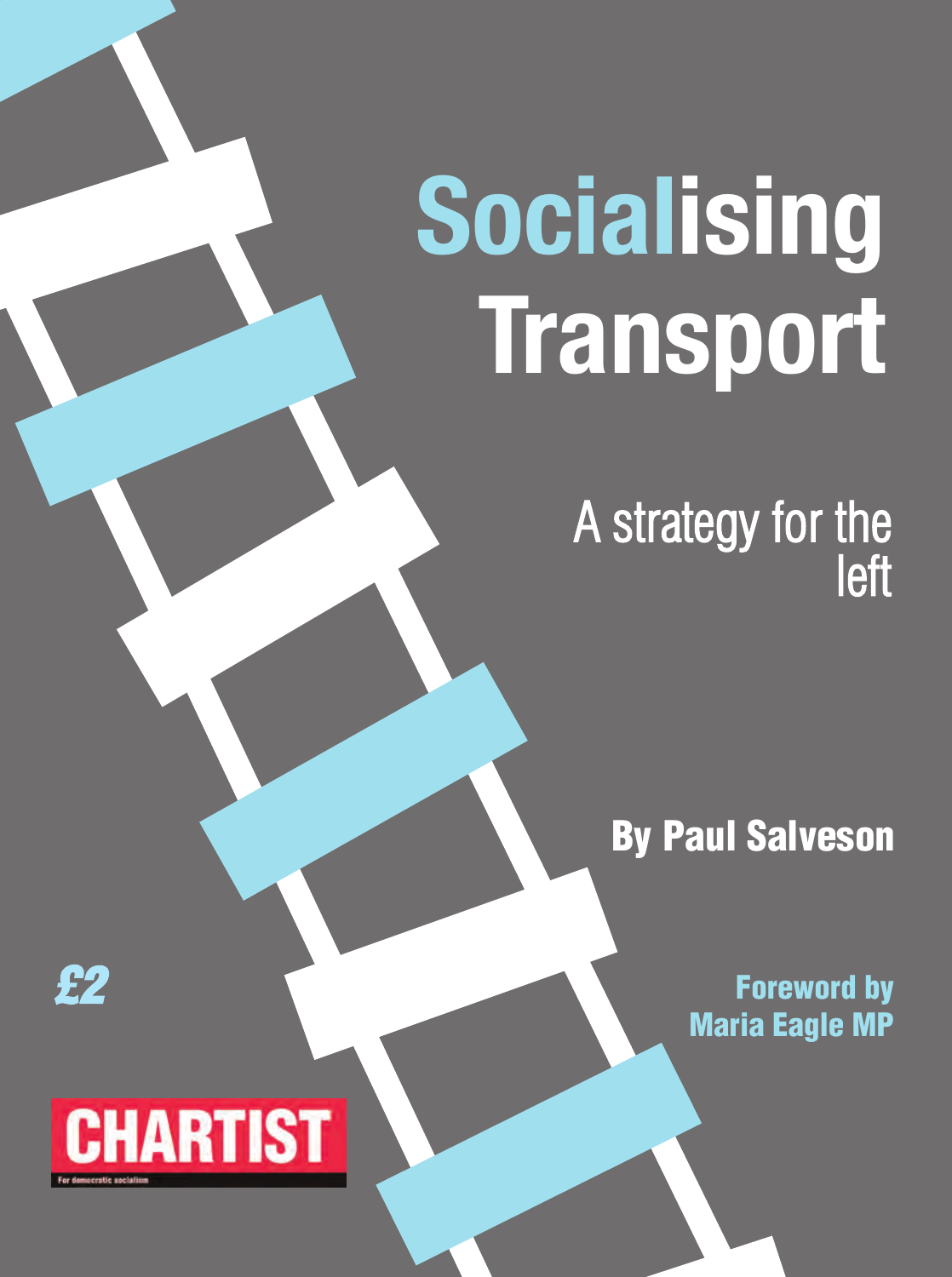| The                                    | A/s <sub>O</sub>                                                                       |
|----------------------------------------|----------------------------------------------------------------------------------------|
| inished                                | available:                                                                             |
| <b>Project</b>                         | pamphlet                                                                               |
| By Frank Lee                           | 1 to 3 on                                                                              |
| The politics of housing                | Europe,                                                                                |
| development                            | Housing                                                                                |
| in an age of austerity                 | and the<br>Big Society*                                                                |
| By Andy Gropy and<br><b>Main Davis</b> | <b>The Big Society</b><br>THE BIG CON AND THE<br><b>ALTERNATIVE</b><br><b>CHARTIST</b> |

**Chartist Publications www.chartist.org.uk PO Box 52751, London EC2P 2XF editor@chartist.org.uk**

**Production by Andy Morton**

**Published February 2013 £2 and free to supporter subscribers**



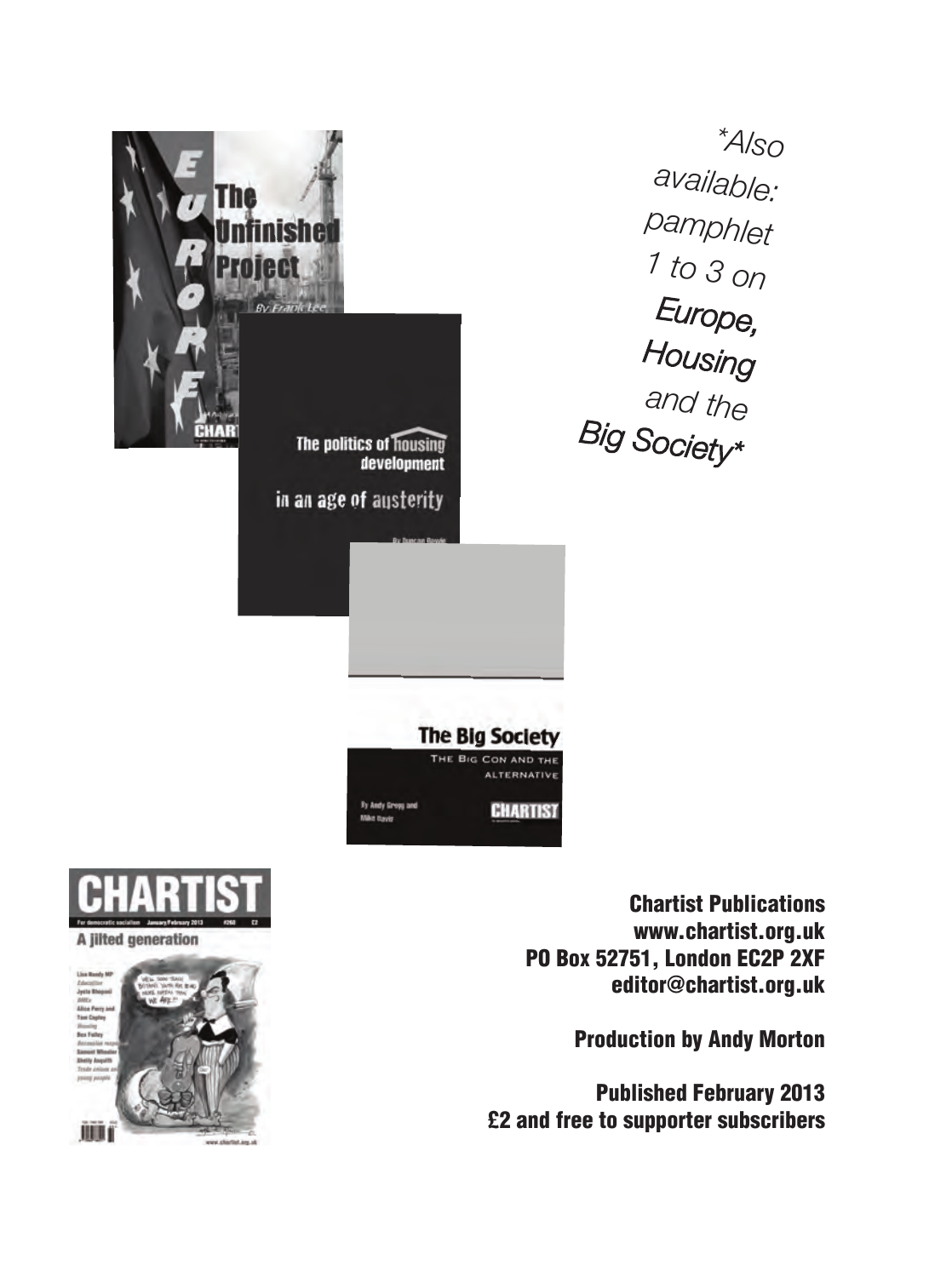# **Socialising Transport**

# **A strategy for the left**

By Paul Salveson

Foreword by Maria Eagle MP

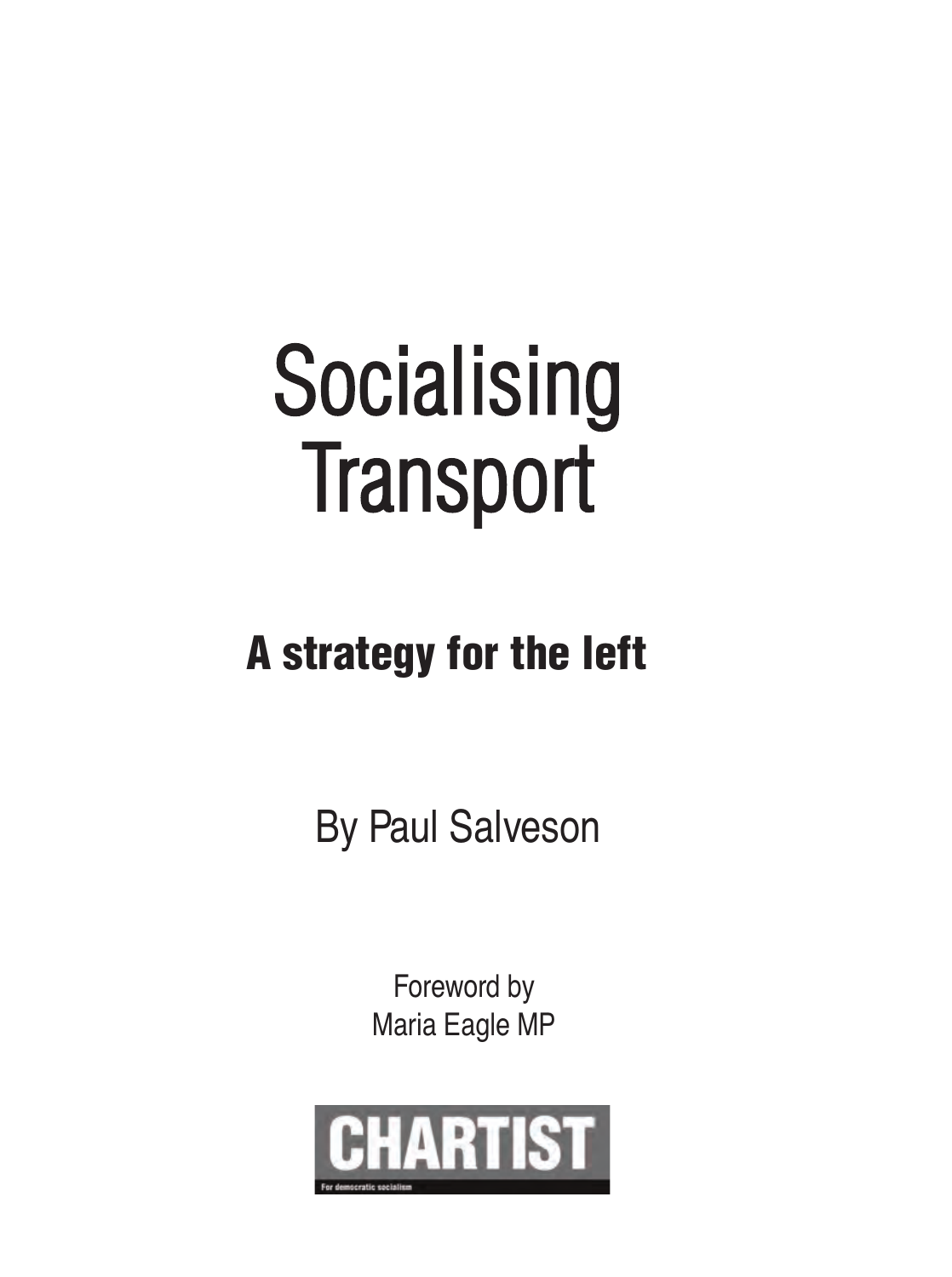# Table of Contents

- **Introduction** 1.
- Labour's Record and the Policy Review 2.
- Taking an Holistic Approach to Transport and Sustainability 3.
- The Railways: time to change track 4.
- On the Buses 5.
- Transport for the Community 6.
- Streets for People: Cars, Cycling and Walking 7.
- Conclusion 8.

*Paul Salveson has spent most of his life in the railway industry, joining British Rail in 1974. He set up the Association of Community Rail Partnerships in 1997 and later worked as a senior manager for Northern Rail. He is a visiting professor in Transport and Logistics at the University of Huddersfield and was appointed to the board of Passenger Focus in April 2013. He is a member of Transport Salaried Staffs Association (TSSA) and a Labour Councillor in Kirklees. He was awarded an MBE for services to the railway industry in 2008.*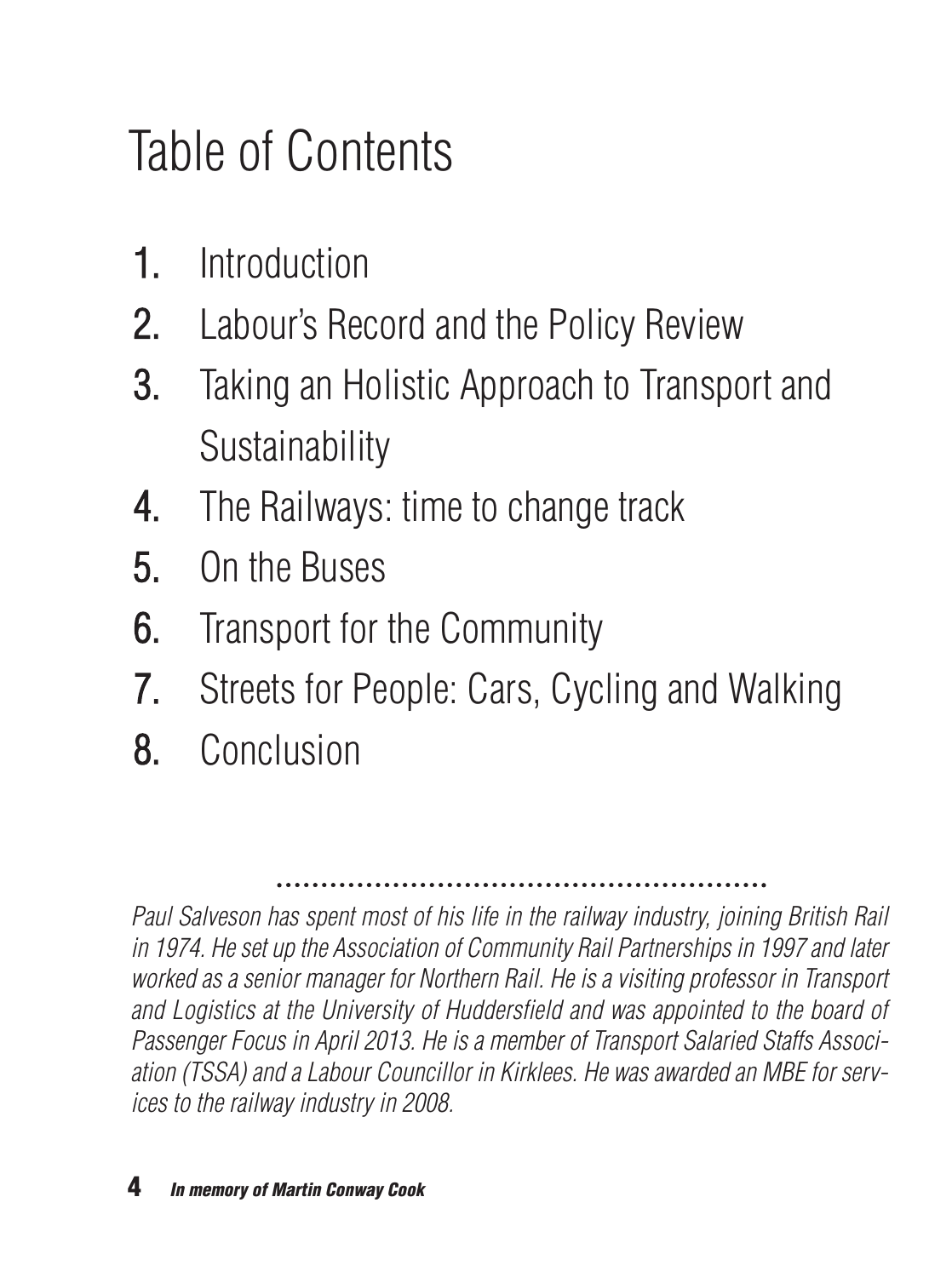# Foreword

# By Maria Eagle - Shadow Transport Secretary

T he rising cost of transport should be a priority for the next Labour government. Yet we will inherit a significant deficit, not least thanks to the Tory-led Government's failure to pursue a credible strategy for jobs and growth. Therefore, the solutions of 1997 simply won't work in 2015. The New Labour approach was to be relaxed about the eye-watering profits being made by private train and bus companies, despite the transport system being heavily subsidised by the taxpayer, then to use the proceeds of growth to mitigate the worst impacts. For example, spending a billion pounds to pay bus companies to deliver free travel for older people. There simply will not be the money to repeat that approach in the years ahead.

Instead, a One Nation Labour approach will require us to be bolder about taking on the vested interests in the privatised rail and deregulated bus industries to get a better deal for fare-payers and tax-payers. For rail, it requires doing more to tackle the costly fragmented structure of the industry that emerged from the botched privatisation. And it means looking at extending the not for dividend model that we introduced for rail infrastructure, through the creation of Network Rail, to rail services. That's why, as a first step, Labour is opposing the reprivatisation of the Intercity East Coast service which has delivered £416million back to taxpayers since being run by the Government's own rail company.

For buses, we must recognise the gulf between London and the rest of the country in the ability of elected transport authorities to set fares and plan routes on behalf of passengers. We legislated to make it possible in theory to reverse bus deregulation, but it remains difficult in practice. The next Labour government must do more to ensure the private bus companies can no longer stand in the way of elected transport authorities who are simply seeking a better deal for the tax-payers money already being put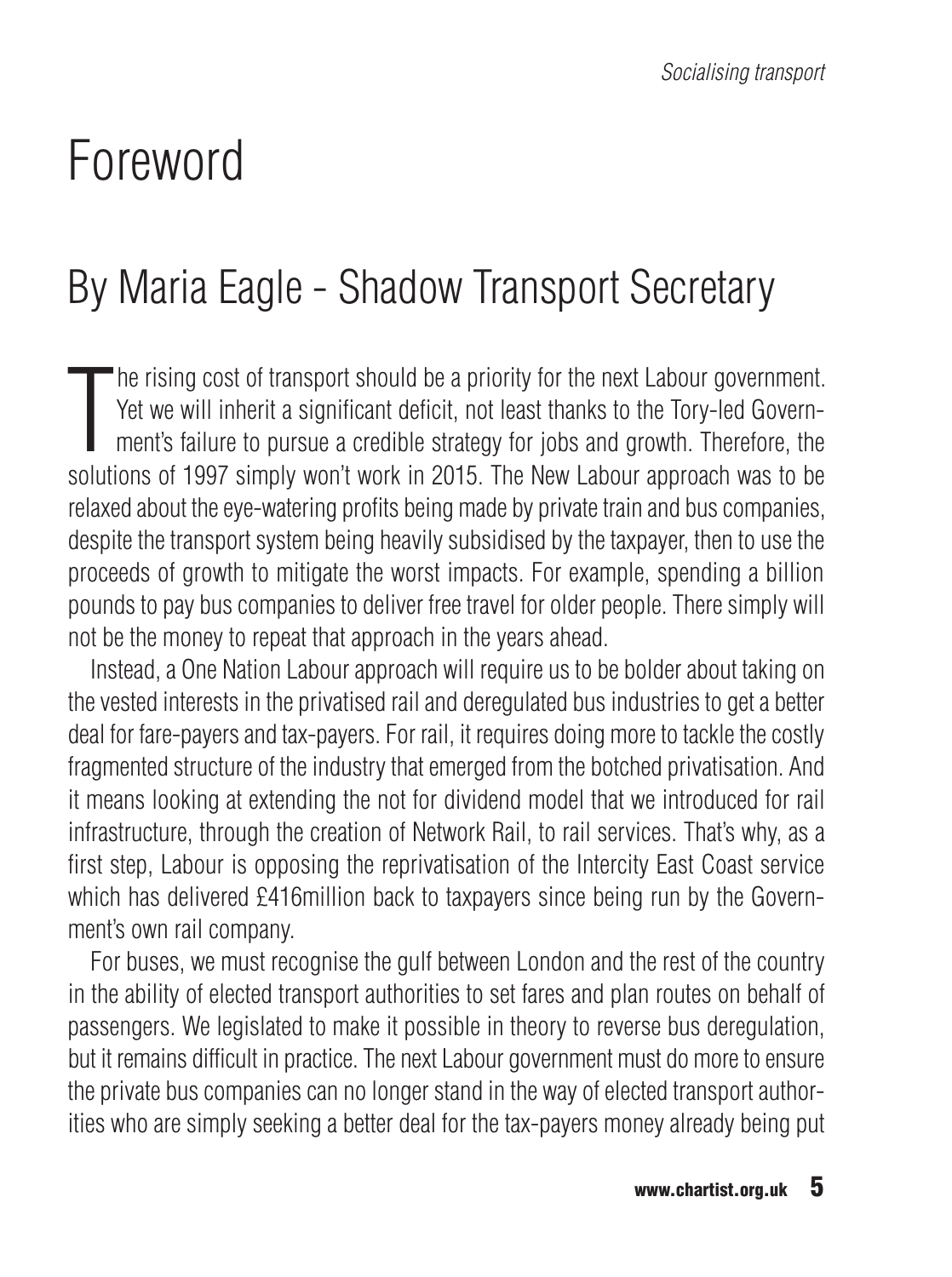into local bus services. And we need to be much more ambitious about delivering the strategies and infrastructure needed to place cycling and walking at the heart of local transport. Only by being bolder than we have been in the past can Labour secure a better deal for fare-payers and tax-payers and deliver a genuinely accessible, affordable and sustainable transport system.

#### February 2013.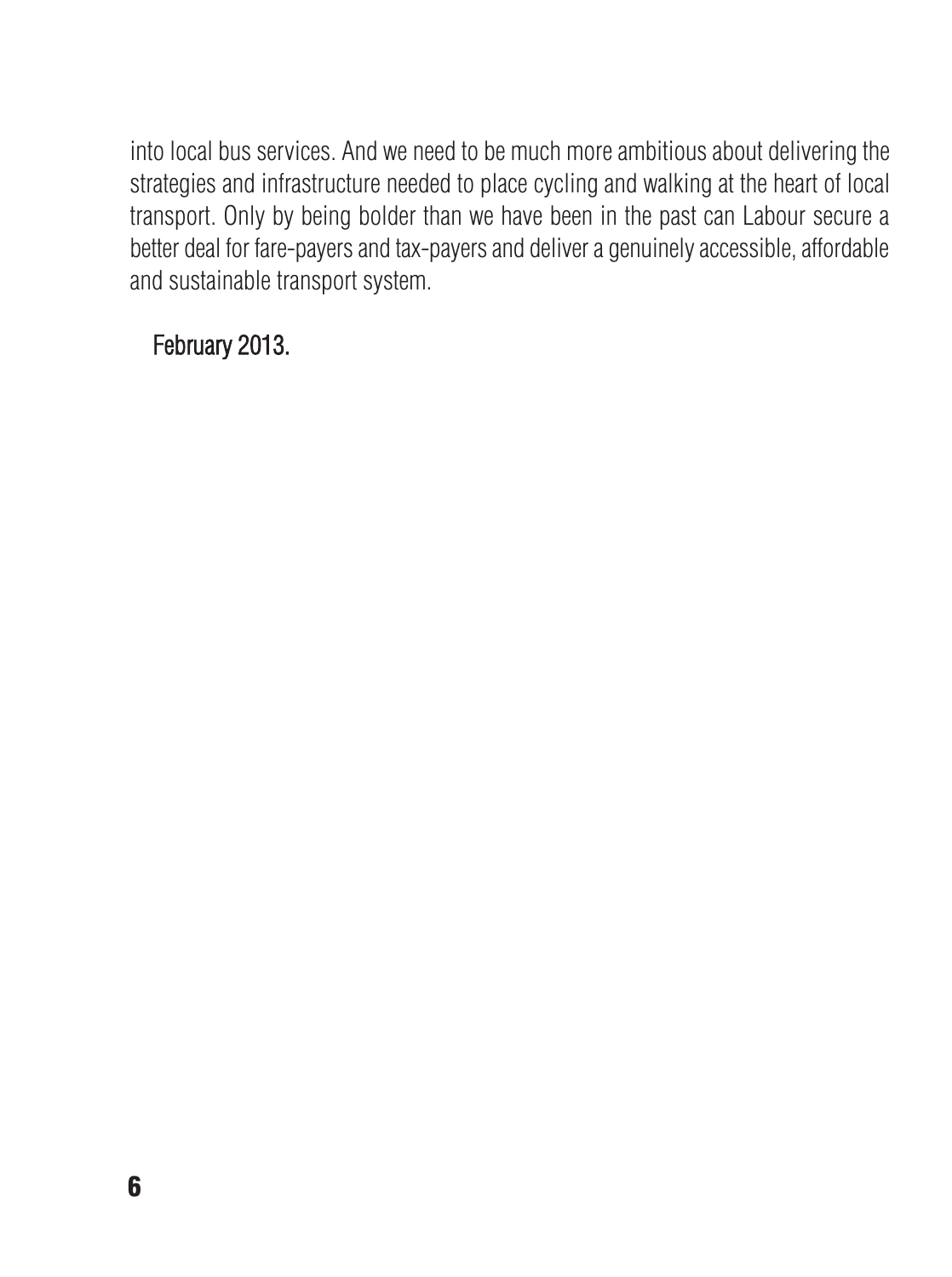# **Socialising Transport**

# **Paul Salveson**

## 1. Introduction

T ransport is one of those subjects upon which everyone has an opinion, because nearly all of us, one way or another, are dependent on it. Transport is an essential means of living our lives, and making the economy work. Few would say we've got it right. In the UK we have a huge imbalance towards private transport – the last 50 years have seen billions invested in roads whilst rail has been starved of funds. Healthy and environment-friendly options such as cycling and walking have declined, leading to further car dependence.

Villages, towns and cities have been wrecked by an exaggerated emphasis on the private car whilst pedestrians and cyclists have been pushed out of the frame. Heritage buildings have been destroyed and homes demolished to make way for highway 'improvements' and people have become terrified to walk or cycle. At last, people are realising that streets, be they in towns or cities, are for people.

The Coalition Government has taken an ambivalent approach towards transport. It is investing a lot more in rail, highlighting the missed opportunities of the last Labour Government. Yet support for local bus services continues to decline. Local authorities are facing huge budget cuts and this translates into less money for subsidised bus services. Even in towns and cities, evening and Sunday bus services are being cut. In more rural areas there has been virtual wipe-out.

Some of the biggest challenges are in roads policy. Few would argue that cars are necessary for some journeys, by some people. What we challenge is whether the current balance is right. There should be much more emphasis on encouraging cycling and walking, bus, tram and rail. More freight should be carried by the railways and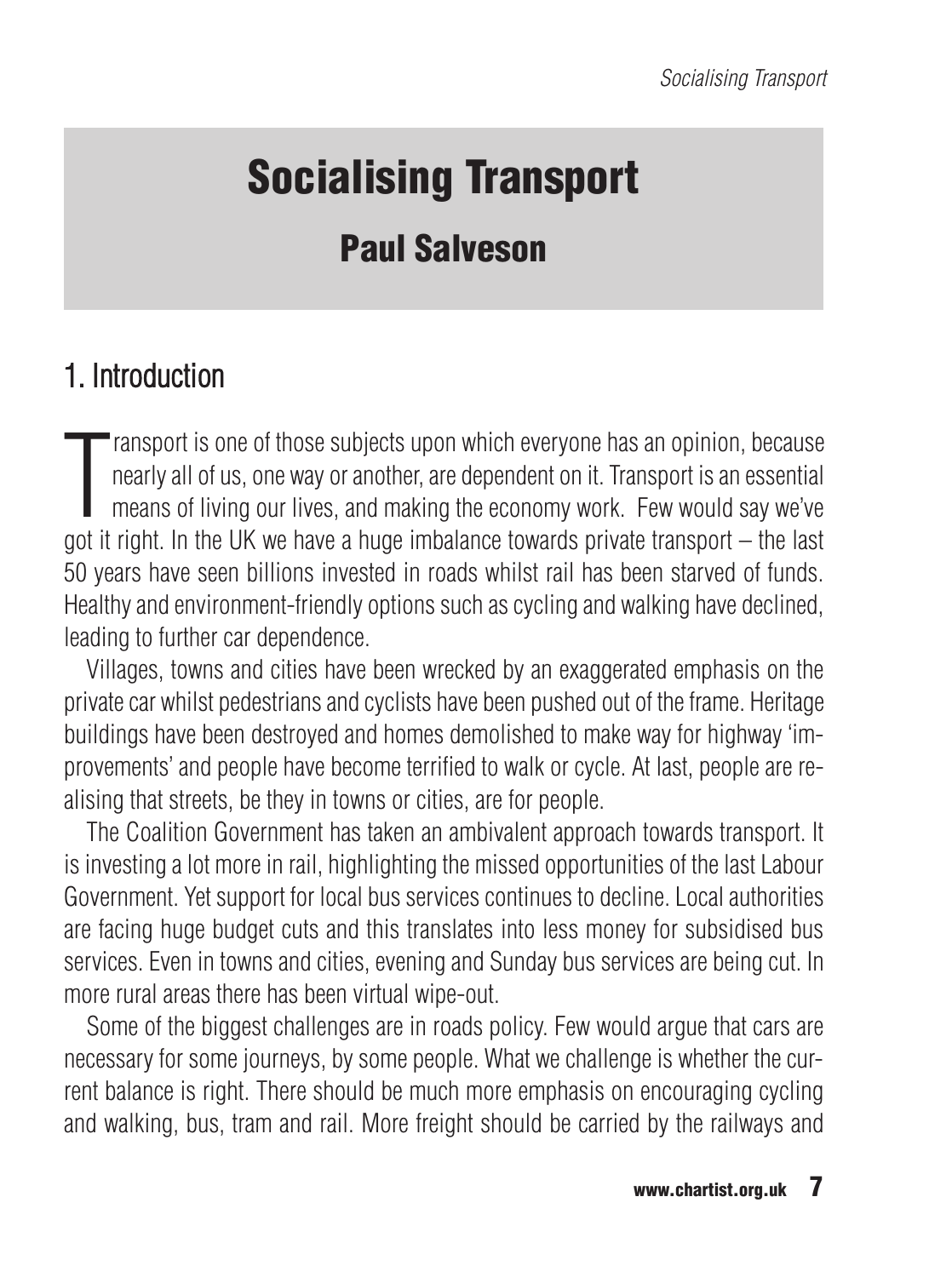waterways.

But what should a socialist approach to transport look like in the 21st century? Is it just about throwing money at the problem, or reverting to old certainties around nationalisation? There has been a vacuum of thinking on the left for the last ten years, with little creative debate. In some ways, the guild socialists, syndicalists and socialists of a century ago had more creative and radical ideas about the issues than we have shown recently. Social ownership was not seen as synonymous with nationalisation, but could encompass employee ownership/workers' control, and municipalisation of local tram systems. We have some things to learn from that decentralist and democratic approach, which could chime with a public mood which has never been convinced by the 'benefits' of rail and bus privatisation, but has little sympathy for traditional nationalisation.

The basics of a socialist transport policy must be about more than getting people and goods from A to B. The foundations should be:

- Promoting sustainable development
- Supporting social inclusion
- Supporting vibrant local economies
- Providing accessible and affordable connectivity
- Providing good value for money to the taxpayer and Government
- Providing good quality jobs in the transport industry
- Ensuring democratic accountability at all levels local, regional and national

This pamphlet sets out a radical vision for how we can socialise transport, to the benefit of our communities, our economy and our environment.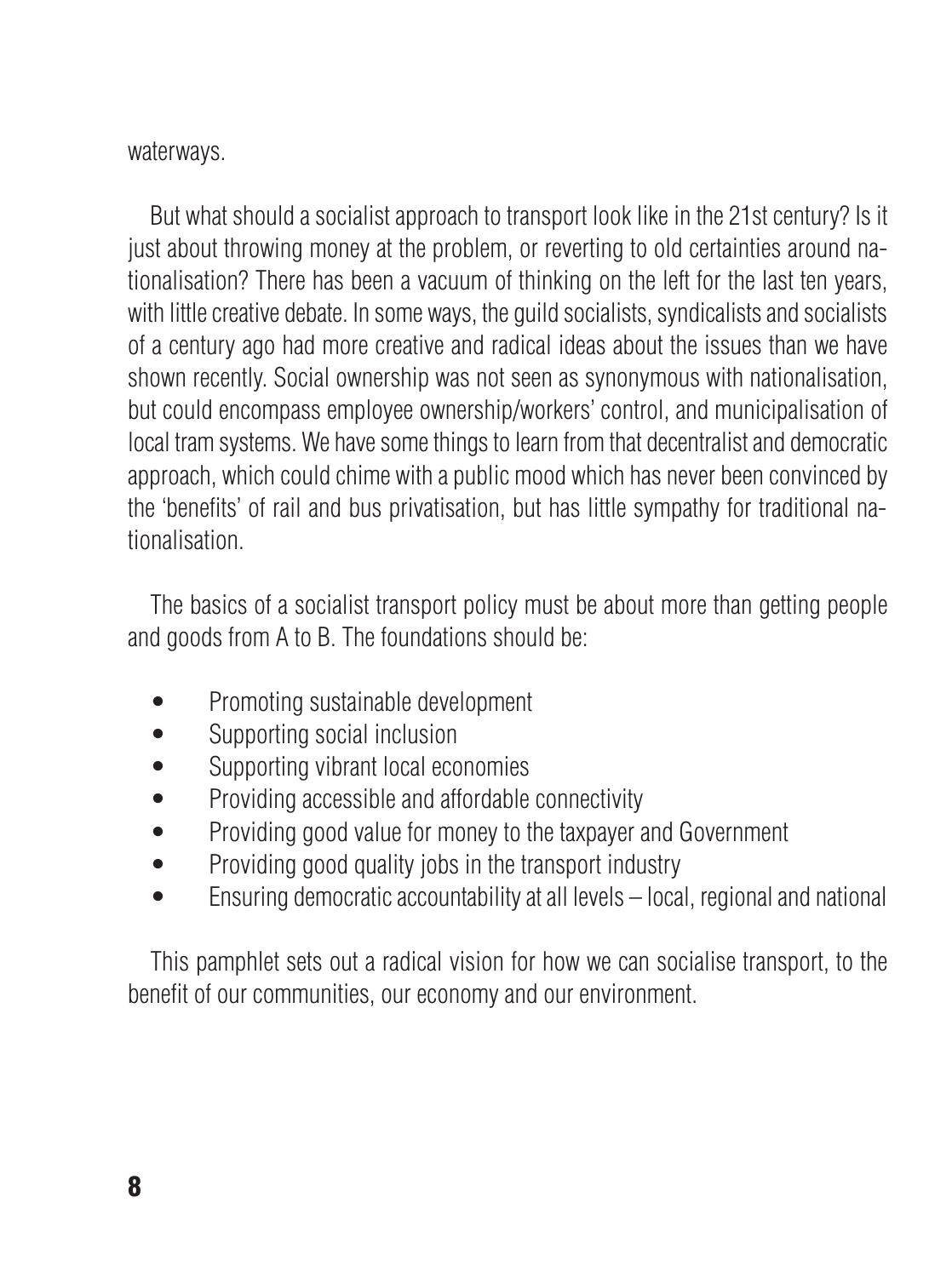## 2. Labour's record and The Policy Review

The last Labour Government largely accepted the framework for transport inherited from the Tories. Rail privatisation and bus de-regulation were largely taken as 'given' though the Transport Act 2000 did provide enabling powers for local authorities to establish 'quality contracts' with bus operators. Most progress was made in the metropolitan authorities, where mostly Labour-controlled transport authorities pushed for investment in local transport networks. Policy towards cars, and the highway network, lacked coherence. The dramatic climb-down in the face of the petrol protests in 2000 suggested a government which had no firm policy on transport priorities, let alone a programme that could reverse previous administration's pro-car policies.

Since Ed Miliband's election as leader there have been encouraging signs of a more imaginative approach, with Maria Eagle developing radical policies in her role as shadow transport secretary.

This short booklet is intended to contribute to a debate within and beyond the centre-left on how Labour can prepare for power and have a realistic and deliverable transport plan ready to implement. Labour's Policy Review – Empowering Communities to Improve Transport - was published in June 2012. In its introduction, Maria Eagle states that:

"Many communities feel that they have little influence over the local transport on which many depend. It can prove impossible to prevent the loss of a much valued bus service or improve the condition of a local train station. Services often do not join up and the absence of integrated ticketing and co-ordinated time tables put barriers in the way of making use of public transport. The nature of the privatised train industry and deregulated bus market outside London make it difficult to influence decisionmaking, not least over the loss of services and increases in fares.

Labour's Policy Review has heard how we should also have been more willing to tackle the consequences of the Tories' disastrous privatisation of the rail industry and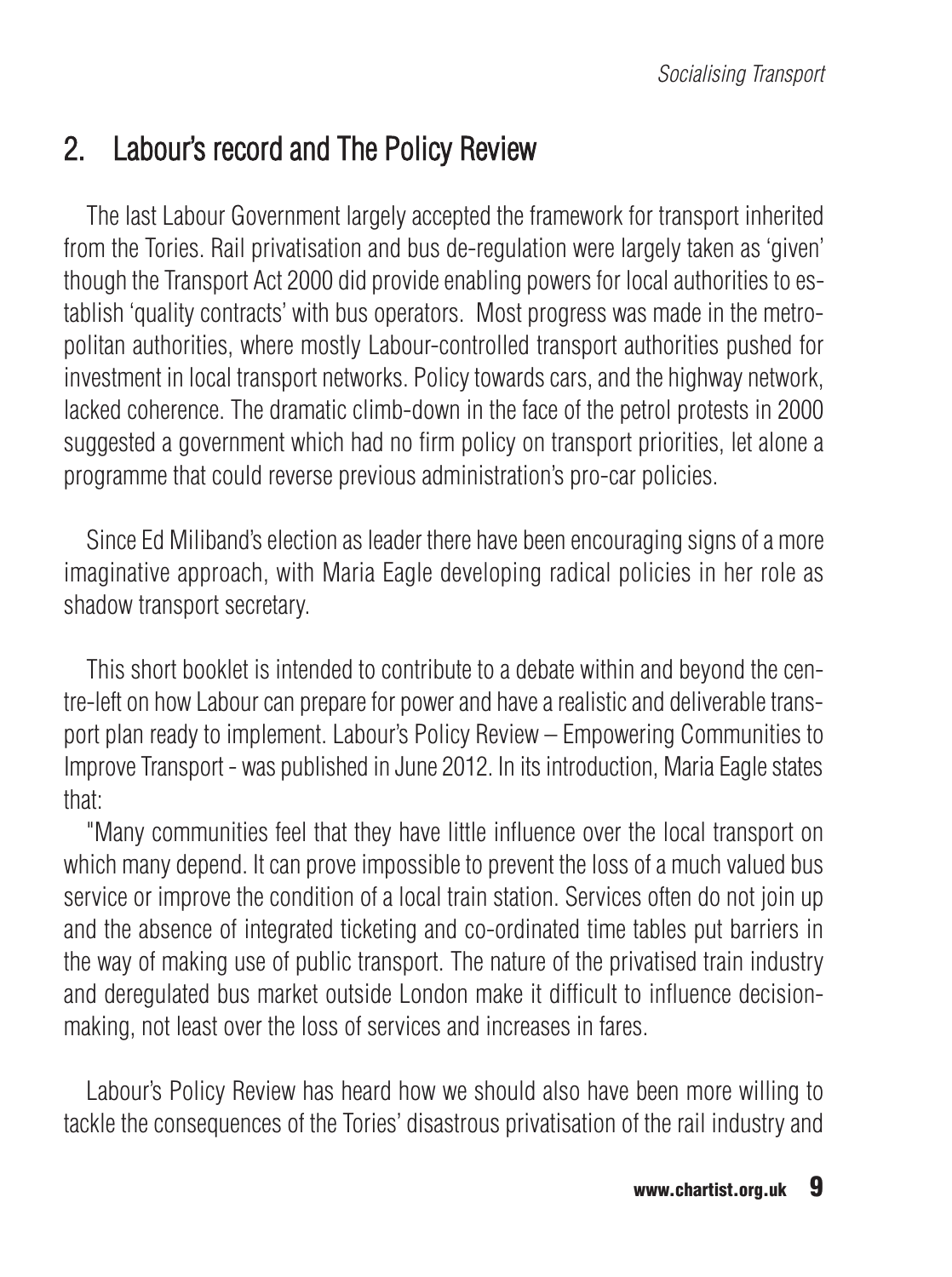deregulation of bus services outside London. Passengers have been left frustrated by the lack of any influence in decisions over services and fares. Many increasingly feel priced off public transport with consequences for their quality of life as well as for congestion and the environment.

The Tory-led Government's decision to cut transport funding too far and too fast has made this situation worse with one in five supported bus services already lost and inflation-busting increases in rail and bus fares filling the gap in funding. Transport is now the single biggest monthly cost for many households, greater even than mortgage or rent payments.

I am clear that we need a new approach that enables people to have a real influence over the local transport services on which they depend. I want to see the rest of England benefit from London-style powers to manage bus and train services in the way that can make integrated transport a reality. It's time that fares and services were agreed not with profits but with passengers in mind. A real commitment to devolving powers and funding over transport will require a cultural change away from the 'Whitehall knows best' approach. It will mean being willing to take on the vested interests in the private train and bus companies that benefit from the current system.

Labour has listened to the call for more accountability over how decisions are taken over local transport fares and services. It is clear that without greater support to intervene in the local bus market, take responsibility for local and regional rail services and make the strategic decisions over investment in major local transport schemes, communities will not be able to match London's ability to deliver high quality reliable and affordable integrated transport networks."

Maria's comments are very welcome and represent a breath of fresh air. This document takes its cue from Empowering Communities but looks at some of the wider issues relating to sustainable development and democratic accountability.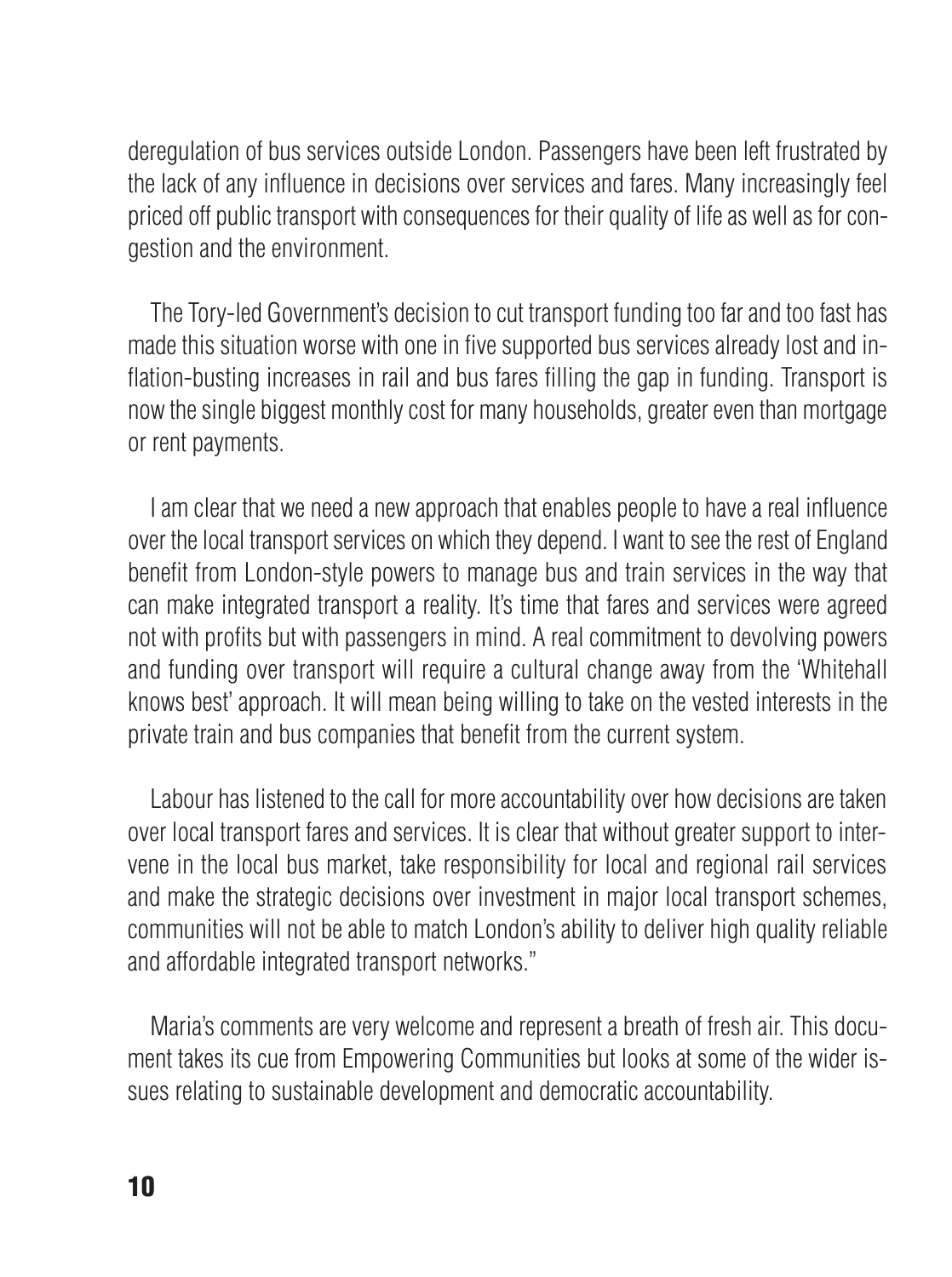#### Governance, accountability and communities

The current way in which transport is delivered in the UK is an appalling mess. Looking at England alone, there are different arrangements in the shire counties, where the county councils are the transport authority responsible for both highways and bus tendering. In metropolitan counties the Integrated Transport Authorities (ITAs) are the tendering bodies who also support local rail; but it's the metropolitan districts which are responsible for highways. Unitary authorities exist in many parts of England, with highways and transport powers, but not a lot of money to do anything. London has completely different arrangements, with Transport for London, accountable to the Mayor, having sweeping powers over all forms of transport.

To get better and more cost-effective delivery of transport there needs to be a major change in forms of governance, and this debate goes far beyond trains, buses and highways. It needs to include planning and land-use, economic development and a whole swathe of other services.

Currently, several metropolitan authorities in the North of England are looking at the 'combined authority' approach which is already working in Greater Manchester. The 'combined authority' has growing powers over transport and other areas, and is formed of the ten leaders of the metropolitan districts. There are many advantages of this approach and it effectively re-creates the former metropolitan county councils which Thatcher abolished, along with the GLC. Yet questions have to be asked about their democratic accountability – indirectly-elected bodies seldom come under public scrutiny – and what powers combined authorities should have.

In this document we assume that existing powers remain broadly the same, recognising the benefits of authorities combining across a clearly defined region to deliver strategic services, such as rail. However, a debate needs to be had about the structure of local and regional government in the UK which might lead to a more sensible structure which combines democratic accountability and community engagement with a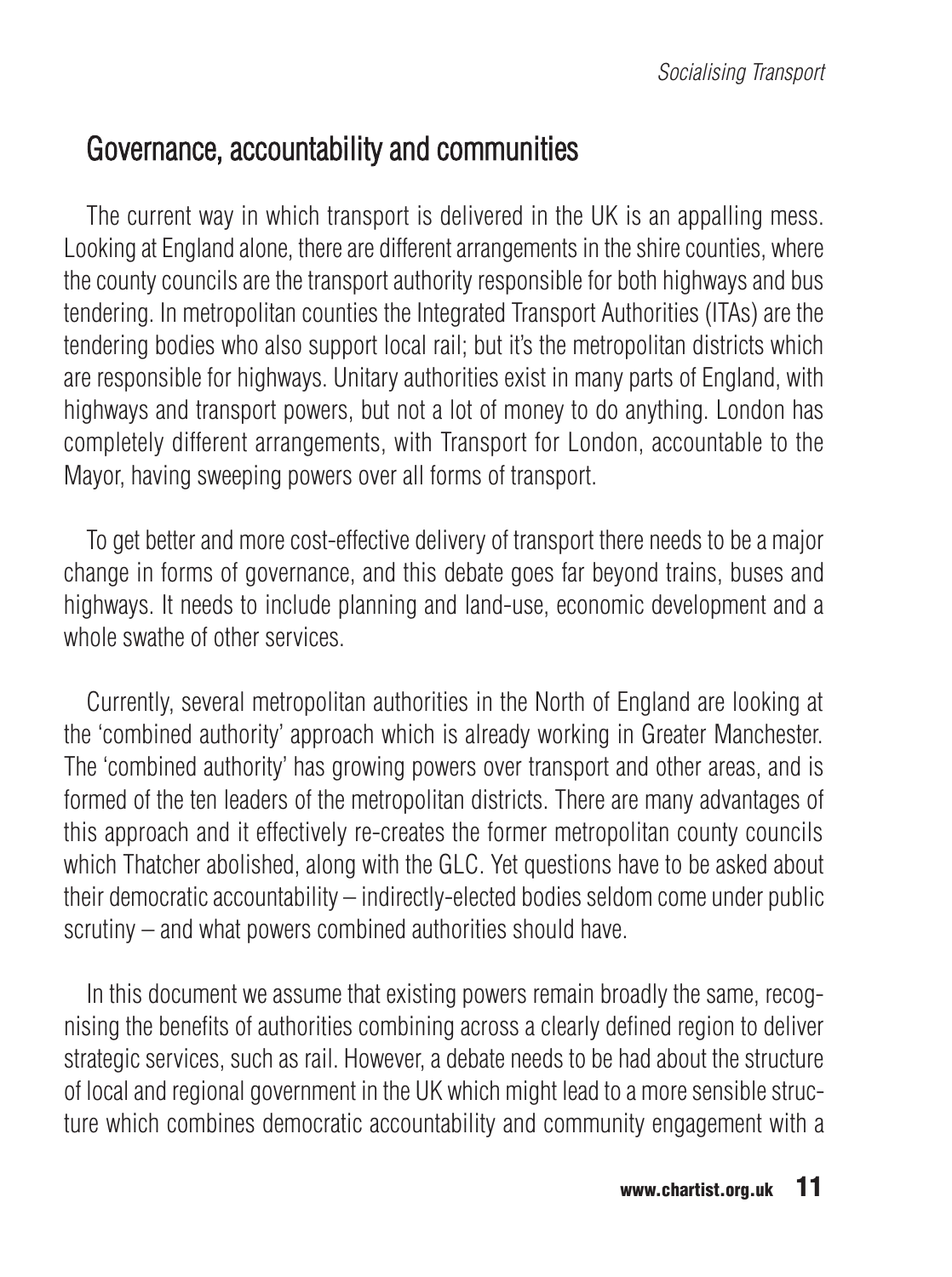clearer focus on delivery.

# 3. Taking a holistic approach to transport and sustainability

Transport is a means to an end, connecting people with employment, education and leisure facilities. A central aim of sustainable transport policy should be to reduce the actual need to travel, with jobs, schools, services and public facilities close to where people are. The links between transport and planning are vital and we need to get that relationship stronger. The Netherlands has perhaps the most advanced approach to transport and planning, with transport infrastructure built in to all major planning developments. In a de-regulated environment that is much more difficult to do and we need to recognise that de-regulation, whilst bringing very little in terms of passenger benefit, has huge dis-benefits in terms of intelligent spatial planning.

Most European countries now have well-established forms of regional governance which are able to integrate regional planning, economic development and transport. Within the UK, Scotland and wales have a substantial degree of devolution which allows them to take an integrated approach. Yet England itself has a muddled patchwork of decision-making, behind which sits the all-powerful London civil service.

A socialist approach to transport should have clear objectives which are more than just about mobility for its own sake. They should include maximising social, environmental and economic external benefits. That has big implications for current appraisal methods which lean too much towards journey time savings. We need a balanced transport network which is not totally focussed on the capital, important though investment in the London rail network is (and recognising that three quarters of all rail journeys start or finish there!).

# The urban dilemma: transport poverty, pollution and safety

Britain's urban transport networks suffer from the effects of bus de-regulation (out-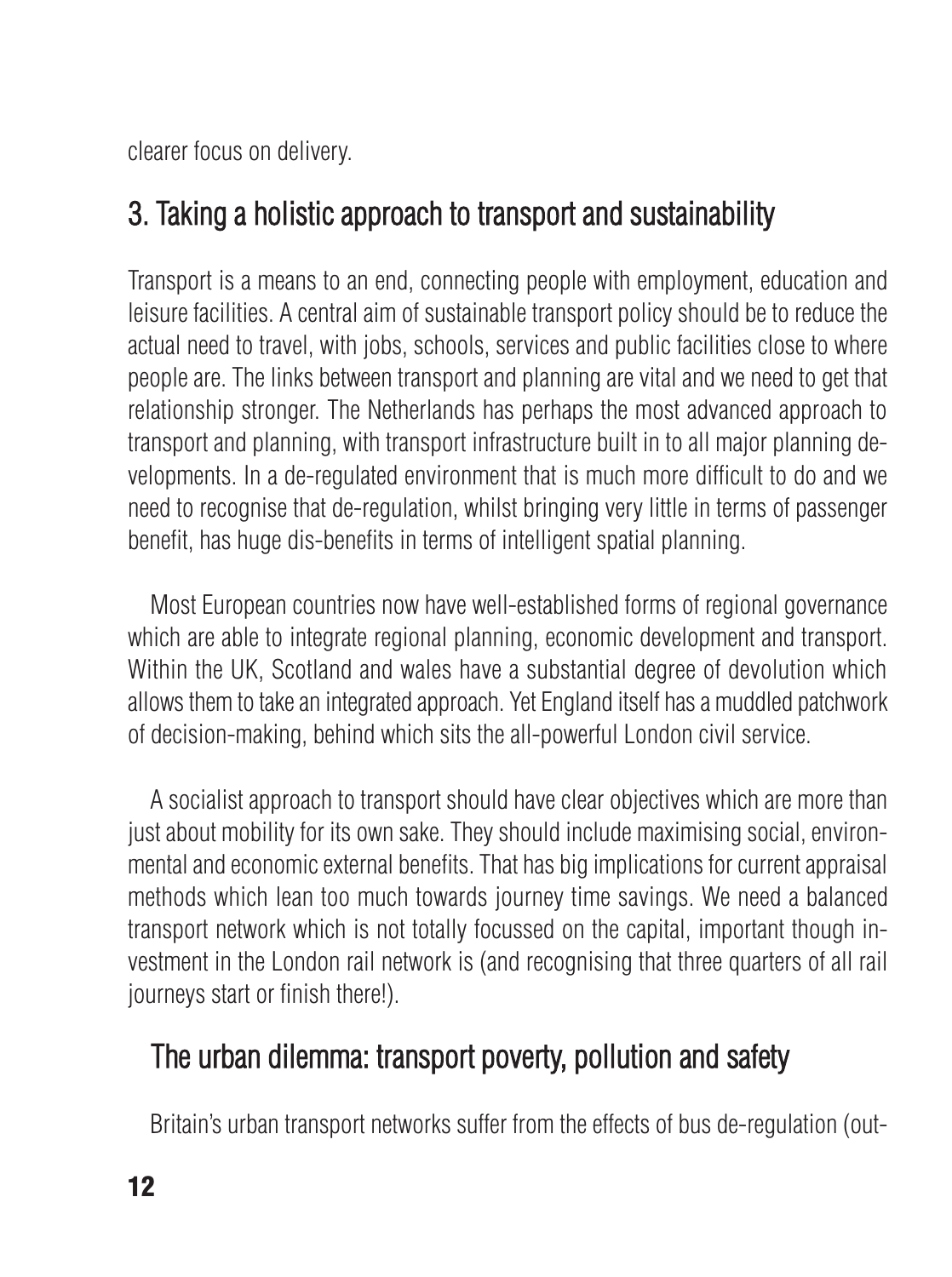side London), above-inflation fare rises on both buses and local train services, car traffic and ensuing problems of pollution, deaths and injuries, combined with lack of space for walkers and pedestrians. And it's not much fun for motorists either, having to face a daily grind of congested roads.

As fuel prices are pushed higher and become more volatile as a result of decreasing supplies and international political unrest, the lack of feasible alternatives to car use is a significant concern for many households. It's a particular problem in more rural areas but is a big issue in urban areas too. Due to non-existent, infrequent or impractical public transport services many households have no alternative than to use a car to gain access to jobs, education, healthcare and shops. So whilst car dependency is more pronounced in rural areas it's also a big issue in many urban areas of Britain. This has a disproportionate impact on those on lower incomes. According to Citizen's Advice this leads many low-income families to run into debt. Fuel poverty arises when a household spends 10 per cent or more of their income on fuel to keep their home warm. Although there is no official definition of 'transport poverty', some families have to allocate a similar proportion of the family income to transport costs.

Let's not forget that more than a quarter of households in the UK still do not have regular access to a car. Non-car-owning households are overwhelmingly concentrated in the lowest-income quintile of the population, with less than half (47 per cent) owning cars, although car ownership among this sector of the population is increasing more rapidly year on year than for the other income sectors. This trend of increasing car ownership even among the lowest income groups can be taken as an indication of the basic social and economic need to own and use cars in highly mobile and affluent societies, such as the UK. There are many down sides to this car dependence, including ill health through rising obesity, and towns and cities which become a challenge to walk around. In the US, where the obsession with the car has gone much further, the very concept of a town or city centre in many areas has become unfamiliar.

The impact of transport poverty on the lives of people who are already experiencing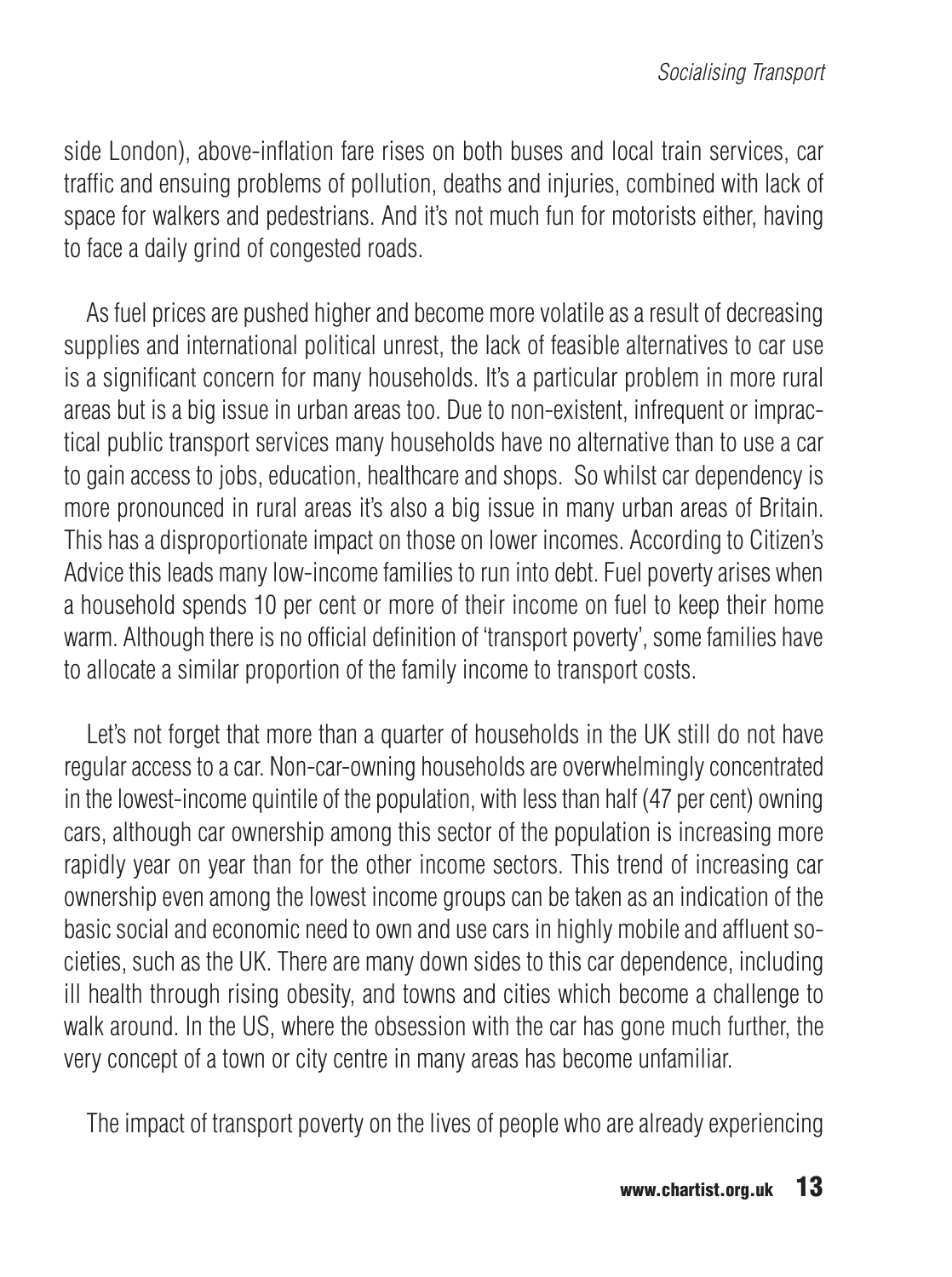or who are at risk of social exclusion is now well documented in the UK policy literature. In 2003, the UK Social Exclusion Unit (SEU) reported that transport is 'a significant contributing factor' in the exclusion of many low-income groups and communities. It acts as a barrier to the take-up of employment, is also linked with low participation in post-16 education and college dropouts, and can lead to failed health appointments and associated delays in medical intervention. The problem is particularly acute in rural areas but is also prevalent in the urban periphery on low-income estates.

# Transport in rural areas

Many of the problems facing people in urban areas are exacerbated in more rural areas. Government cuts have led to a serious reduction in rural bus services, with some shire counties having no Sunday services at all and evening buses becoming an endangered species. Transport poverty has a particularly acute impact on people living in rural areas where even journeys into larger centres have become difficult by any other form of transport than the car.

Yet a relatively large number of people in rural areas live close to market towns. Smaller communities may only be a few miles from a town centre but there is often little incentive to walk or cycle. For a change in travel behaviour it is necessary to create safe and attractive environments for users, combined with a core bus or rail service. The National Institute of Health & Clinical Excellence (NICE) recommends that local authorities should apportion part of local transport budgets "to promote walking, cycling and other forms of travel that involve physical activity." Crucially "the proportion allocated should be in line with growth targets for the use of these modes of transport."

Encouraging people to make journeys by sustainable low-carbon modes of transport is crucial to tackling carbon emissions but equally as important is reducing the need to travel. Promoting alternatives to travel does not mean stopping people travelling but helping individuals and businesses to minimise their journeys where possible and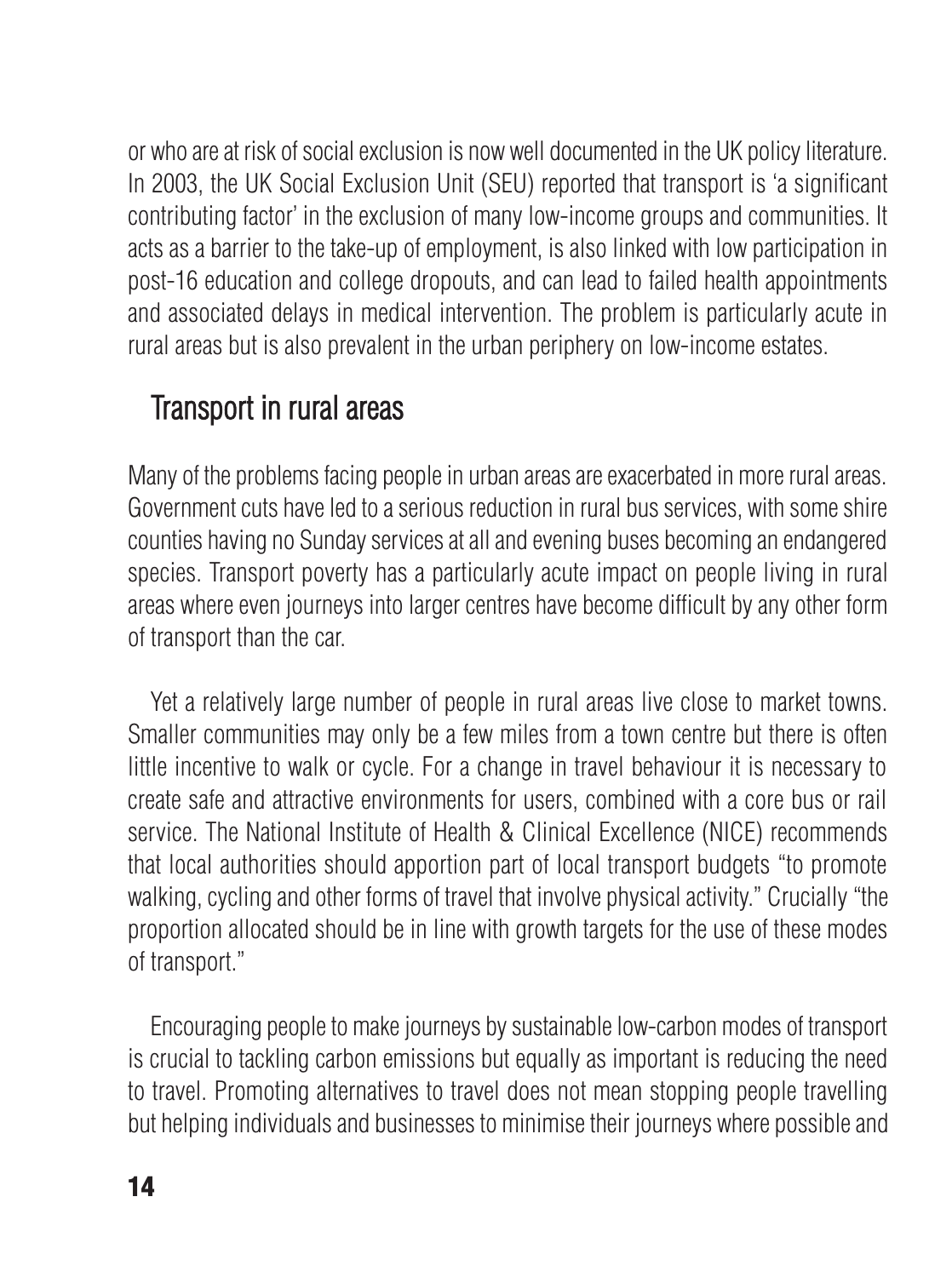appropriate. Travelling to and from work accounts for a significant number of journeys therefore encouraging home or remote working would reduce road congestion especially at peak-times in the morning and afternoon.

As services such as post offices and shops continue to close in rural parts of the country, residents have to travel further to access these services. In some areas, local authorities and community groups have developed flexible services operated by the voluntary sector which cater for the differing needs and requirements of older people, young people, families, working people and disabled people (see below on 'Community Transport'). Demand Responsive Transport (DRT) is a more flexible form of bus service that is tailored to the needs of the passengers by operating in response to pre-booked journey requests. However, DRT is not a panacea and there remains a need for core, scheduled services, both bus and train which are co-ordinated. Visitors to rural areas are effectively excluded from using many DRT services because they simply don't understand how the system works, or need to register as a 'user' in advance.

We can do more with the private car. A car club – possibly structured as a co-op can relieve some households from the burden of owning a car (or second car) while giving the flexibility should they need a car for particular trips. Car clubs have been established for more than a decade in Britain and many run without on-going subsidy, though start-up funding is often vital. Members pay for the use of a vehicle via a mix of joining fees, annual or monthly charges on an hourly or daily tariff that also includes an allowance for distance travelled. The car club operator, rather than the member pays for running costs (i.e. vehicle excise duty, insurance and vehicle maintenance) as well as fuel costs.

# 4. The Railways: time to change track

There's no doubt that both passengers and staff (including many managers) are far from happy with the current structure and how it delivers. Fares are much higher than in other parts of Europe and reliability compares poorly with some continental net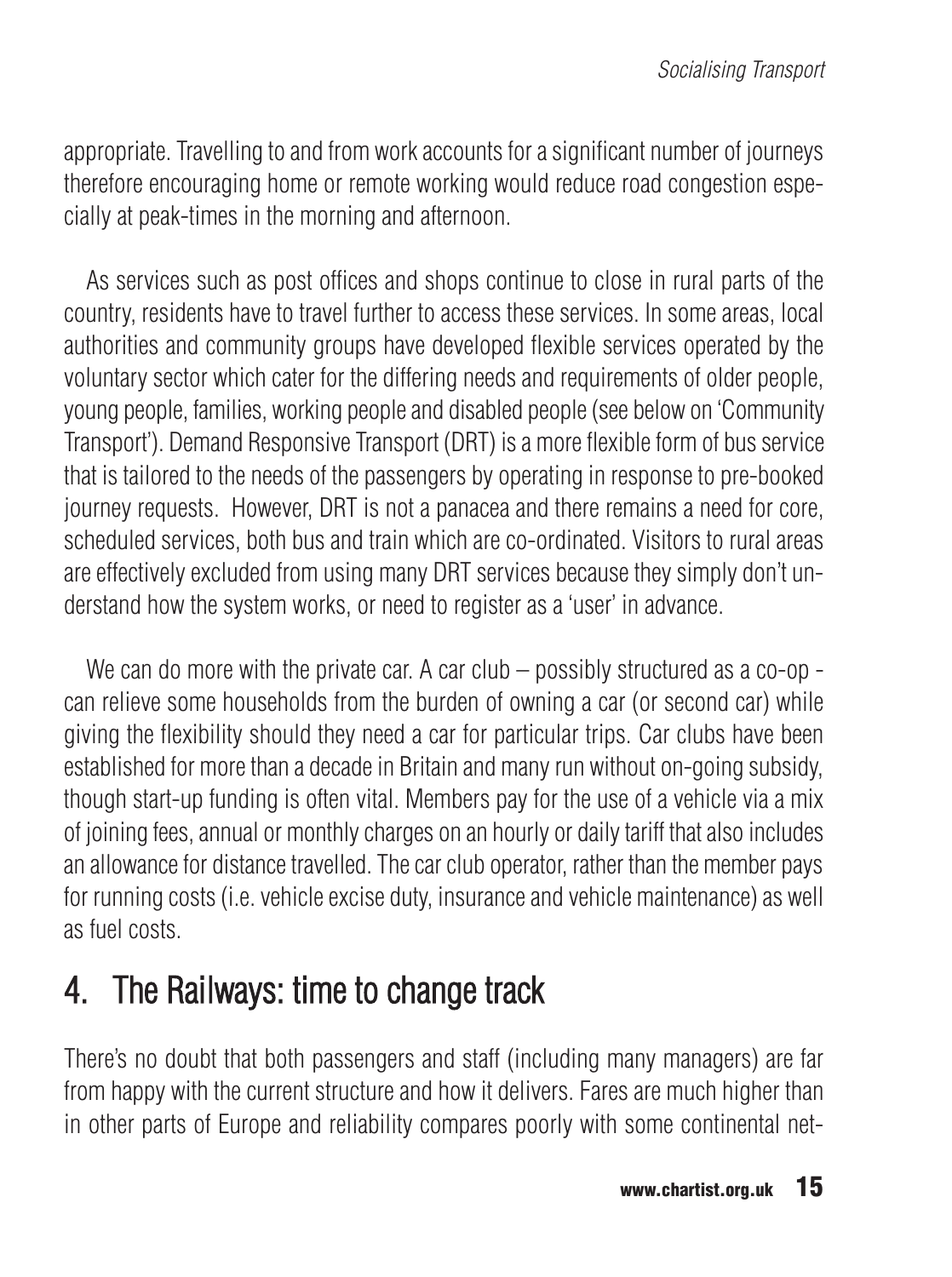works. And passengers are bewildered by the complexities of the privatised system. It isn't as though privatisation has led to lower costs – quite the contrary. The cost of running Britain's railways is around four times as expensive as it was under British Rail. But is the answer a knee-jerk reaction that says 'Re-nationalise it!'? Many people who worked for BR in the 1970s would question that. The old BR was never a model of socialist enterprise. It was cash-starved and, by the 1960s, run by managers who were chosen by how fast they could cut services, rather than provide outstanding service to the country. But there is an alternative to the short-termist and profit hungry structure at present.

# Rail could do so much better

The performance of Britain's railways is showing some steady improvement, in terms of reliability. More trains are running on time and a degree of confidence has returned to the system, across the country. Investment totalling over £9 billion was announced by the Coalition Government in July which will see many routes electrified and some lines re-opened. But it is at a cost. We are pumping four times the amount of public money into the railways now, than we did in the last year of BR ownership. The costs of doing things like opening new stations, providing new infrastructure or procuring rolling stock is much, much greater than in pre-privatisation days. Part of the problem is the large number of interfaces within the industry, with each component wanting its slice of the cake  $-$  adding profit onto profit. The rolling stock leasing companies  $$ owned by banks – are notorious for making super-profits from trains which are fully depreciated. The 2011 McNulty Review identified potential 'savings' though this does not extend to curbing super-profits made by the banks which own the rolling stock companies, or the plethora of supplier organisations. Whilst the profits being made by the train operator owning groups are not so extreme, nonetheless Northern Rail, for example, made £30million last year, which went back to Serco shareholders and Dutch Railways with only about £3m invested back in the railway.

It isn't just the North of England that needs investment. Campaigners have been ar-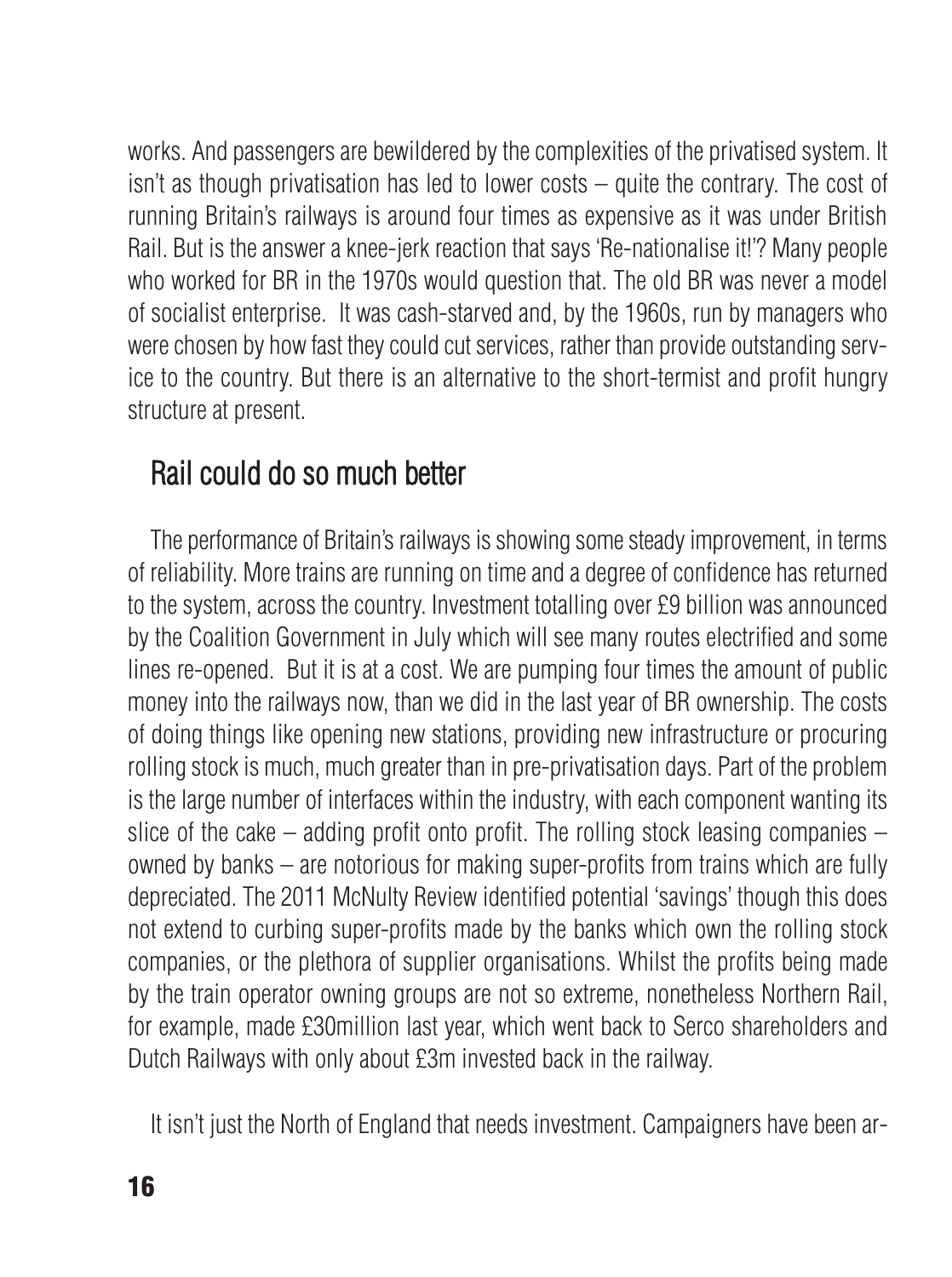guing for the re-opening of the Lewes-Uckfield line in Sussex for many years. In the West Country, re-opening the former Southern Railway main line from Crediton to Plymouth would link sizeable communities such as Tavistock and Okehampton with Exeter and Plymouth. The new mayor for Bristol has shown interest in re-opening the former Portishead branch as a commuter link to the city centre whilst activists in the Chilterns have been lobbying for the Honeybourne to Stratford-on Avon link to re-open. It's good news that the Oxford-Bicester-Bedford line will re-open but to maximise the benefit, the route should continue through to its original destination, Cambridge.

#### Rail for the regions

Many parts of the UK – particular England outside of London - are stuck with an ageing fleet and serious overcrowding on many routes; and a lack of infrastructure capacity to handle any increase in traffic. The most urgent need is new rolling stock to extend existing train lengths. Investing in the infrastructure to allow more trains to run will take time, and the most pressing issue is to provide seat capacity now. Scotland has got rail re-openings, electrification and new trains. So has London. Even Wales, with a far less dense population, is seeing railways re-opened which would not stand a chance of getting approved in England. Looking beyond the Channel, we see the same process of investment in regional lines, in Germany, France and Scandinavia. In the North of England, the Passenger Transport Executives (PTEs) have seized the opportunity offered by partial devolution of powers over rail to a 'sub-national' level; a new body called 'Rail in the North Executive ' is emerging which may take on wide responsibilities including franchising powers (see below).

Relatively small infrastructure projects can deliver a lot, though they currently cost far too much. There is a need to lengthen some platforms to accommodate longer trains and ensure better interchange facilities for buses at stations. Some very short sections of line, currently non-operational, could provide new journey opportunities. For example the Todmorden Curve, about 250 yards of track, if re-instated could allow for direct trains from Burnley to Manchester. The programme of North West electrifi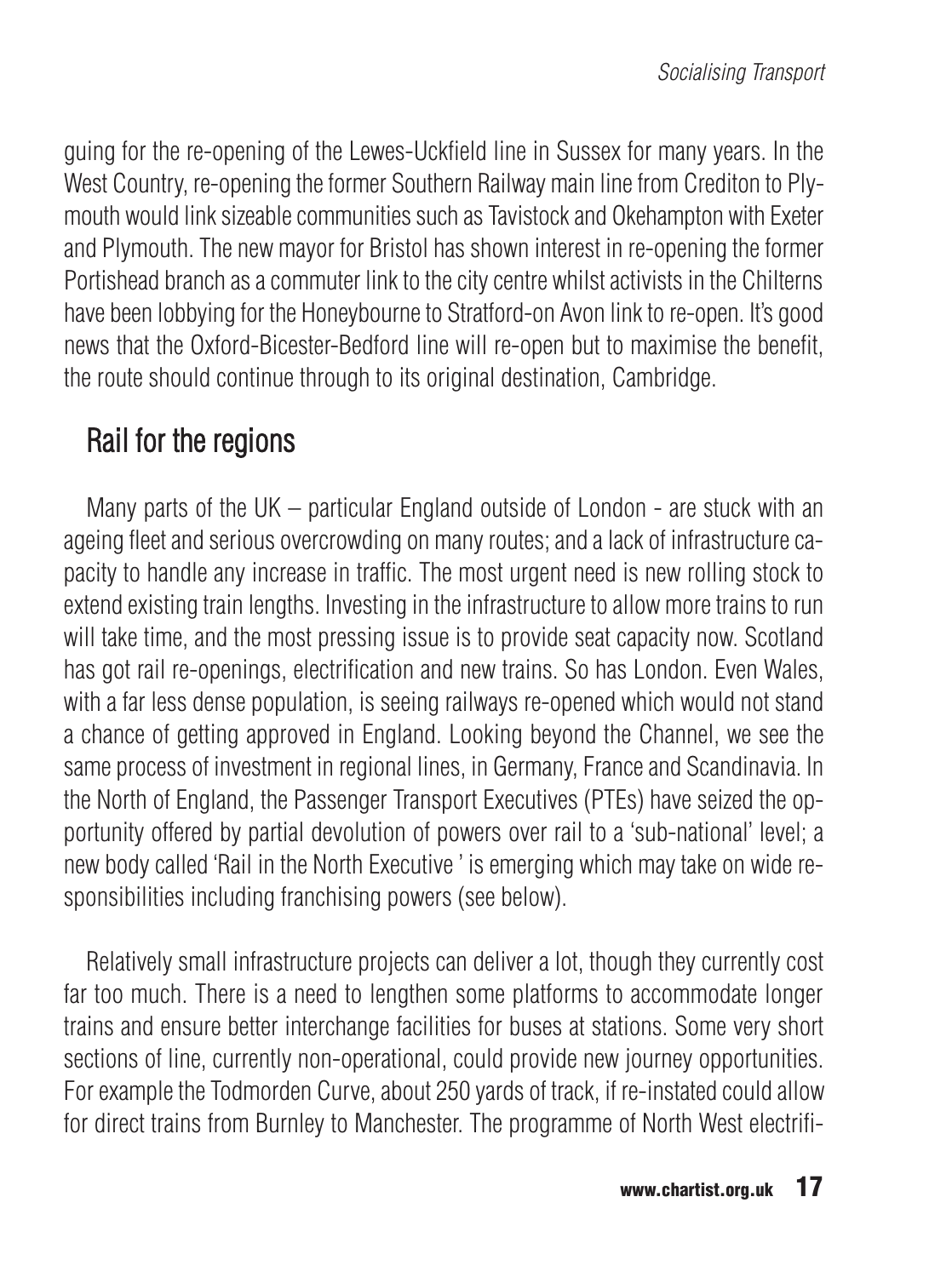cation needs to be cranked up and accelerated, with key strategic routes across the Pennines given greater priority: Trans-Pennine is already approved, but the Caldervale route via Hebden Bridge urgently needs major investment. In the medium to longer term, re-openings such as the Woodhead route for North –West – Humberside freight, and Skipton – Colne to re-connect East Lancashire with West and North Yorkshire, also need progressing as does Bradford Cross-Rail. It gives much wider regional benefits than conventional assessments suggest. If a case can be made for re-opening Bathgate – Airdrie and Ebbw Vale, there are many equally deserving projects in the North of England which would bring major social and economic benefits. Probably the easiest and most desirable project would be re-opening the Ashington Blyth and Tyne route in Northumberland; the route is used for freight and the main capital work would be station development, not the more costly track and signalling works.

Some larger-term projects have implications now for decision-making. Is High-Speed 2, at least as currently planned, the right solution? There is certainly an issue with capacity on the existing network  $-$  the main lines are nearly full  $-$  but questions are being asked about the sense in spending £34 billion on a scheme which will take 20 years and more to deliver and will, at best, have a 'neutral' environmental impact. Money could be better used enhancing the existing network and some selective new stretches of line engineered for conventional (i.e. up to 125 mph) speeds.

The current structures for delivering transport in the regions are changing and the 'combined authority' approach may be more widely adopted. The experience of the metropolitan passenger transport executives (PTEs) and their political overseers in the Integrated Transport Authorities (ITAs) is invaluable. But transport for the English regions must not ignore the needs of less urbanised areas and – particularly in rail – there should be strategic authorities that involve the shires as well as the PTEs. The proposed 'Rail in the North Executive' must be inclusive of all partners in the North, and similar bodies will be required elsewhere in the regions. Ultimately, the best approach would be region-wide transport authorities which are accountable to democratically-elected regional assemblies.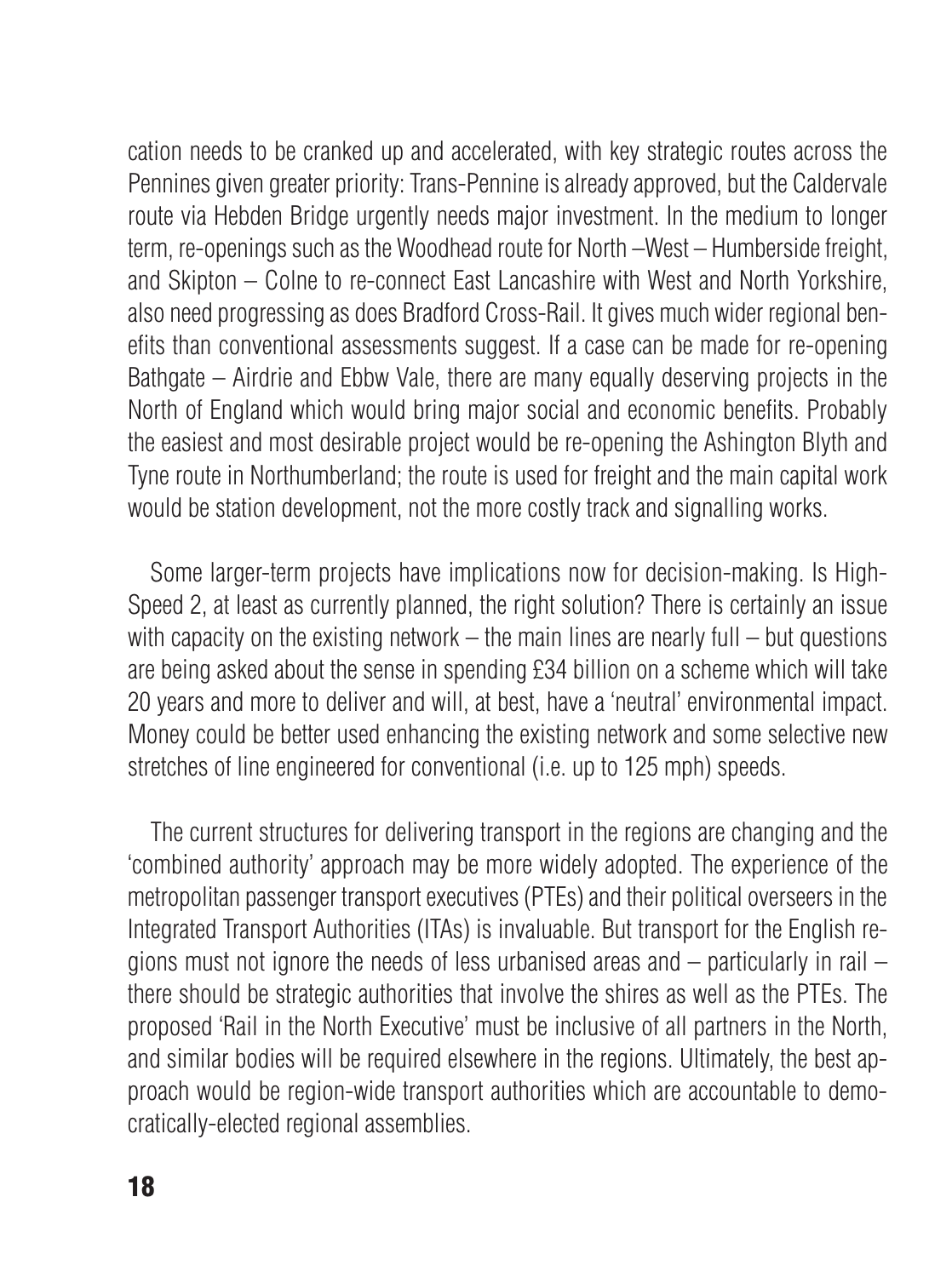# A better railway needs structural change: A Mutual Network Rail

There is much that a centre-left Government could do which would be electorally popular, deliver a better transport system and save money. Network Rail, which owns and manages the national rail infrastructure, is already set up as a not-for-dividend company. However, it has little accountability either to Government or the public – let alone its employees. Yet the current 'company limited by guarantee' could relatively easily be transformed into a more democratic structure which potentially could include employees, passenger groups and local authorities. This would incentivise the staff, give them a real say in how the company is run, and ensure that senior managers and directors are accountable and not paid silly bonuses. We need to get away from the idea you only get good leaders if you have huge bonus incentives. You don't. You get people who are just in it for the money.

A mutual, socially responsive Network Rail would ensure high standards of efficiency and bring more activities in house, so that excess profits are no longer funnelled into sub-contractors pockets. Surpluses and savings made by Network Rail would go back into the company to deliver ever-higher maintenance and safety standards.

Network Rail should concentrate on what it does well, which is managing and developing the infrastructure, over a long investment horizon. It should work closely with train operators who have a shared vision of a railway which is run to meet wider social and economic objectives, not the narrow interests of shareholders. Further in this report we suggest that Network Rail could form the 'infrastructure' arm of a Strategic Rail Agency.

# Failure of franchising

Network Rail is only one side of the equation. The franchising system foisted on us by the 1993 Railways Act has not worked. Costs have risen dramatically and the collapse of the West Coast franchising process should be the final nail in its coffin. Fran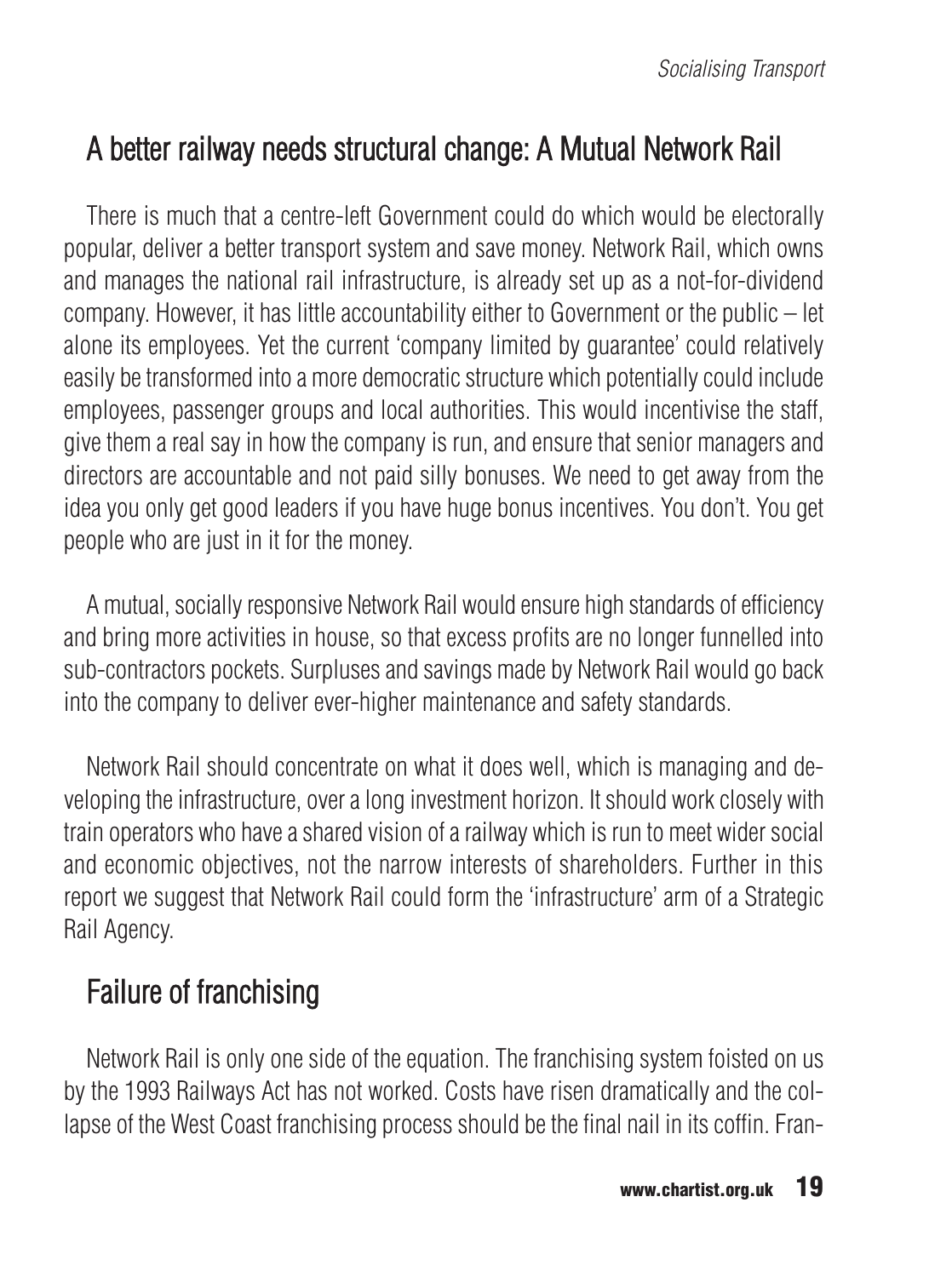chising delivers a demoralised workforce with employees who have little or no loyalty to what is inevitably a transient employer. Management is de-motivated because franchise specifications leave little room for commercial initiative and short-term franchises don't allow for investment by the franchisee unless specified in the contract. Coalition proposals to reform franchising in the wake of the West Coast fiasco will not address the fundamental issues i.e. the underlying malaise of centralised, price-driven, franchising.

It has been argued that if you get the franchise specification right, it doesn't matter who runs the operation, subject to appropriate safeguards. We profoundly disagree with this idea. The sort of company actually running the trains is crucial and there are a thousand and one issues which you could never enshrine in a contract which are absolutely critical to how a service is perceived by passengers, and what the company is like to work for. It's about 'culture' and getting one which combines entrepreneurial flair with social responsibility and excellent customer care. We need a new kind of rail operator which combines many of the good things achieved by the private TOCs but with an ethical approach, founded on co-operative values, which recognises there is more to the business than the financial bottom-line. There should also be a social and environmental bottom-line which ought to be of equal importance.

Franchising is common on the regional networks of other European countries, though there is a decisive difference. In general, regional rail services are franchised by regional governments on a 'concession' basis where the public body simply pays an operator to deliver a service at an agreed price, taking the commercial risk. We see this more clearly in Germany, where the land governments, or devolved agencies, franchise most local and regional rail services. In many cases, the regional authority, and not a profit-hungry 'leasing company' (viz., bank) owns the rolling stock.

Yet even the 'concession' approach can be costly. The private operator, typically one of the big multi-national transport groups, will still want a healthy profit. Passengers – as well as employees – still have all the instability of a short-term operation. Con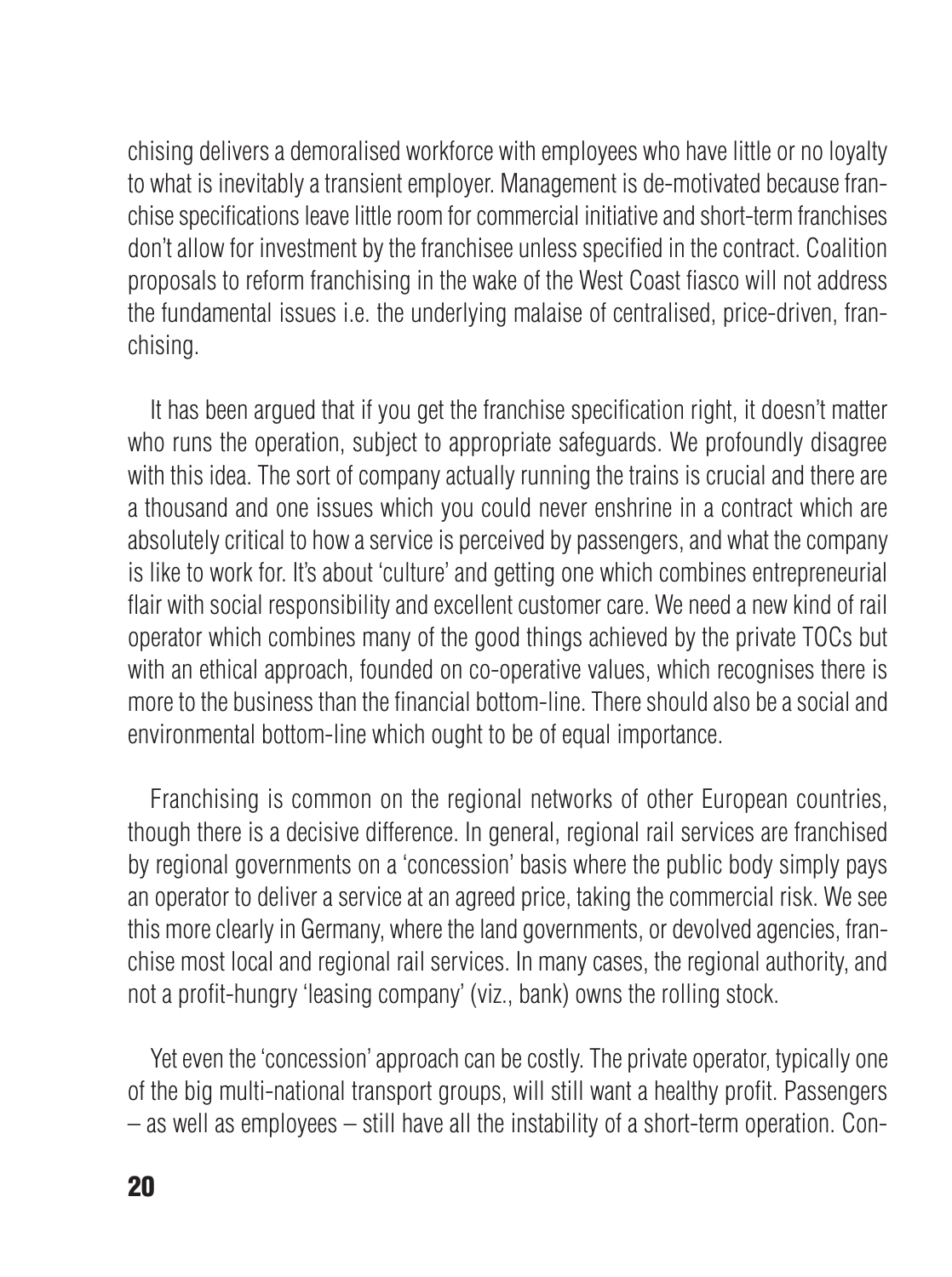cessions need managing as much as any other franchise which pushes up costs still more.

And it should be stressed that many senior railway managers would welcome being part of a social enterprise which puts people before profits rather than be at the whim of faceless international groups whose only concern in their 'bottom line'. There is no fundamental reason why regional franchises could not be re-structured as licences, with periodic reviews but not necessarily a compulsory competition at periodic intervals. If performance is good, why have to go through the turmoil and cost of a new competition? It's not good for passengers, for the employees, or for the wider public interest.

A 'social enterprise' train operator could be composed of several constituent bodies. Employees need to have a stake, but so do passengers and other stakeholders such as local businesses. Back in the early 1900s the Railway Clerks' Association (today's TSSA) argued for boards of socially owned railway companies having Chamber of Commerce representation!

# What form of regional operation?

If we move away from the current approach of franchising to something which is more focused on community needs (markets), a future operation might look like this:

- A big enough bundle of train services to justify basic overheads including depot •facilities (possibly leased and possibly shared with other operators), but not too big to be unwieldy.
- Synergy with local and regional government and development agency boundaries.

This assumes an end to the nonsensical franchising policy, and encouraging notfor-profit regional operators which are accountable to democratic regional bodies. An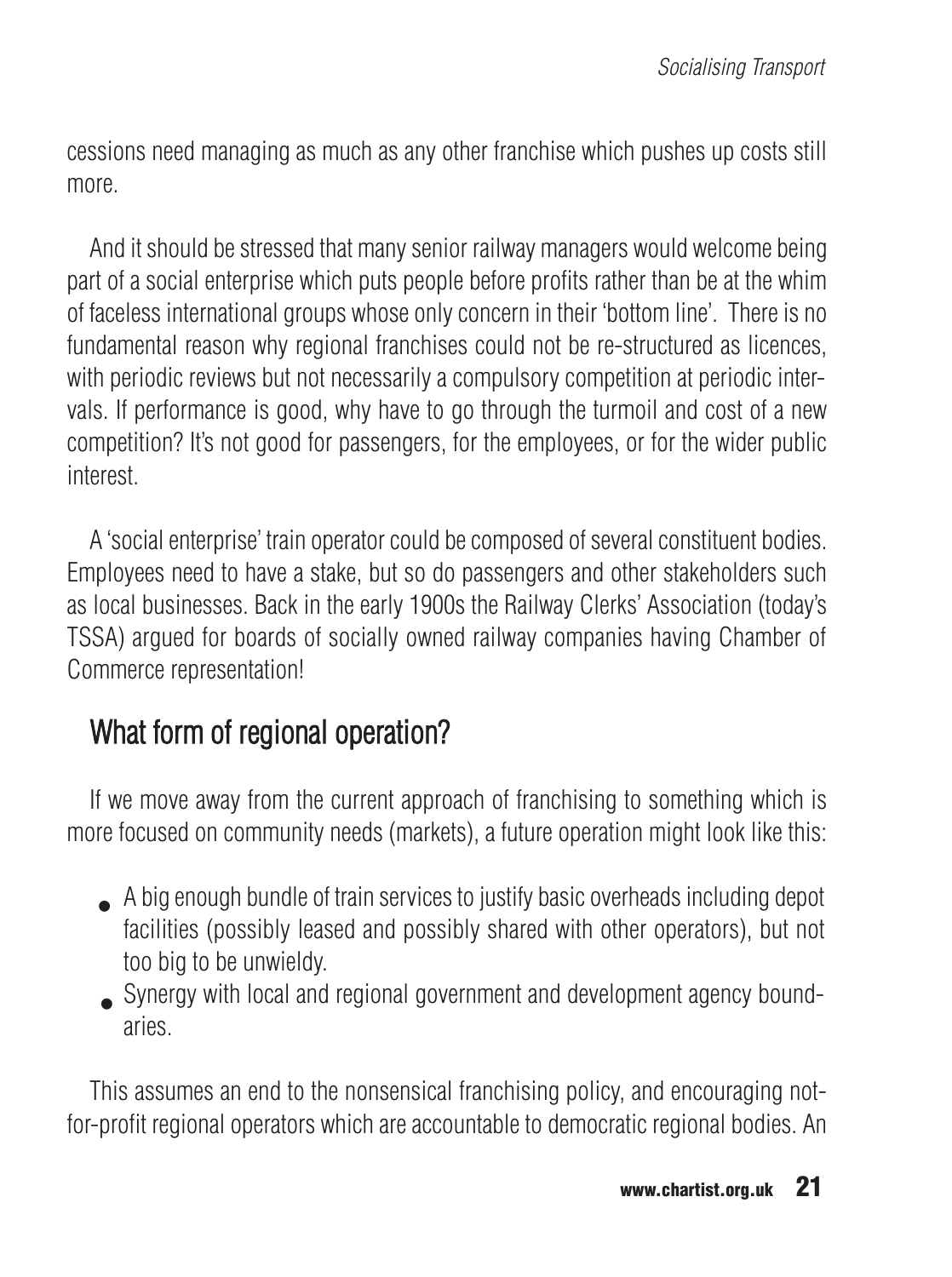obvious place to start is Wales, which has a Labour Government and a franchise which expires at 2018. Ironically, it is currently operated by state-owned German Rail (DB) which owns Arriva, the franchisee. The North of England is another area where there are huge opportunities, with a rail network desperately in need of investment and subject to the whims of a London-centric Department for Transport. The current Northern Rail franchise is too unwieldy. It should either be broken down into smaller concessions (e.g. Greater Manchester; Merseyside; North-West; North-East and Yorkshire) or have strongly devolved management units covering these areas. The latter approach may bring benefits of scale providing there is strong representation from transport authorities at all levels. Within the North of England, there needs to be a premier 'inter-regional' operation based on the existing TransPennine Express franchise (which last year made a profit of £108m for its First/Keolis shareholders) which connects the main centres of the North. However, a number of semi-autonomous sub-regional operations for local services, closely linked at one end to InterCity and inter-regional services, and at the other with buses and trams, would bring real benefits to passengers, employees and the wider community.

# The importance of stations

Stations are an incredibly important part of the railway but the most neglected. While the station buildings should remain in Network Rail ownership, they should – in their entirety – be leased to either the concessionaire or to the regional authority. For smaller stations there is considerable scope for involving community groups in developing stations, using facilities for meetings, tourist information centres, post offices and the like.

Stations should, in appropriate locations, be developed as business centres with low-rent 'starter' units available for small businesses. A central, easily-accessible location where there is a cluster of enterprises would stimulate local economic development and provide quality, accessible jobs. A good example already is Redcar where the former station buildings have been converted into a business centre.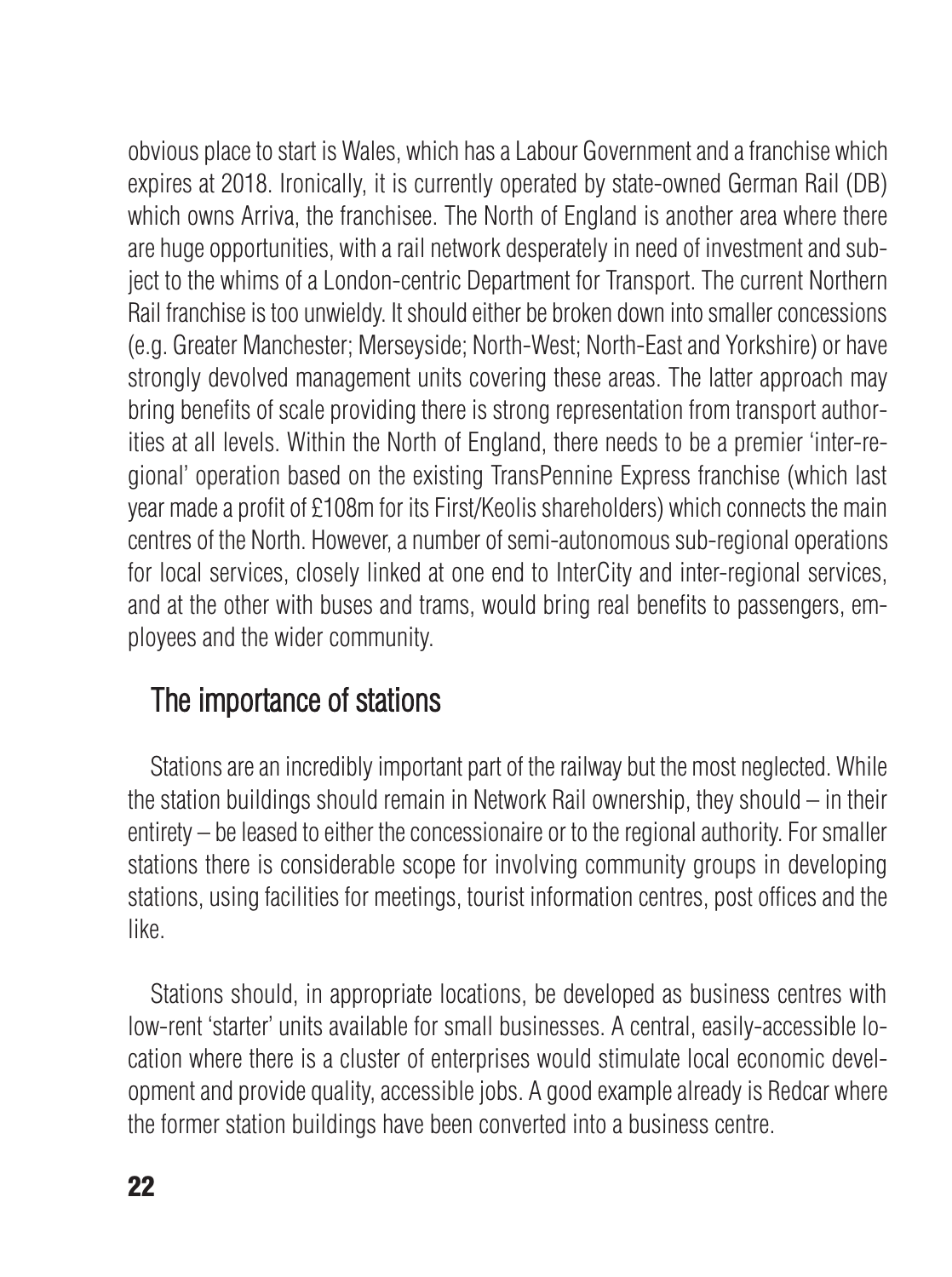An advantage of local authorities leasing the station is that they could locate a range of public services, e.g. libraries, nurseries, tourist information centres etc., within them. Again, it happens in Sweden and in other countries. It makes sense in transport terms but also in ensuring local services are protected in smaller communities. Bringing a mix of services under one roof, with easy access by train, bus and bike and car, would help sustain the local economy and services which may well disappear if they are viewed as 'stand-alone' facilities.

## Integrated transport and ticketing

One final part of the equation is transport integration. Why not use some of the powers of the Transport Act 2000, which allows for quality bus contracts, to form part of a rail concession? In other words, make some, or possibly all, of the local bus network part of the license so there is one integrated transport provider in the defined area. This would give you the level of integration and efficiency enjoyed in countries like the Netherlands. The 'Syntus' operation in western Holland is a combined bus and rail concession where drivers are competent for both bus and train driving, and buses and trains are totally integrated. This is not just about timetabling, but also fully integrated fares and ticketing, information services and physical interchange at stations.

Ticketing – and fare levels – is one of the biggest challenges facing the transport industry. London, with its popular Oystercard, has got it right and having one card valid on all modes is not just convenient, it stimulates use of public transport. Smartcard technology now allows the user to have a single card for a multitude of uses allowing really smart choices.

A de-regulated multi-operators environment runs against any sort of fully integrated ticketing system. However, the approach of 'quality contracts' (see above) provides a means by which all revenue goes to the public body and even with a private operator delivering the actual service there is clear transparency..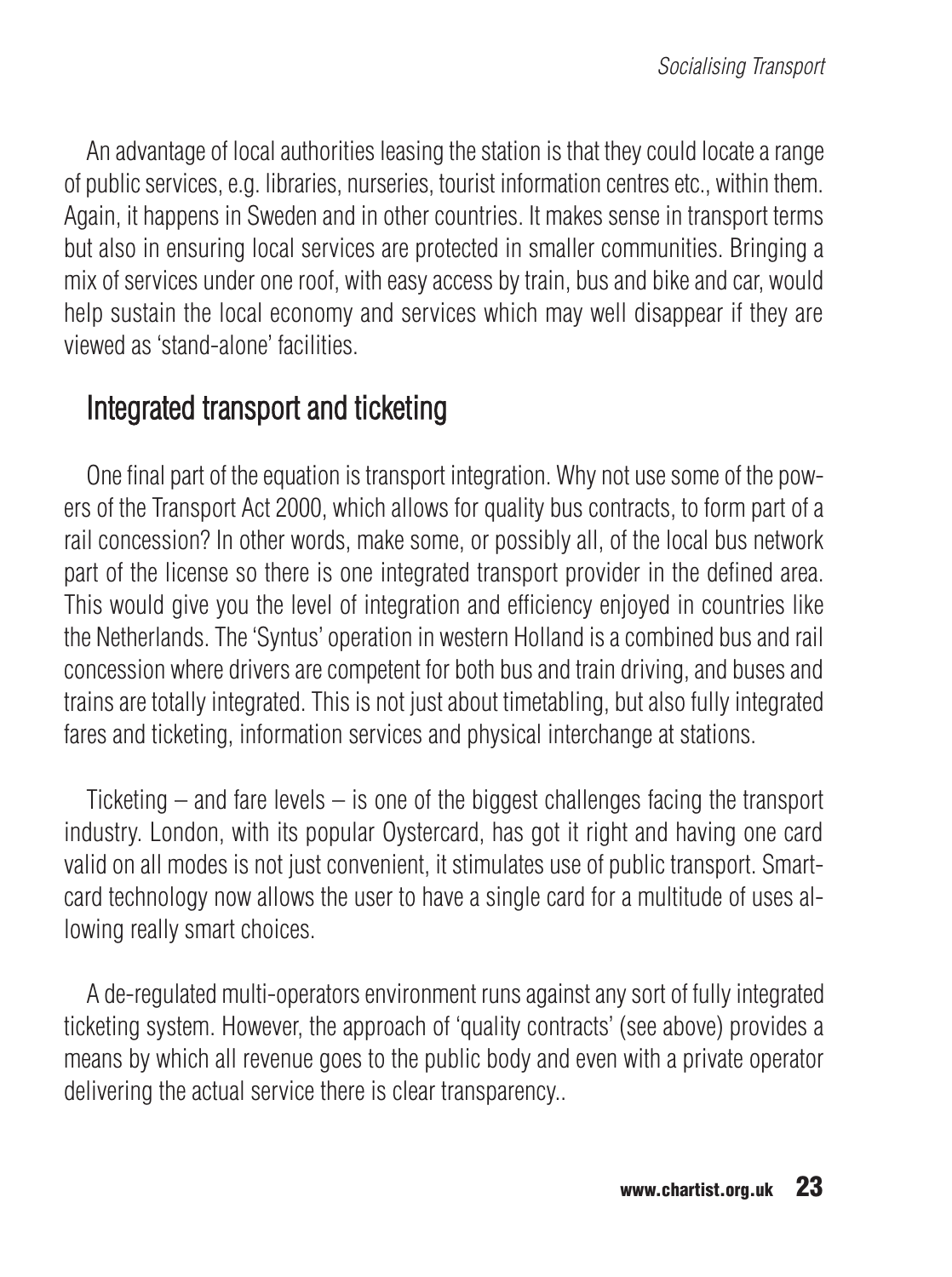#### The national and inter-regional network

Most gains are to be made from reforming the regional networks, which swallow up a lot of public support and which have been – with boring regularity – subject to whispering campaigns within the DfT about 'poor value for money' and 'how much cheaper it would be to give all passengers on the such-and-such line their own car'. The DfT has made some welcome steps towards devolving responsibility for local rail to the regions and this should be encouraged. Nobody would suggest that bus services should be tendered by the DfT; and they shouldn't be meddling with the detail of local and regional services. Where they can assist is in providing basic ground-rules, agreed by ministers, for how regional services should be delivered, be it franchises or licenses/concessions – then give regional bodies the money and let them get on with it. Much as happens now with Merseyrail.

That leaves the core national network. The UK needs a single 'InterCity' operation which connects all the main centres of the country. We had it under BR and it worked: in fact many other European operators copied the idea and you can see it today, operating superbly in Germany, France, Sweden and many other parts of Europe.

There is already the basis to do it. The Government has its own operation called 'Directly-Owned Railways' (DOR) which is 'the operator of last resort. It currently runs East Coast, a major part of the national network. If it hadn't been politically embarrassing, it would have been given West Coast as well, effectively putting a majority of the main InterCity network in public ownership!

The current intention of the Coalition is to privatise East Coast when the current franchising mess is sorted out, if indeed it ever will be. An incoming Labour Government has another option: make DOR the national 'InterCity' network (InterCity UK) and continue it as a publicly-owned company, with more democratic governance involving not only DfT but employees, the Scottish and Welsh governments, local authorities and passenger groups. It may well be that the West Coast shambles is still not resolved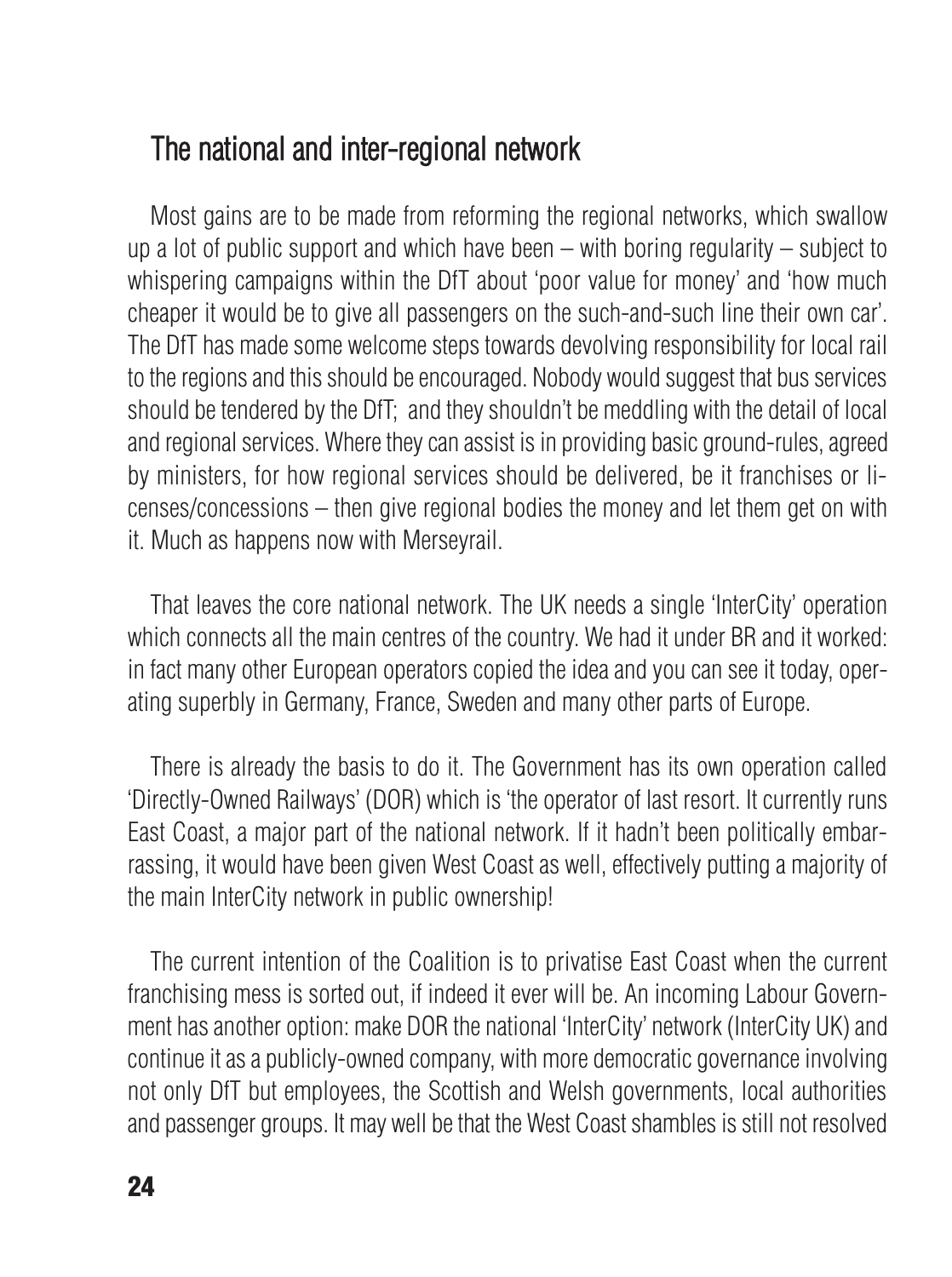by 2015 so add it into the 'IC UK' portfolio; do the same with Great Western, which is also due for renewal. That only leaves CrossCounty which could be included when its franchise (currently operated by German state-owned Arriva) expires. There may be scope for bringing in other routes to InterCity UK, notably Manchester to Glasgow/Edinburgh (currently part of TransPennine Express).

# Support rail freight but with a light touch

Freight is a hugely important part of what rail can deliver. The current moratorium (and possible abolition) of Freight Facilities Grants is a major backwards step which will stymie future rail freight development. Investment in infrastructure capacity will benefit freight as well as passenger operations but there needs to be on-going investment in depot and rolling stock resources, and without FFG that is far less likely to happen.

Freight should be allowed to get on and win business, with support in the form of freight facilities grants and low track access charges. In the USA and Canada several short-line freight railroads are co-ops and it would be good to see that evolve here. With freight, and indeed possible passenger operations, a future Centre-Left Government could help by establishing a social enterprise development agency (such as existed in the 1970s!) to assist co-ops/social enterprises with expertise and soft loans/grants.

# Saving Money

Any incoming Labour Government will be faced with acute financial constraints and policies need to reflect that. The suggestions here can be implemented gradually, e.g. as franchises come up for renewal. The gradual absorption of franchises into InterCity UK, or as regionally-specified concessions, will actually be cheaper than the costly franchising process and deliver much greater benefit.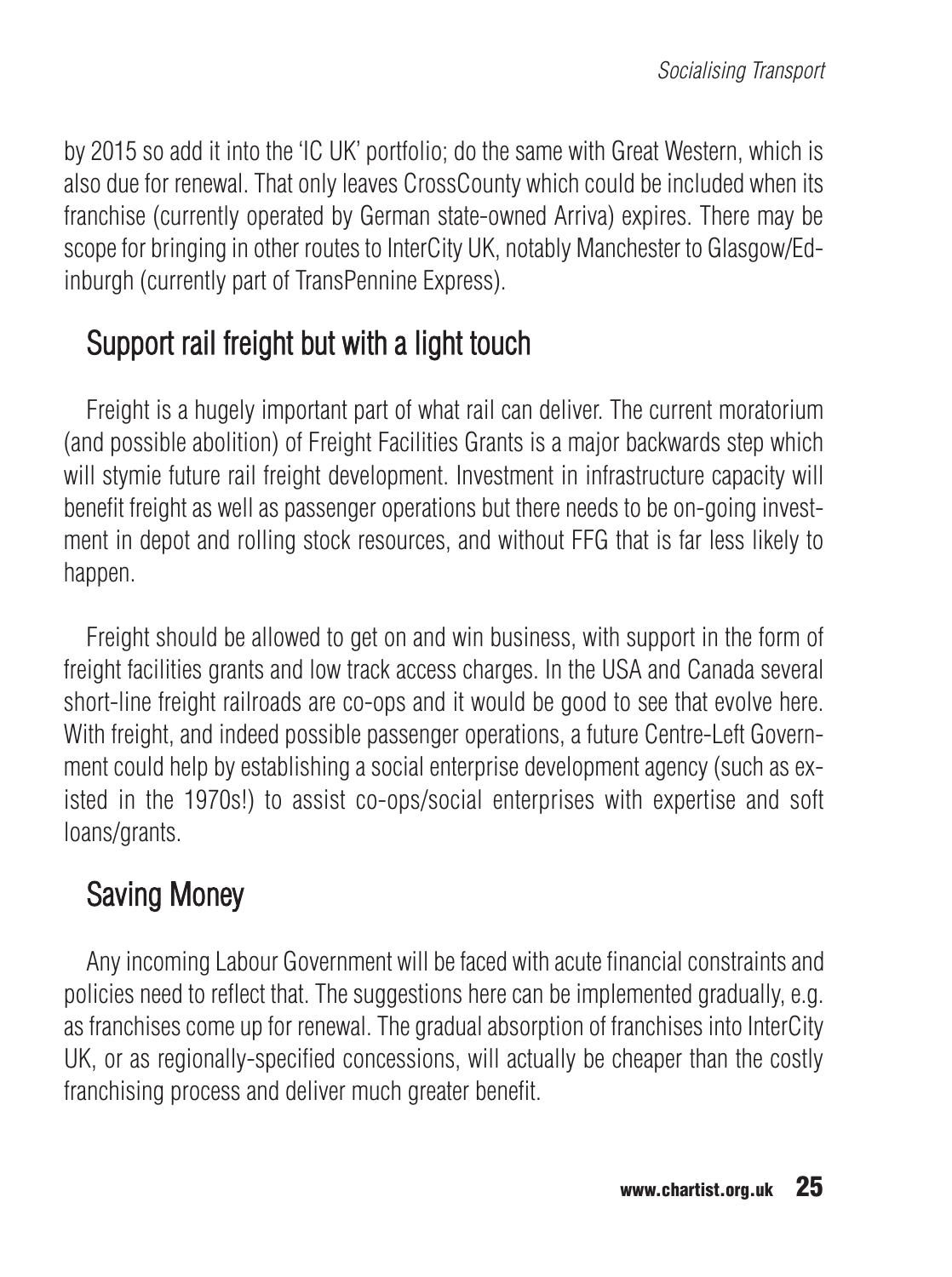Converting Network Rail into a more democratic organisation should not be a hugely expensive undertaking. Bringing more services in-house by Network Rail will help to control costs, and the company needs to develop its on-going programme of cost reduction. Devolving routine maintenance to a more local level in some areas will help and at the margins using local skills for basic work (e.g. fencing, station maintenance etc.) will reduce the cost of the local railway. If train operations were the responsibility of social enterprises we would see profits recycled back into the business, rather than (literally in many cases) exported. The biggest prize is rolling stock. Developing a strategy to take back rolling stock from the banks will not be easy, but a start could be made by ensuring that new stock for the regional network is owned by regional public bodies, individually or as a consortium. It isn't just about cost cutting. We need an expanding railway which is carrying more passengers and freight, and thus earning more money. These proposals will help make rail more attractive for both long and shorter distance journeys, attracting a bigger slice of the transport market by improved integration between bus and rail.

#### Strategic co-ordination

The railways have, over the last decade, suffered from lack of overall strategic coordination. In BR days this was achieved by the British Railways Board; bringing that back would be difficult and would not necessarily provide the right structure for a UK which is increasingly devolved. More recently, the Strategic Rail Authority, set up by John Prescott, did provide some strategic guidance; it should not have been abolished and re-creating it in an appropriate form, is the right direction to take. There is a need for a relatively small co-ordinating body, a Strategic Rail Agency, arms-length from Government and the Department for Transport, which could provide the right degree of co-ordination that the industry needs. Its duties could include handling franchises that are not devolved to the regions (and progressively taking them back under public control) and having responsibility for 'Directly Operated Railways' which already operates East Coast as a state-owned enterprise. In due course, all the InterCity network could come under its wing. Potentially, Network Rail could also come under its um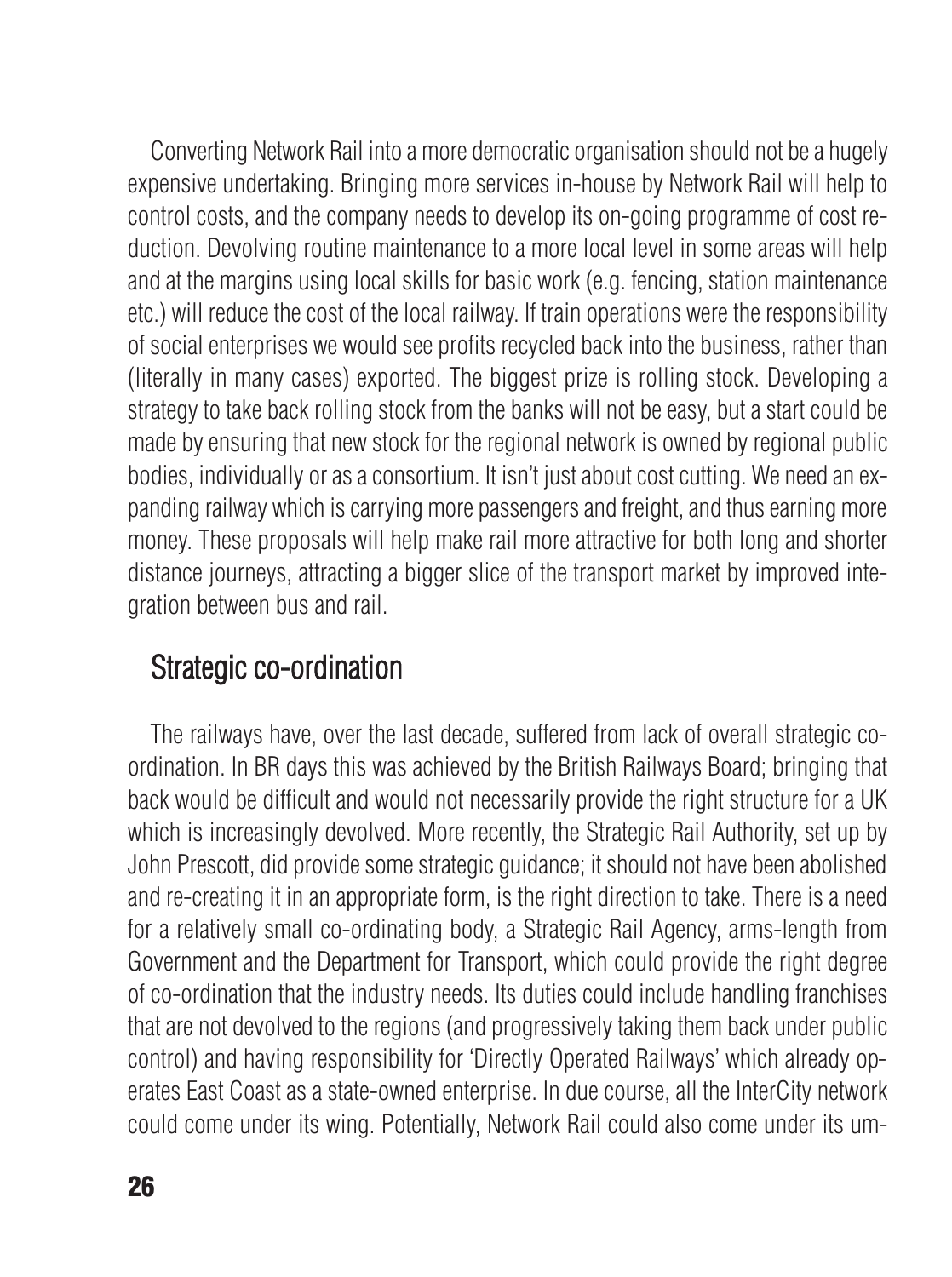brella as a distinct infrastructure business and that could be linked to a new railway research centre which works with universities across the UK. The 'new' SRA could also be responsible for freight grants and other targeted interventions in the national rail network.

# 5. On the Buses

More people use the bus than any other form of public transport, yet it has tended to be over-shadowed by rail in terms of policy. Currently, bus services across the UK, but particularly in more rural areas, are taking a massive hit as local authorities face reduced Government support and less money to support local bus services.

So unlike rail, passenger numbers on the bus network, outside London, have been going steadily down. In the last two years cuts in subsidised bus services have begun to bite, and that decline is at risk of going into free-fall. Why has it happened? To understand the issues, it's important to understand how privatisation of the buses has worked.

Up until 1986 bus services were 'regulated' with Traffic Commissioners exercising control over both safety and 'quantity' of bus services and most (but not all) bus services were run by council-owned operators. The 1985 Transport Act changed all that. Anyone with a small amount of cash (like Brian Souter) could set up in business, as long as they met basic safety standards. Almost overnight new services on routes where operators thought they might make a bit of money became clogged with antiquated life-expired buses. It was capitalism raw in tooth and claw. Some people (like Brian Souter) became immensely rich.

The way it works is like this. Under the 1985 Act provision was made for 'socially necessary' bus services which would be tendered by local authorities. Once again this led to a race to the bottom, with operators providing ever-worsening pay and conditions to staff.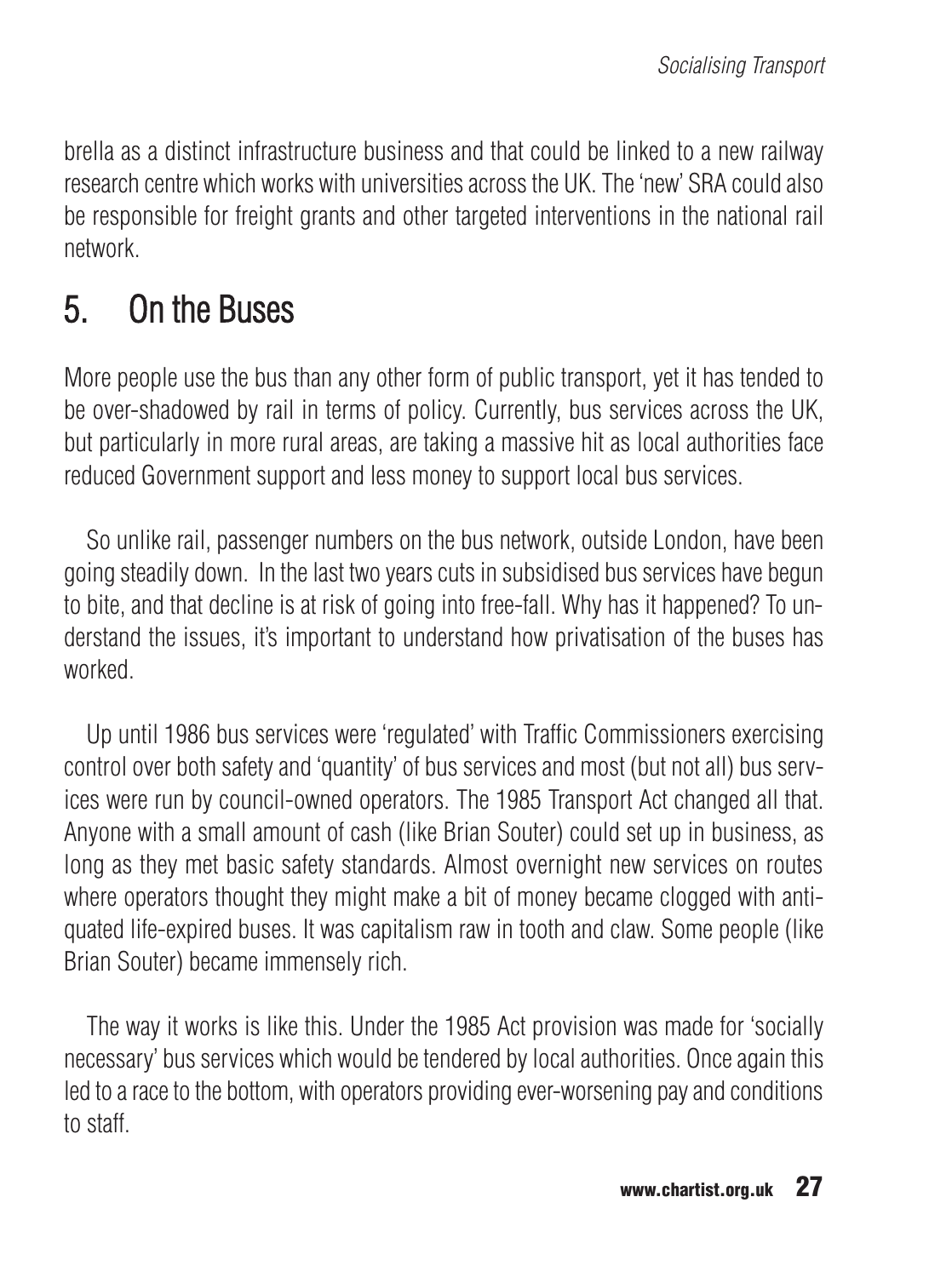The 1985 act didn't privatise bus services, but lay the ground for a creeping privatisation which saw local authorities divest themselves of their bus operations over several years. The big metropolitan bus operations, owned by the passenger transport executives, were forced to sell. In the first place many converted to 'ESOPs' – employee share ownership plans but within a few years all had been sold off to the big private operators.

Anyone can set up a bus company and providing they meet minimum standards can register services with the Traffic Commissioner. It may be a new service along a route already served reasonably well by an existing operator, but it doesn't matter. It is still common to see 'bus wars' where new entrants try to under-price a well-established operator and basically drive them off the road. It is less common for a new operator to introduce services along a route not covered by existing operators, to provide a service to isolated communities.

Whilst over three-quarters of the bus network outside London is operated on this basis, as 'commercial', local authorities and passenger transport executives do have powers, and a shrinking pot of money, to subsidise local bus services. This is done by competitive tendering, with the local authority or PTE setting the basic parameters in terms of times of operation. In the last two years several county councils have drastically cut their tendered services with some pulling out altogether.

Interestingly, London was excluded from de-regulation and instead enjoyed a much greater degree of public control through franchising of local networks. Transport for London is responsible for managing London's bus services through franchises for distinct local networks which are bid for by accredited operators. A small number of notfor-profit operators like Hackney Community Transport have won some of the contracts.

In London, Transport for London (which is accountable to the Mayor) specifies in detail what bus services are to be provided. TfL decides the routes, timetables and fares – everything down to the colour of the buses. The services themselves are op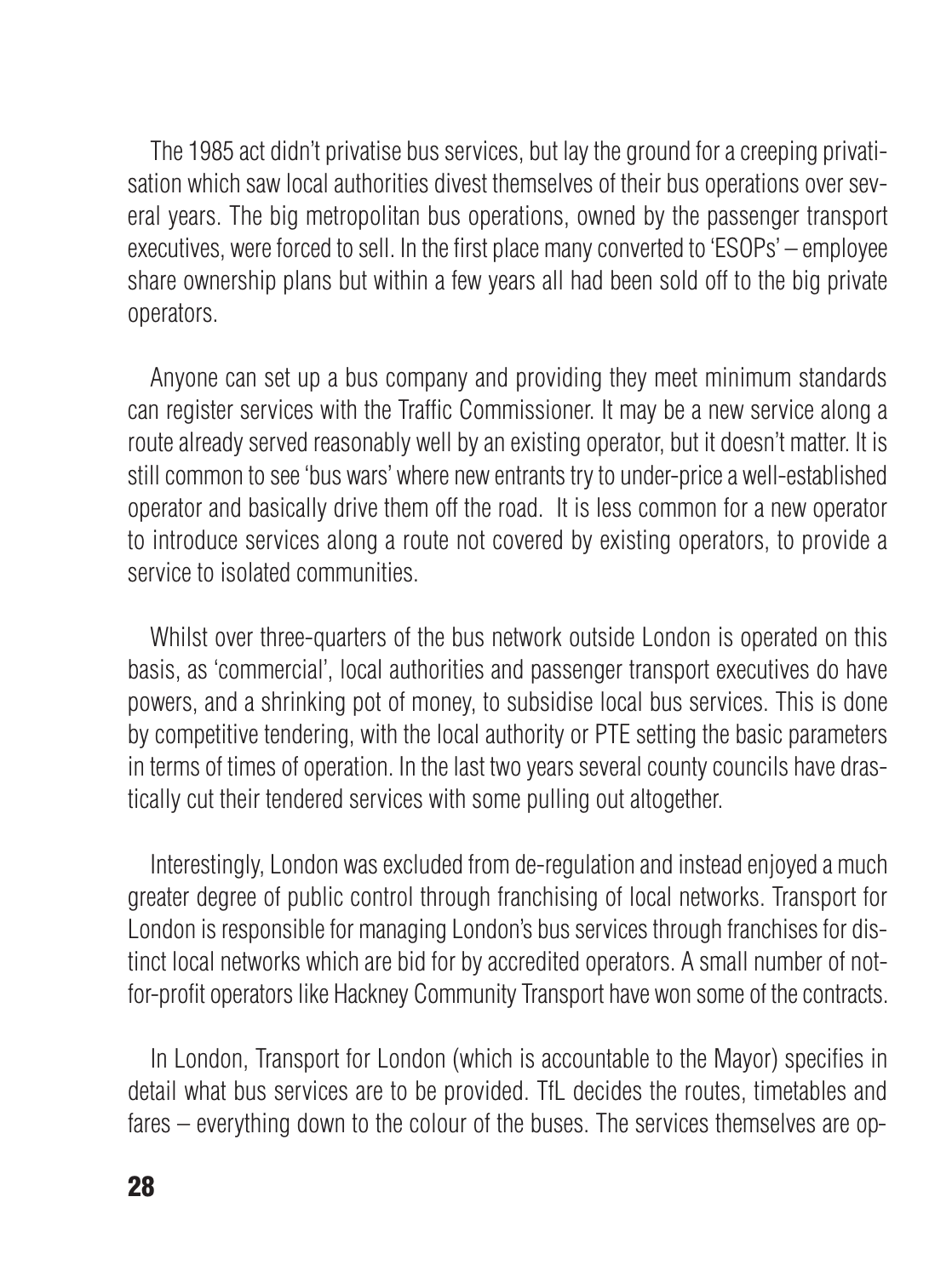erated by private companies through a competitive tendering process. There is no onroad competition.

This has given London a world-class, 24/7 bus network with a fully accessible, green and clean vehicle fleet. It has also made it possible for London to introduce integrated smartcard ticketing in the form of Oyster. Yet in the rest of the country, it's a free market meaning that anyone (subject to minimum safety and operating standards) can start up a bus service. In this environment, bus operators are free to run whatever services they like as well as decide the fares they will charge and the vehicles they will use. Although in theory, it is a competitive market, in reality, most bus services are provided by five large companies who rarely compete against each other (Arriva, First, Go-Ahead, National Express and Stagecoach). Under this two-tier system, buses in London have thrived. London has almost doubled (up 95%), mileage has increased by over 70% and fares have stayed lower than in the rest of the country. Outside London, the picture has been very different. Over the same period, patronage in the Shires fell by 18% and in the Metropolitan areas passenger numbers fell further still – by 42%. Meanwhile, fares outside London have followed a largely upward trajectory in real terms with some of the steepest increases occurring in the Metropolitan areas

## The challenges facing bus services

Buses can play a key role in enabling our cities to play a full part in rebalancing the national economy. In helping to tackle congestion, connect people to jobs and services as well as cut carbon emissions. However, outside London, the bus industry is facing major challenges in the years ahead that could threaten this vital contribution. Amongst those challenges are:

• A planned cut of 20% to the bus service operators grant (BSOG) from 2012. BSOG rebates bus operators for the fuel duty they pay in running local bus services. BSOG reduces the cost of providing a bus service and helps keep fares low.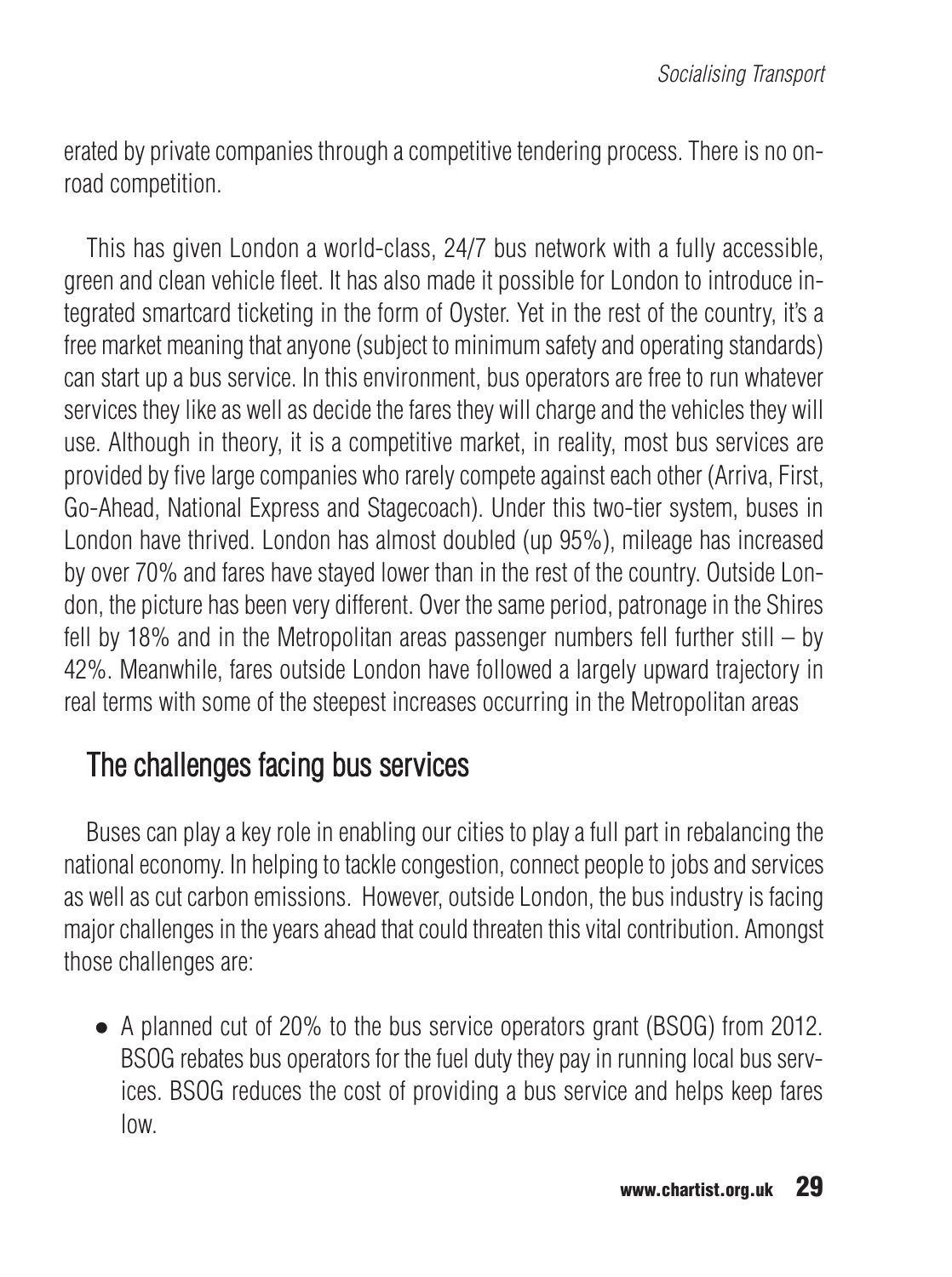- Reductions in Department for Communities and Local Government funding for local government, putting local authority budgets for supported bus services under pressure. Local government funds bus services that would not be profitable for bus companies to run on a commercial basis. Often these are evening or weekend services or buses to isolated housing estates or rural areas.
- A halving of Integrated Transport Block funding for small to medium size public transport schemes which funds measures such as bus priority schemes.
- Meeting the rising demand for concessionary travel for older and disabled<br>• recepts in the sector of reduced funding from Concernment (lead transport) people in the context of reduced funding from Government (local transport authorities are required by law to fund free off-peak bus travel for older and disabled people).
- Abolition of Rural Bus Grant which helps provide non-commercial rural services. These challenges have played out differently in the Metropolitan areas compared to the Shires. As of October 2011, it is estimated that one in five supported bus services in the Shires have already been cut, and 77% of local transport authorities in England were either planning, or could not rule out, further cuts. In the most extreme cases, councils have chosen to withdraw all of their supported bus services. In the first year of spending cuts, the Metropolitan areas were able to protect their supported services, however, maintaining this position is set to get harder every year.

A detailed report for the Passenger Transport Executive Group (pteg) modelling the likely impact of the challenges to bus services in the PTE areas forecasted that between 2009 and 2014 patronage will fall by 20%, fares will increase by 24% in real terms, service kilometres will decline by 19% and urban congestion costs will rise by £68m.

## Pockets of municipal enterprise

Amazingly, some local authorities managed to cling on to their bus operations and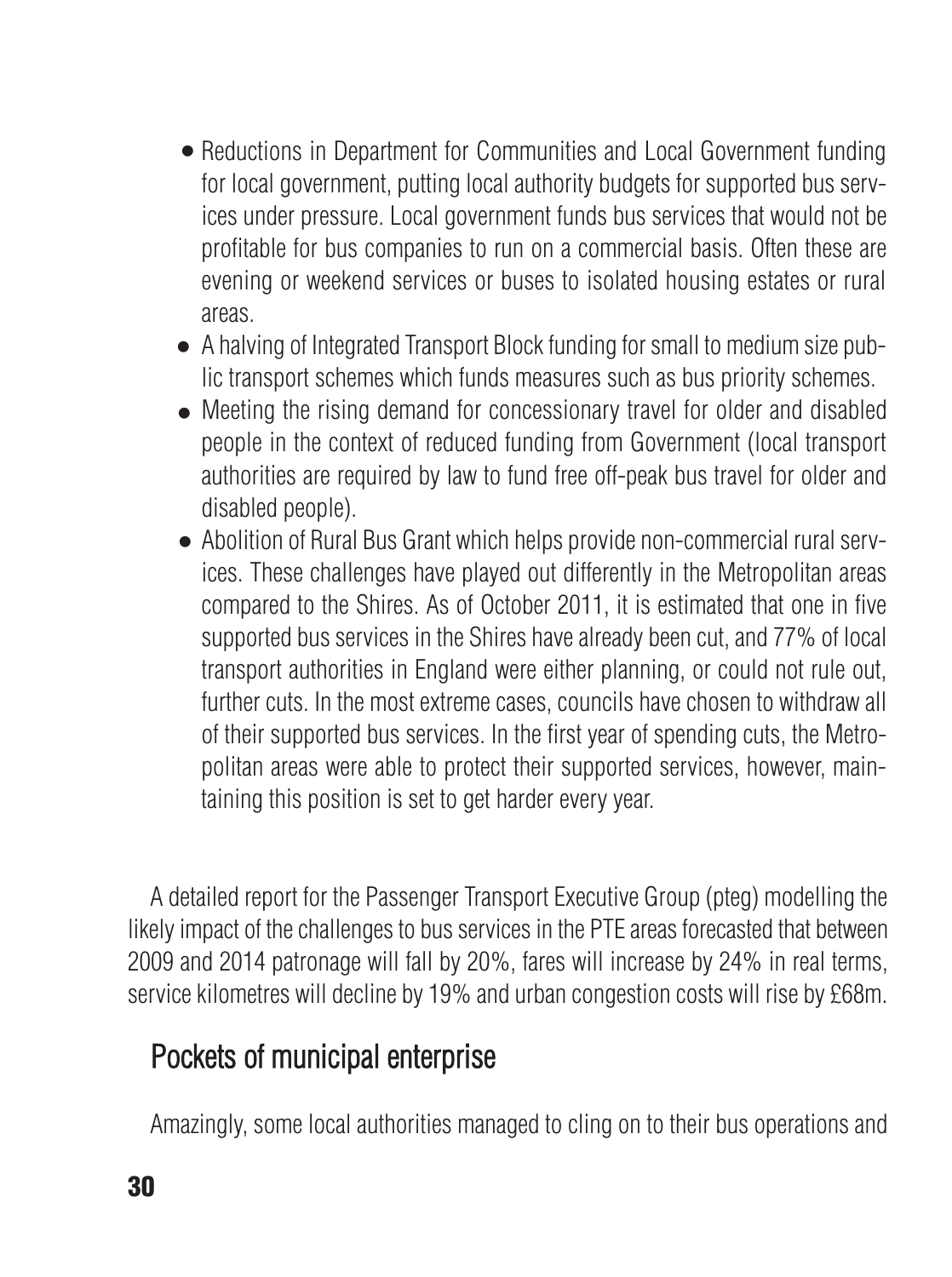compete with the private sector. A total of eleven bus companies, including those serving Edinburgh, Blackpool, Cardiff, Warrington and Swindon ('Thamesdown') remain wholly local authority owned. Lothian Buses, serving Edinburgh and its surroundings, is owned by a consortium of local authorities. Lothian Buses is a very successful example of municipal enterprise, operating a fleet of nearly 700 vehicles. Thamesdown Transport was named as 'Britain's best bus operator' in 2011. The Isle of Wight may seem to have been an unlikely place for an experiment in municipal enterprise, but 'Wight Bus' has lots of relevance to other parts of the UK. 'Wightbus' was the trading name of the Isle of Wight Council's own bus fleet which lasted 14 years before the council decided to sell up to private operator Southern Vectis. Today's 'municipals' are models of public sector enterprise and have been able to demonstrate innovation and progressive management, as well as providing outstanding service to their communities.

## Quality Contracts and Partnerships: using existing powers

The Local Transport Act 2008 gave passenger transport executives (PTEs) and local transport authorities a new suite of powers and options for improving bus services. The Act made it easier to negotiate voluntary partnerships and gave more powers to Traffic Commissioners to protect these arrangements. Voluntary partnerships are where a local transport authority (or authorities) undertake to provide facilities or to do other things of benefit to passengers and a bus operator (or operators) undertake to provide services to a particular standard. It expanded the scope of Statutory Quality Partnerships (SQPs). SQPs allow for binding agreements to be voluntarily entered into between PTEs and bus operators. Under an SQP a PTE can provide improved infrastructure (such as bus priority measures) on a corridor and negotiate the arrangements for the use of that infrastructure by bus operators. Following the Act, SQPs can now cover maximum fares, frequencies and timings.

The Act made 'Quality Contracts' (QC) a more realistic option. A QC involves replacing the existing deregulated bus markets with a franchising system (similar to that in London) where the local transport authority specifies what the bus network will pro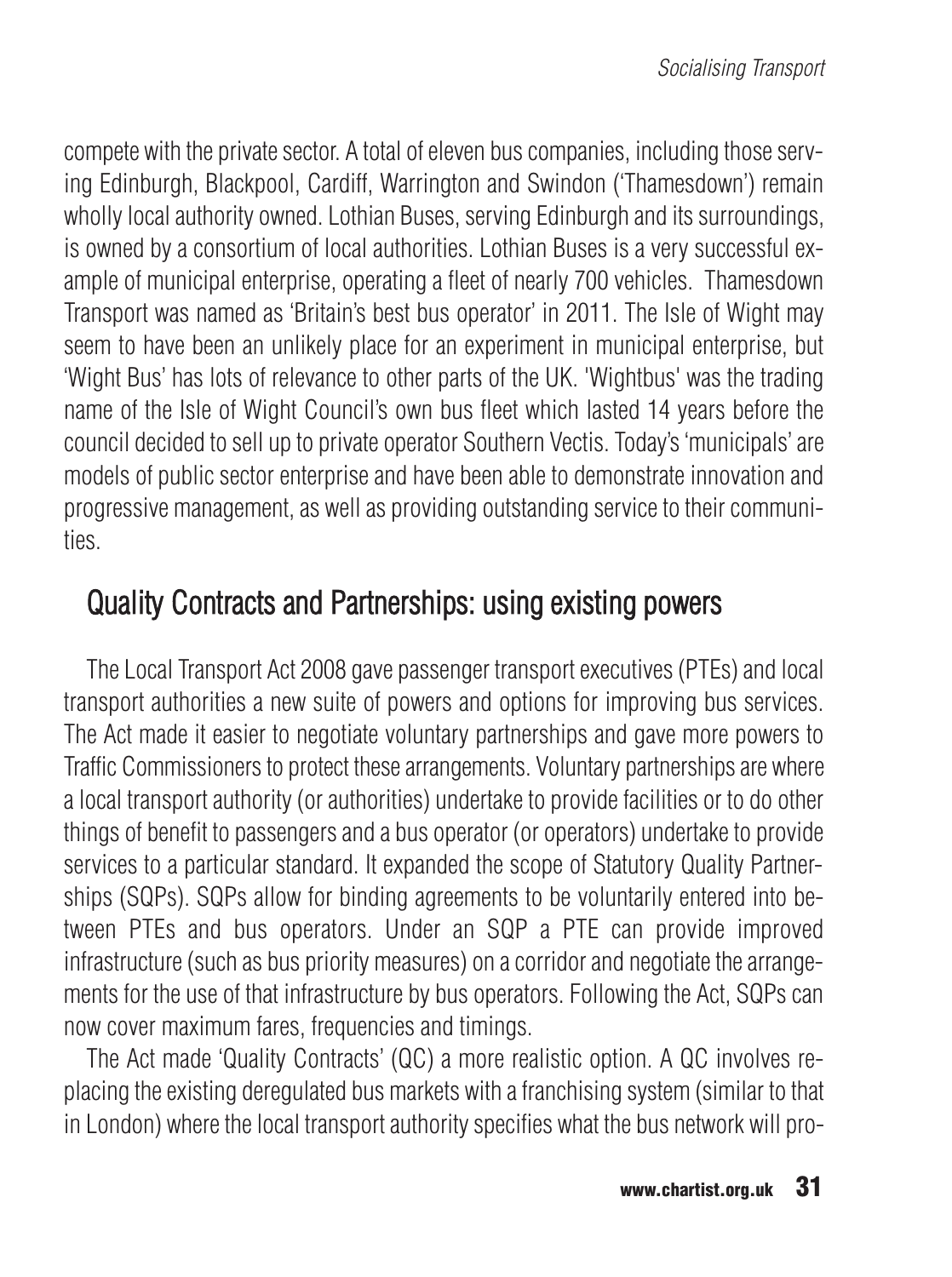vide and the private sector competes for the right to provide it. All PTEs are investing heavily in voluntary partnerships to benefit passengers wherever they can (with the West Midlands having arguably the biggest in the country). PTEs were also the first to introduce an SQP (in Sheffield) and the largest suite of SQPs in the country is currently being implemented in Merseyside. A number of PTEs also have well developed proposals for Quality Contracts.

#### The way forward for buses

It's time Labour grasped the problem of buses and the failures of de-regulation. There are strong grounds for optimism. Labour's transport shadow spokesperson Maria Eagle made this key point at the 2012 Labour Party Conference:

"The reality is that bus deregulation outside London is a dogmatic experiment that has failed. Yet those transport authorities who are seeking to use the Quality Contracts legislation passed by Labour in government to protect local bus routes and regulate fares are being penalised by Ministers. It is completely wrong for the Government to bar from accessing Better Bus Area funding those transport authorities who seek to reverse bus deregulation in their area. The Government is putting the wrong people first by siding with the private bus companies over passengers. In contrast, Labour's Policy Review has been looking at how government could better support transport authorities who seek to reverse bus deregulation, including through the introduction of Deregulation Exemption zones. It's time that passengers across England were able to benefit from an integrated transport network with smart ticketing and regulated fares on local bus and rail services as exists in London."

This represents a big step forward in Labour's thinking. De-regulation 'exemption zones' could, in theory, be as wide as you want. De-regulation has clearly failed to deliver and making the most of exemption zones could help deliver a more efficient, passenger-focused bus network quickly and effectively.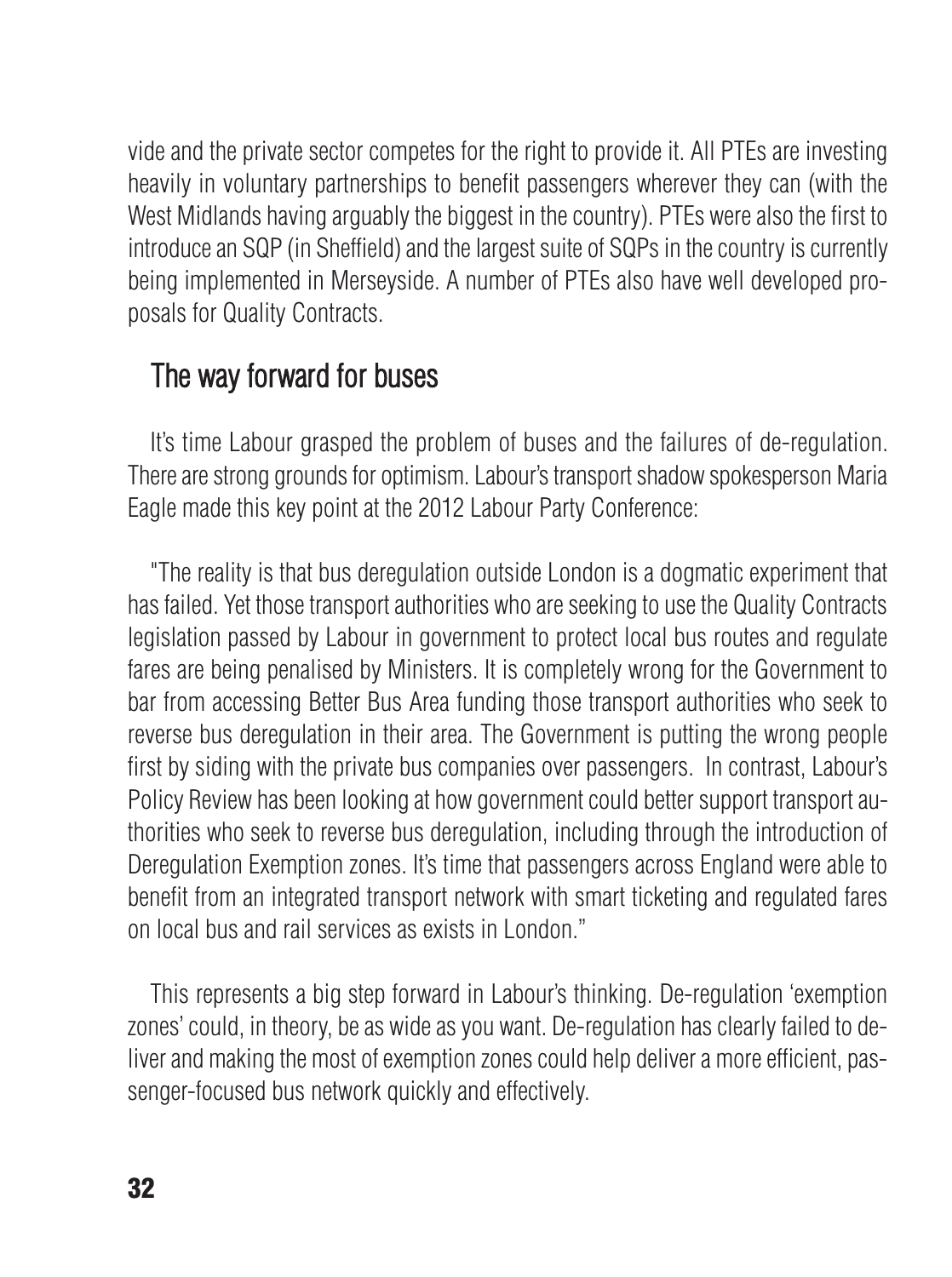This would still mean that many bus services are delivered by the private sector. After decades of cuts in resources, few local authorities would have the appetite to set up new, wholly-owned municipal bus companies, though the surviving operations need to be retained and developed. The private bus sector is a huge international force and it will not be easy to reduce its power. The 'quality contracts' being considered by transport authorities in West Yorkshire, Tyne and Wear and Greater Manchester, offer a way forward that will re-balance the relationship between public and private. It would basically give these metropolitan areas a bus network similar to that enjoyed by Londoners. However, it would still see the bulk of bus services delivered by private, forprofit operators.

There isn't a single UK-wide solution for the bus industry but a sensible approach would be about encouraging the better private operators within a publicly-specified framework and looking at ways of opening up the market to social enterprise and municipally-owned (or part-owned) operators.

The key thing is to end the current mess that de-regulation has introduced, with a free-for-all of which actually results in a poorer overall service for passengers and the ridiculous spectacle of two or more bus companies competing on lucrative corridors whilst large swathes of towns and cities are not covered at all – particularly at evenings and Sundays.

# 6. Transport in the Community

A recurring theme of this pamphlet is the great unmet potential for community involvement in transport. 'Community transport' in its more traditional sense typically involves fairly small-scale operations (though not always) using minibuses and a mix of voluntary and paid staff. 'Community Rail' has been applied to dozens of local railways across the UK where community rail partnerships support the railway industry through a wide range of interventions. A possible future development might combine 'com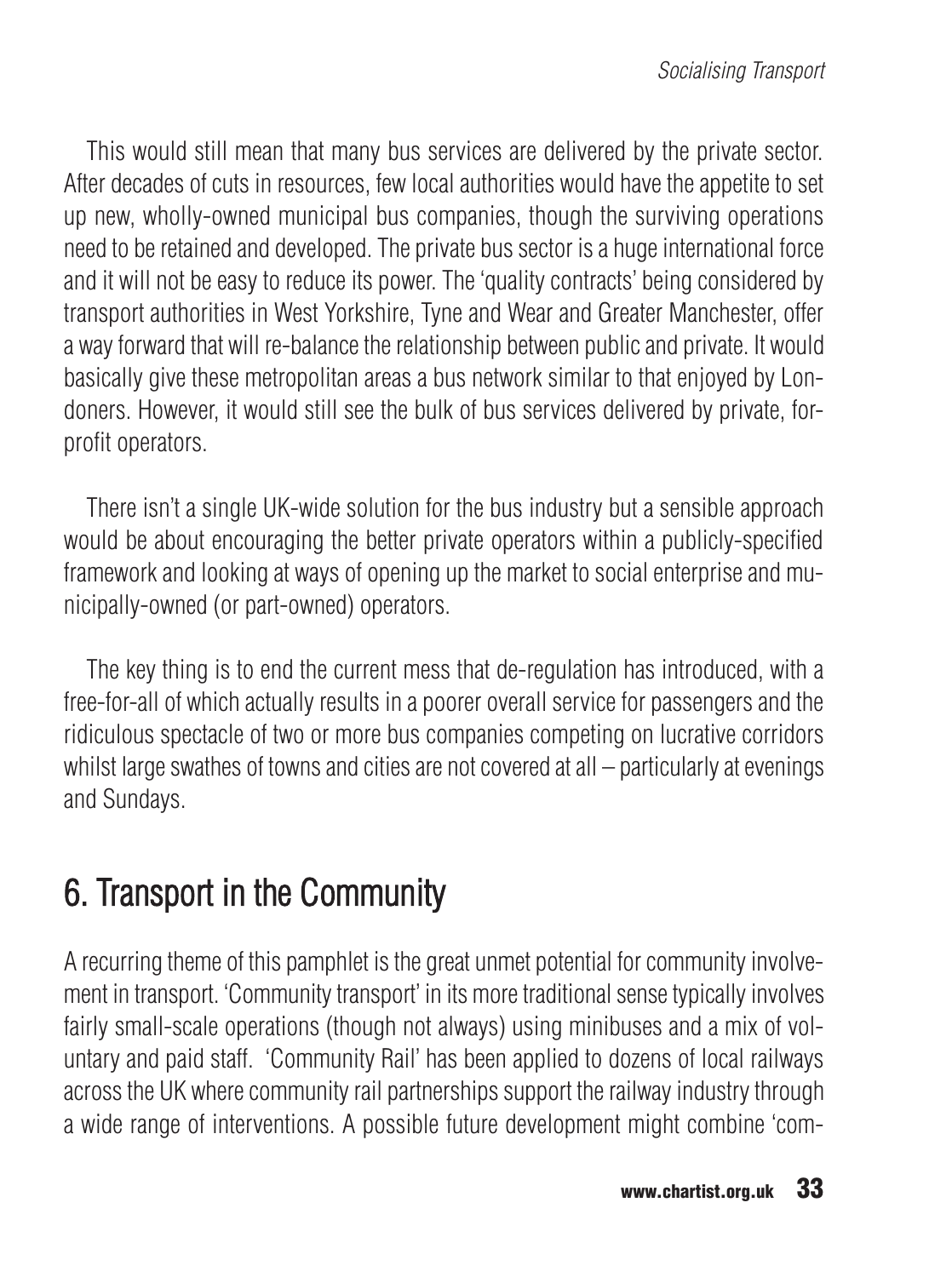munity transport' and the experience of community rail partnerships, applied to mainstream bus services.

#### Community Transport – meeting unmet needs

Britain has a thriving 'community transport' sector delivered by not-for-profit organisations of varying size. Community transport is a lifeline in both rural and urban areas. It takes disabled people to work, children to school, sick people to healthcare and older people to the shops. It runs local bus routes and provides transport for a wide range of clubs, voluntary bodies and care homes. People shape the services they want and community transport makes it happen.

The federal organisation representing most CT operations is the Community Transport Association (CTA). The CTA is a UK-wide charity giving voice and providing leadership, learning and enterprise support to 1,500 member organisations in society which deliver innovative and flexible transport solutions to achieve social change in their communities. The CTA promotes excellence by providing training, e-based resources, publications, advice, consultancy, support on voluntary, accessible and community transport.

Community transport is a lifeline in both rural and urban areas. It takes disabled people to work, children to school, sick people to healthcare and older people to the shops. It runs local bus routes and provides transport for a wide range of clubs, voluntary bodies and care homes. People shape the services they want and community transport makes it happen.

A typical CT operation may employ one or two core staff with a team of drivers who are often volunteers. The kind of service they deliver varies enormously but includes:

- 'Group Hire' for local community organisations
- 'Ring and Ride' services demand responsive operations within a local framework, aimed at people who can't use conventional public transport (referred to as 'Section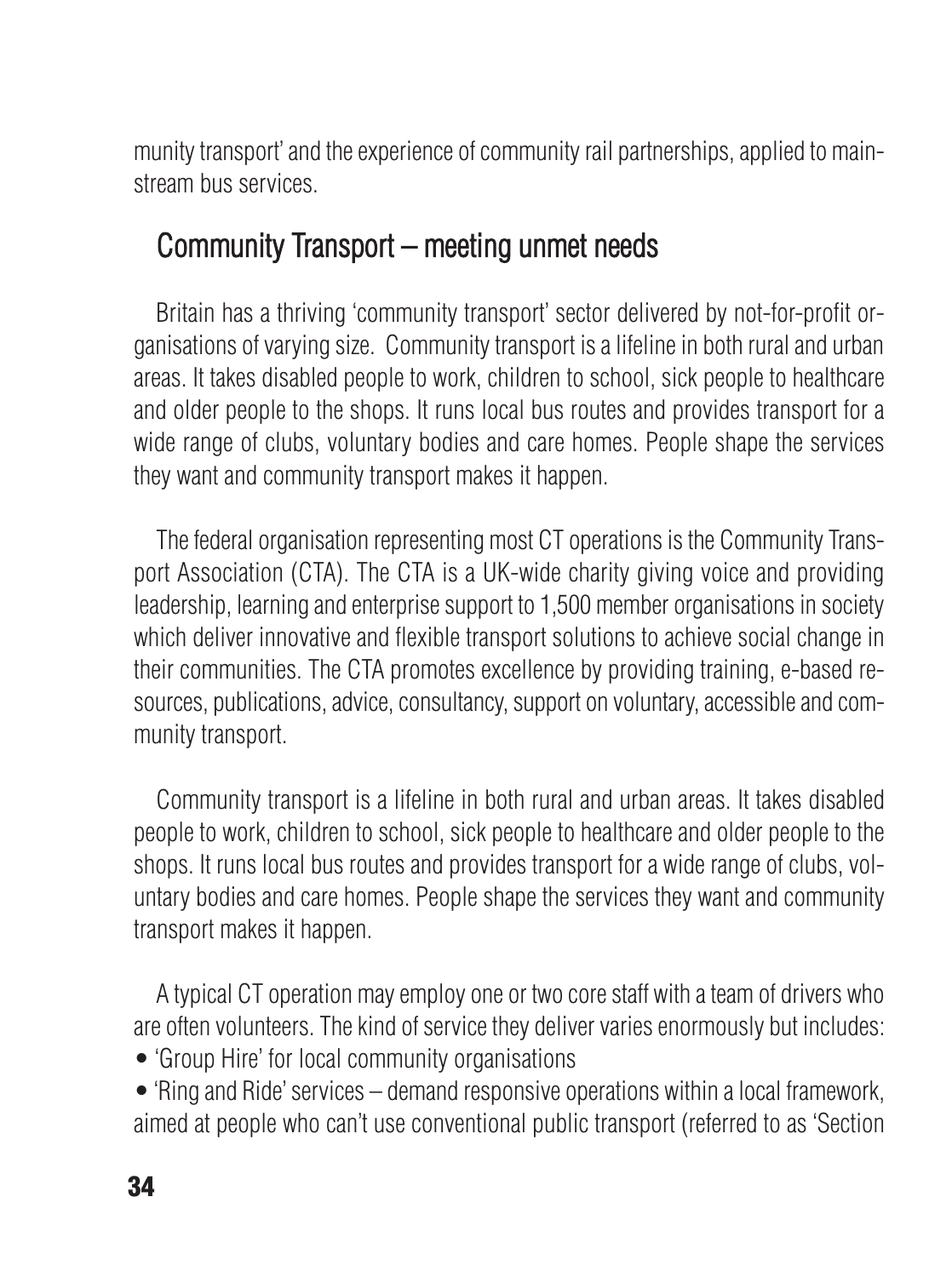19' services)

• Scheduled services – typically a minibus operation in a rural area operating to a regular timetable, sometimes driven by volunteers (referred to as 'Section 22' services)

• In addition, there is a growing number of car clubs which form part of the broader 'community transport family'. Community transport is often seen as a largely 'rural' phenomenon but this is far from the case. Two of the trail-blazers of community transport have been Ealing and Hackney Community Transport. Both are big employers and have huge fleets of vehicles.

# Community Rail – a success story

Community rail partnerships have transformed many of Britain's local railways, ranging from rural branch lines in Devon and Cornwall through to urban routes in major cities. The partnerships cover some sixty lines with over a hundred individual 'station friends' groups. They bring together train operators, infrastructure owner Network Rail, local authorities and community groups to promote lines which were, in many cases, threatened with closure in the 1960s. Many of the routes have experienced double-digit growth thanks to imaginative promotion and community involvement, backed up by modest investment. There are about 50 community rail partnerships across the country and they generally work to some basic principles. 'Partnership' is a much abused term but developing a relationship of trust between train operator, local authority and wider community is fundamental. CRPs don't insist on huge investment or a much-improved timetable as a precondition for doing any promotion. It accepts 'what is' and takes an incremental approach to developing it – in many cases with amazing success, but over a period of time.

'Community rail' is about more than just promoting scenic rural lines. It can play a key role in urban regeneration. The Severnside Community Rail Partnership, a community interest company, covers local routes in the Bristol area, including the branch to Avonmouth and Severn Beach. It runs through some of the most deprived parts of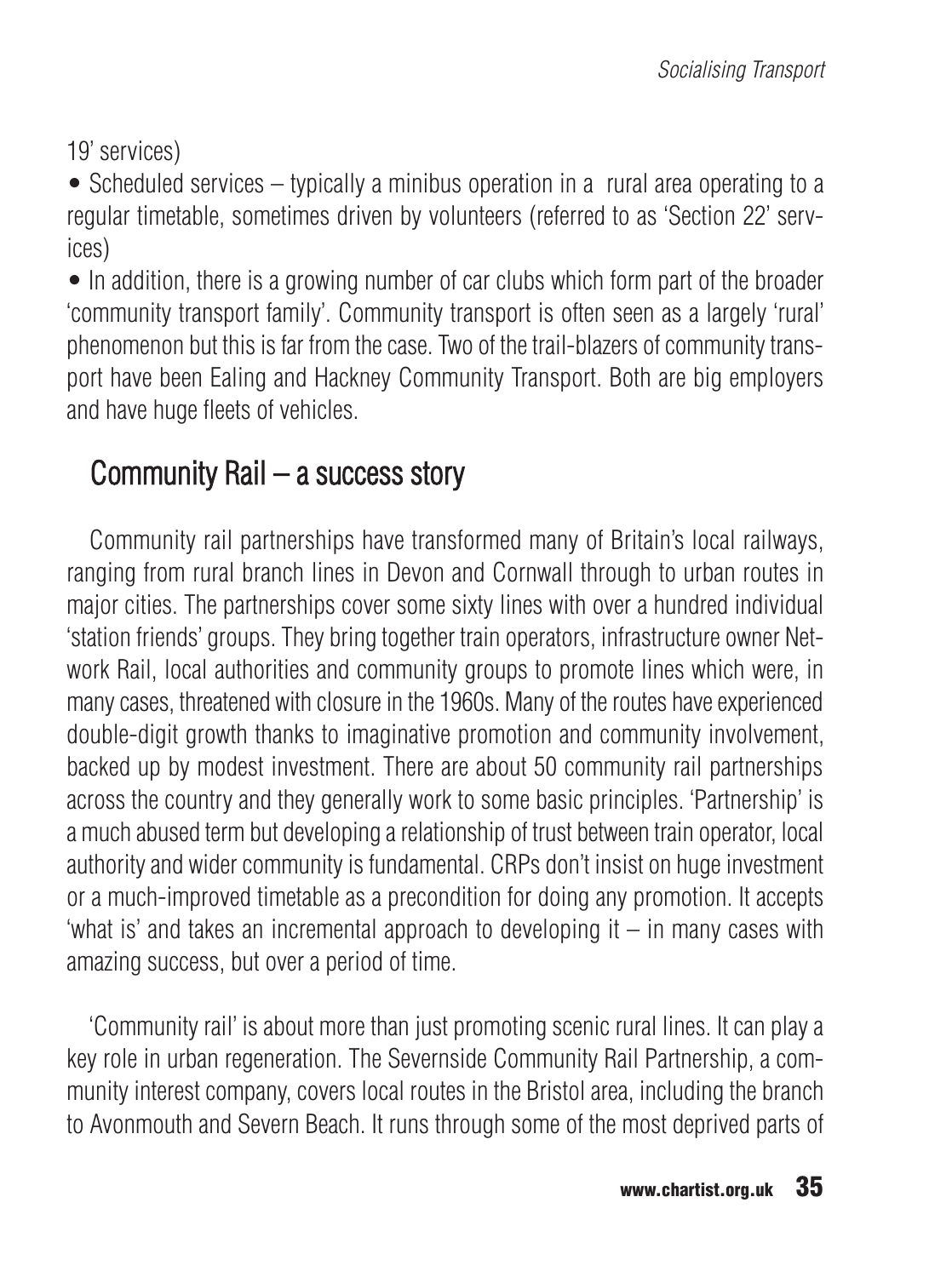the south-west. The Partnership is working to make stations more friendly and welcoming and to reduce crime, vandalism and anti-social behaviour.

Stapleton Road station, on the Severn Beach Line, serves one of the most crime-hit areas in Britain. It has been transformed through community involvement, including a mural celebrating the multi-cultural communities served by the station. Alongside the station is 'Roots', a community-run garden centre, located on formerly derelict railway land. The partnership worked with Network Rail to clear the space and it's now a flourishing example of social enterprise. At other stations along the line school students have created artwork which transforms the appearance of what were once run-down and depressing eyesores. The most innovative partnership activity has been its work with the Probation Service in using offenders to help with environmental projects. The local 'Community Payback' team has worked to clear decades of accumulated debris at stations prior to local community groups moving in to plant up the areas with shrubs and flowers.

Devon and Cornwall has a network of rural branch lines, most of which Beeching wanted to axe; today they are thriving thanks to the work of the Devon and Cornwall Rail Partnership. Based at the University of Plymouth, it brings together the two county councils, train operator First Great Western and other partners including national parks and Plymouth University Students' Union.

The North Staffordshire Line, from Crewe via Stoke to Derby wouldn't make it into any tourist guidebook but its lack of scenery is compensated by its high level of community engagement. Volunteer gardeners are busy at a string of stations; Kidsgrove is the jewel in the crown. Partnership officer Faye Lambert has worked with schools and community groups to transform a dull, 1960s style station into a showpiece for community action. Long-forgotten gardens, tended by generations of railwaymen, have been re-discovered and brought to life. Local schools have created art work which is displayed inside the station waiting rooms and booking office.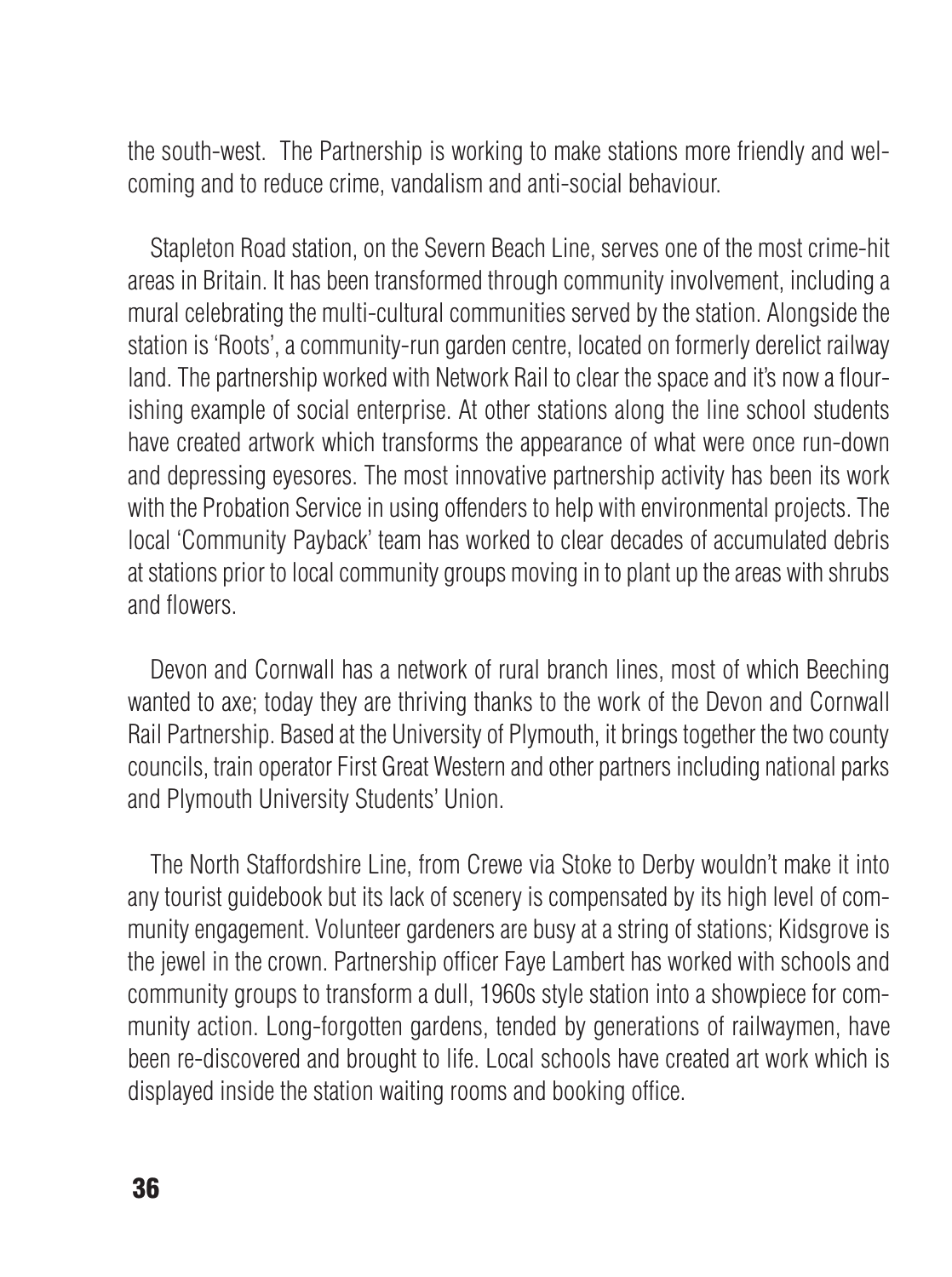The Penistone Line Partnership, in Yorkshire, was one of Britain's first community rail partnerships, set up in 1993. Its live music and real ale trains are legendary, though the innovative work with local schools and Huddersfield's black and minority ethnic communities are an equally important aspect of its work. The partnership is a not-forprofit company with a part-time worker. Partnership chair is Neil Bentley, whose day job is driving trains for Northern Rail. The partnership generates some income through bar sales on the music trains, which run on a regular monthly basis during the summer, using scheduled evening services. Other partnerships generate revenue through catering: The Settle-Carlisle Railway Development Company runs a flourishing station café at Skipton and provides an on-train trolley service along the scenic route.

# Station Partnerships

At a more local level, dozens of station-based groups have been formed which are purely volunteer-run, though they work closely with the train operator which leases the station from Network Rail. Many station partnerships are on routes without a formal community rail partnership, though some area and link up with neighbouring station groups to organise special events , such as the Christmas station carol singing evening on the Caldervale Line in Yorkshire, when singers stop off at each station along the line to welcome home-coming commuters with Christmas carols and mince pies!

A typical example of a station partnership is Todmorden, on the Lancashire-Yorkshire border in the Pennine hills. The station serves a small market town which has become famous for its promotion of local food growing – the 'Incredible Edible Todmorden' project, started by the local wholefood store and taken up by a wide cross-section of the community. The station partnership agreed with the train operator, Northern rail, to take over some vacant land by the station to grow vegetables. On the platform itself there is a herb garden. Local artists use some of the station buildings. Each year the group organises a festival in the station car park, attracting local bands, artists, stalls from community groups and other displays.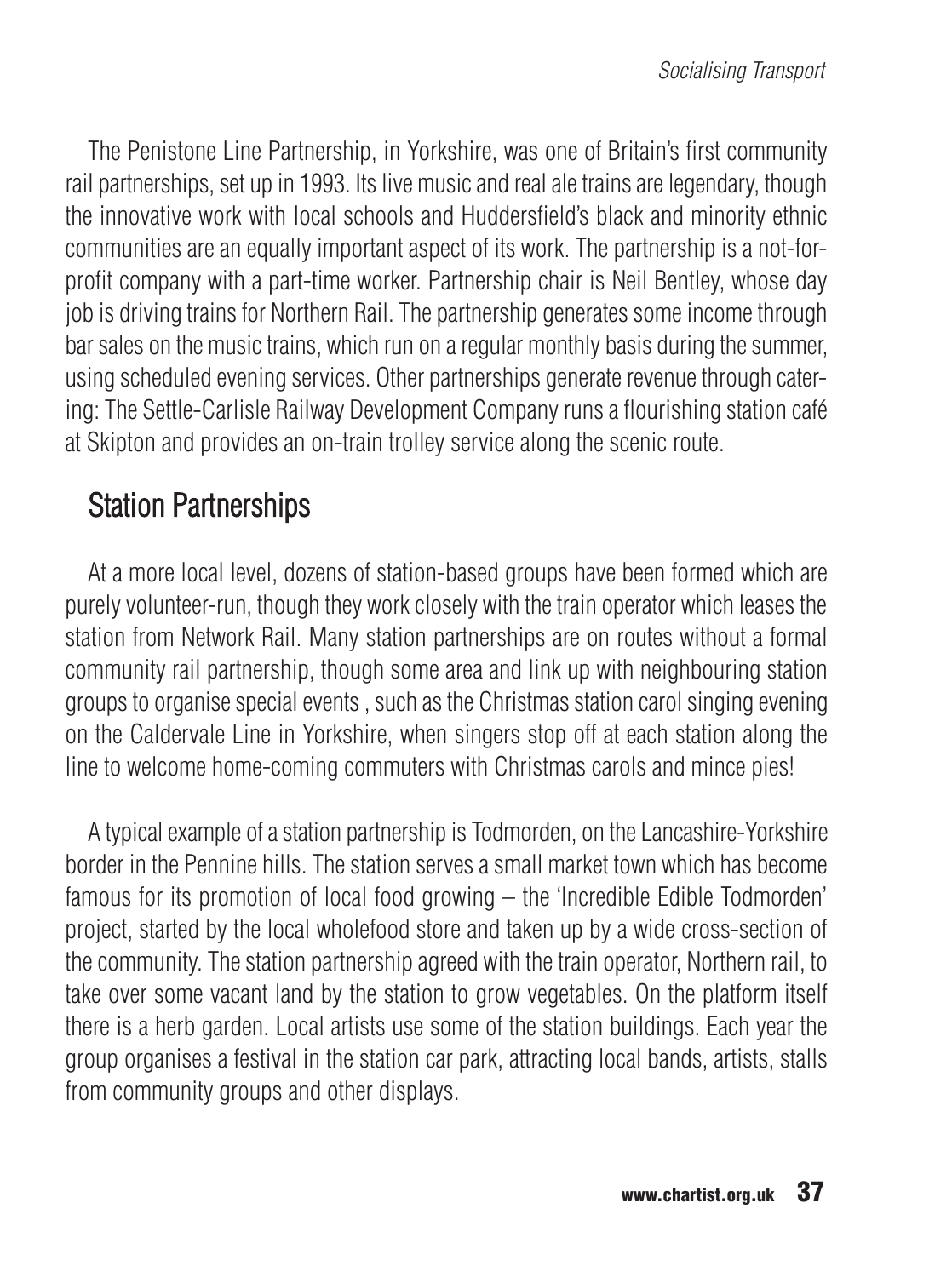Betws-y-Coed station, in the Snowdonia National Park of Wales, is a superb example of how station development can lead local sustainable development. The old station building was derelict for many years but thanks to the efforts of the local community council and Welsh Development Agency, the building was slowly brought back to life. It now houses several cafes and shops and is the focus of the popular tourist resort. It even has a railway museum with a functioning miniature railway! It is on the scenic Conwy Valley railway from Llandudno to Blaenau Ffestiniog and is supported by the Conwy Valley Community rail Partnership.

## A flexible tool

Community rail' is a flexible tool which can be applied in many different contexts, from scenic rural lines whose main business is tourism, through to inner-city routes serving diverse communities. It has taken off in a diverse mix of areas. It is not dependent just on middle class railway enthusiasts. Many of the 'station partnerships' are run by community activists whose main focus is the town or village community which they are part of, rather than the railway. 'The station' is a gateway into the community and needs to be protected and enhanced. The Severnside Community Rail Partnership, working in an area every bit as challenging as inner-city London, has been able to harness the creativity of local, socially-excluded, young people. Stations should become community hubs – centres of economic, social and cultural life instead of desolate, abandoned halts protected only by the gaze of CCTV cameras.

Could community rail go further? In some European countries e.g. Switzerland small publicly owned train companies provide high quality services which connect seamlessly with buses. Within the suggested regional not-for-profit train companies suggested earlier there should be room for experiments with the more peripheral rural lines (e.g. Heart of Wales from Shrewsbury to Swansea, or Esk Valley from Middlesbrough to Whitby) where more decentralised arrangements could apply, possibly involving a greater degree of integration between operations and infrastructure, with a single 'route manager'. Taking this option further, a local social enterprise railway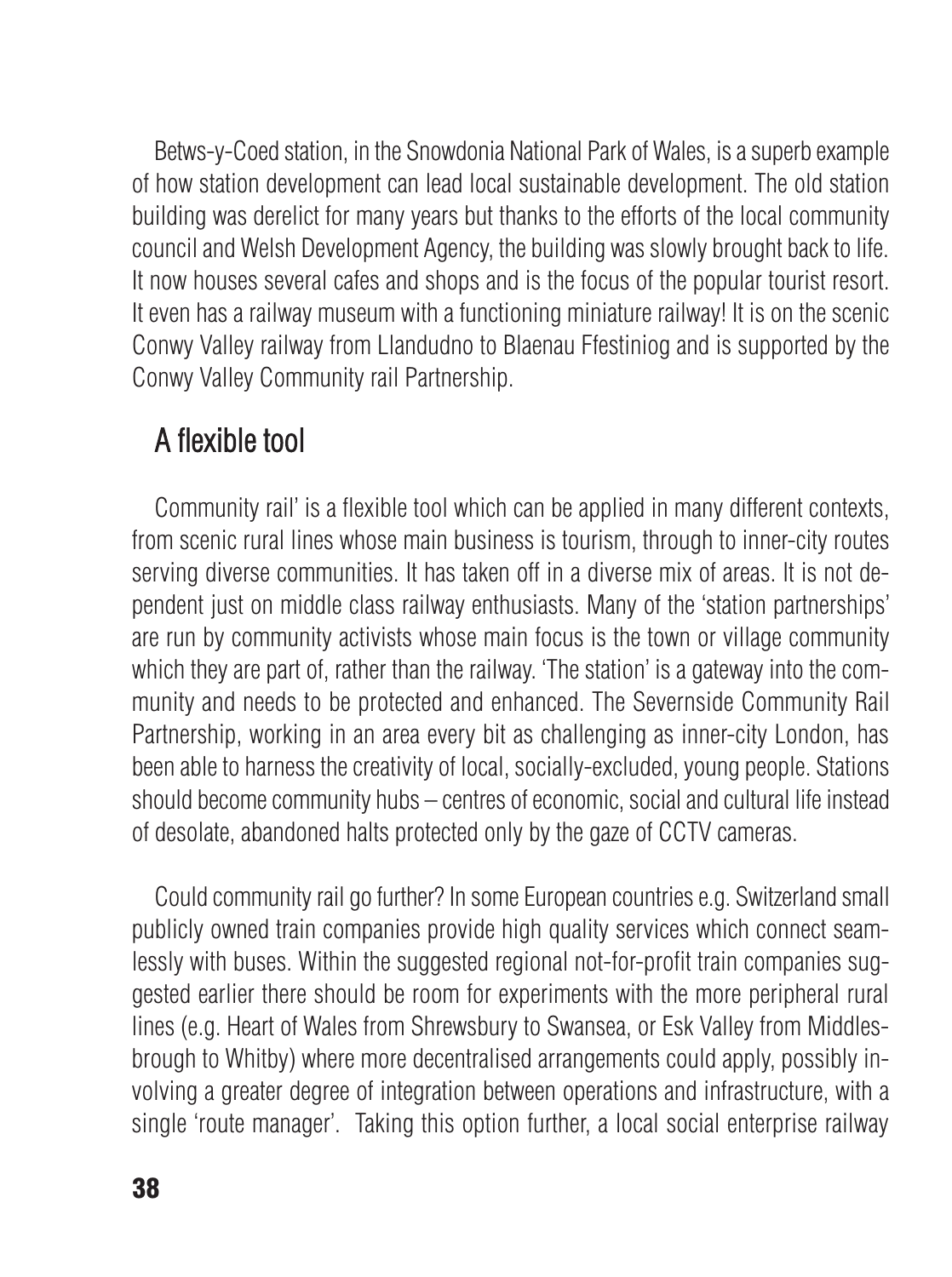company could provide other services including connecting buses, cycle hire, catering and other revenue-generating and employment-creating activities.

# Community Rail Partnerships – could they work for buses?

Could the same approach work with buses? Whilst growth on local rail services continues to go from strength to strength, that isn't the case with most rural and semirural bus services. Many have already been withdrawn as councils struggle to cope with declining Government support. We certainly need to find that 'bit of imagination' which Darling referred to, and apply it to local bus services. If we don't, they will become a thing of the past, making the Beeching rail cuts of the 1960s seem mild in comparison. And it's so much easier to  $do - no long$ , complicated inquiries, and very often little in the way of articulate, well-organised opposition. It's an easy decision to cut tendered services, some of which are perhaps just carrying 'fresh air'. It's happening all over the country, now. The Government can conveniently wash its hands of responsibility, saying that it's up to local councils to decide how to allocate its resources. Bye bye, rural bus.

So could those principles which have transformed many of Britain's local railways work for buses? Maybe. In some ways, the approach could go much further, and in some communities already has, with not-for-profit community transport providing good quality, accessible, scheduled services.

The starting point in applying 'community rail partnership' principles to rural buses is bringing people together. There are four different constituencies who are key to making something happen:

- The users
- The operator/s
- The local authority
- The wider community (shops, pubs, visitor attractions, schools etc.)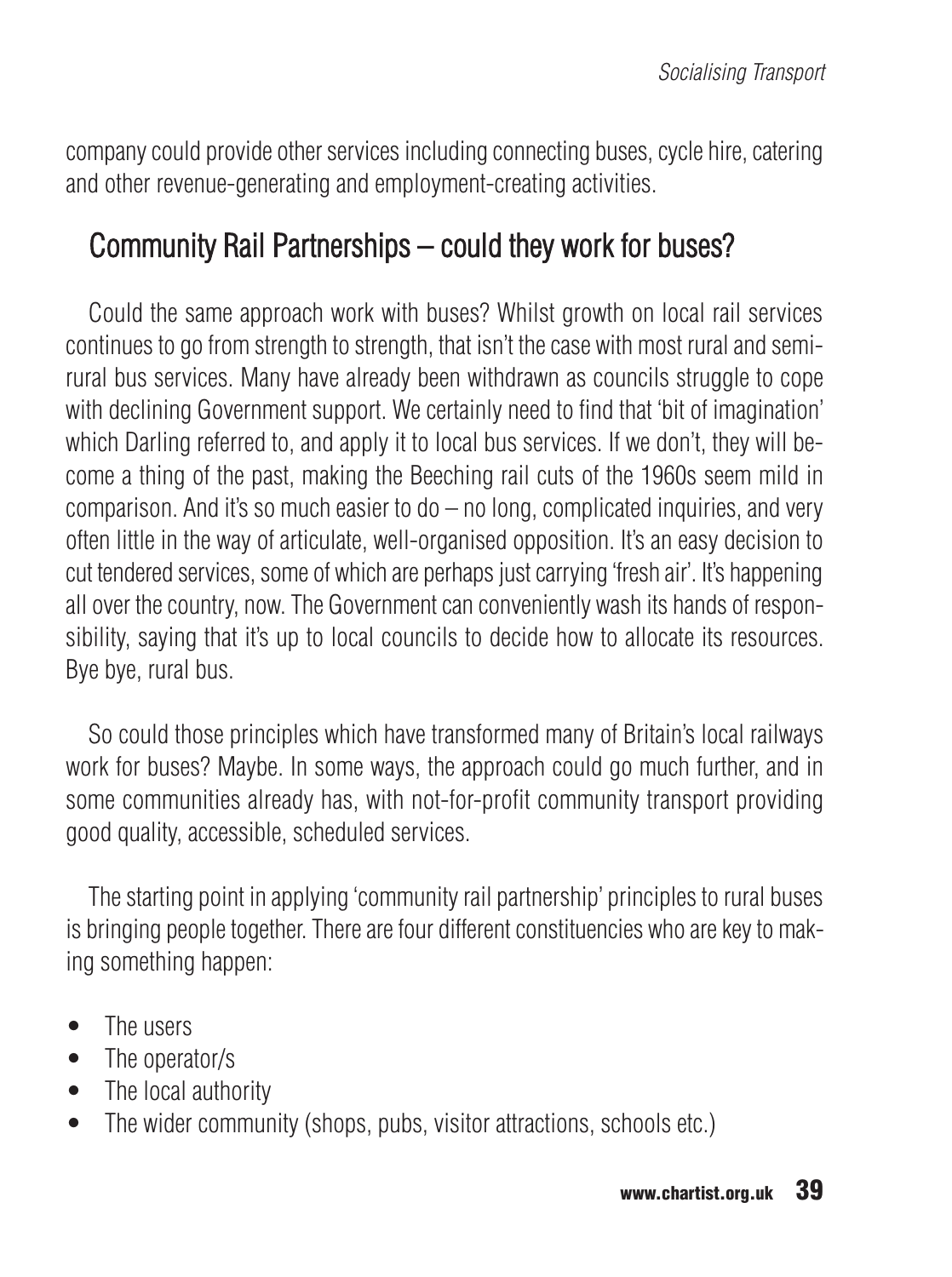It doesn't 'just happen' – it requires effort and determination. When community rail was in its infancy the most difficult people to get on board were very often the train operators who didn't see the point of it all. They were convinced by evidence of rising passenger numbers, and political and community pressure in some cases. Some transport managers – rail as well as bus – don't like other people playing with their toys.

The different partners of a community rail partnership have differing agendas but there is enough shared interest for it to work – which is essentially supporting and developing the local rail service in ways which benefit local communities. Operators want more people and thus more revenue; local authorities want more people with fewer cars on the road and a thriving village economy. Local people want a reliable train service that meets their needs with good station facilities. Local businesses want people to come and visit their village or town to spend money and preferably not add to car parking problems.

The real gains are likely to be won through either persuading commercial bus operators to try the 'community' approach and persuade them it's in their commercial interest to do it, or insist on it, through a 'Quality Contract'. Bus operators would also find that their drivers like it too, increasing staff satisfaction rates with all the benefits that brings in reduced staff turnover, lower absenteeism and the like.

A 'community bus partnership' (CBP) would probably have similar involvement to that of a community rail partnership: the operator (possibly more than one but I'm not sure that would work), the local authority, and 'community activists' who are bus users. Just having a few token users is no use – you need people with some vision who are ideally already active in the community.

The 'CBT' would probably cover several routes – unlike some rail partnerships. But it would need to take a 'route-based' approach. It would need some or all of the following features: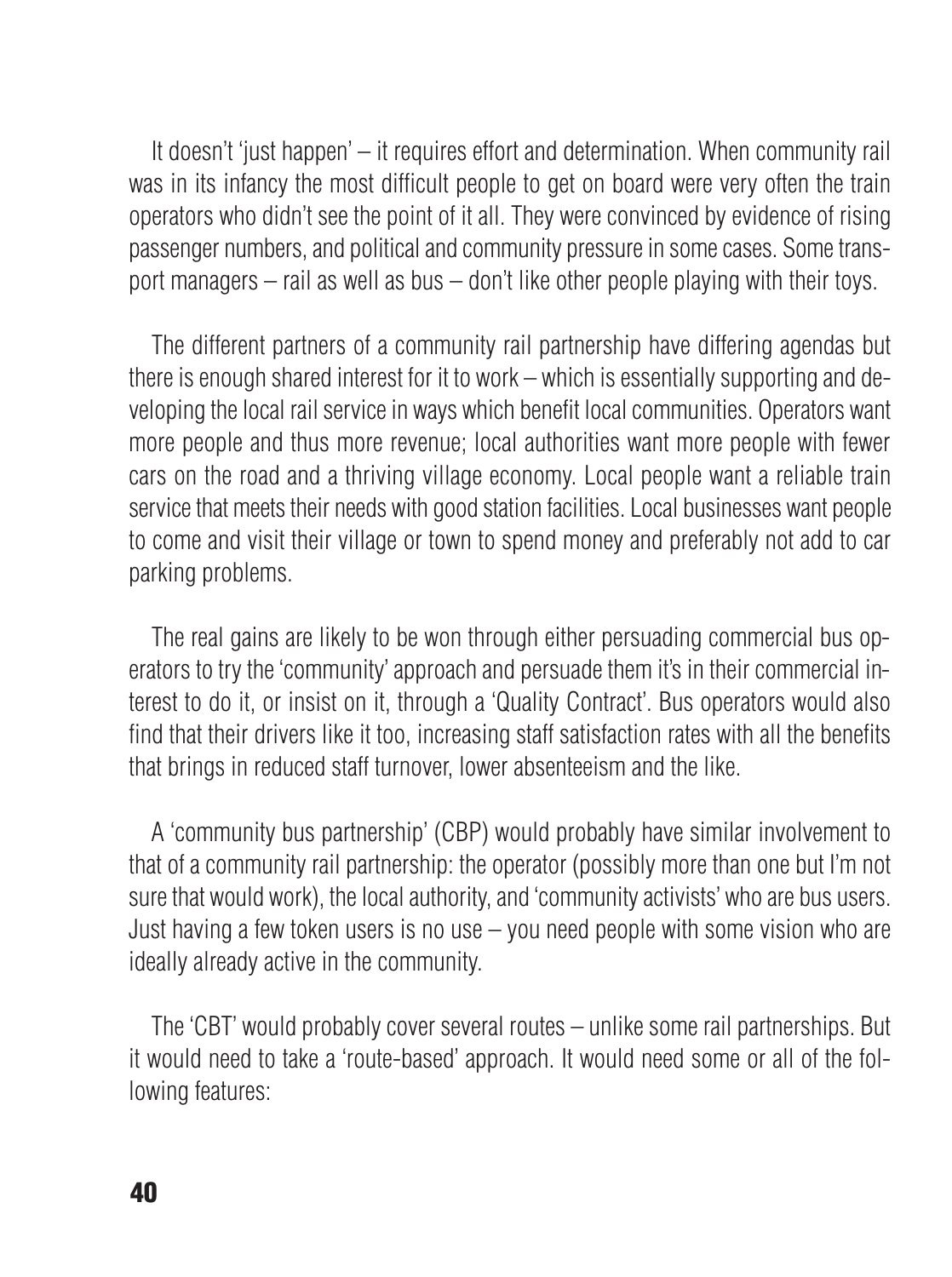- A clear, fixed route which is specially branded (a number and a name)
- At least six, ideally seven, day operations
- Drivers solely dedicated to the route
- Drivers trained in high levels of customer care encouraged to go the extra mile
- Some means of involving regular users a 'Friends of the xxx'
- Community adoption of bus stops and bus shelters
- Sale of tickets/information distribution in shops and pubs
- A manager who has a wider 'external relations' role
- Dedicated, specially-branded vehicles
- A presence (by the 'Friends' and/or operator itself) at community events
- Extension into other services e.g. parcels delivery, vehicle repairs, etc.
- Objectives of a Community Bus Partnership
- The case studies below give a sense of how a community bus partnership might work, in different kinds of community.

# Objectives of a Community Bus Partnership

These should be to raise the profile of local bus services, to increase usage of local bus services and other public transport and to improve connectivity of rural communities with larger centres. It would also be

- To attract visitors into the area
- To reduce car dependence
- To create a culture of public transport usage
- To contribute to the viability of village economies

The Community Bus Partnership would have a responsibility for monitoring the service and looking at opportunities to enhance the service where possible. It could be a fairly informal partnership based within a local authority (as with some rail partnerships) or it could mature into a stand-alone social enterprise with access to a wider range of funding and greater flexibility.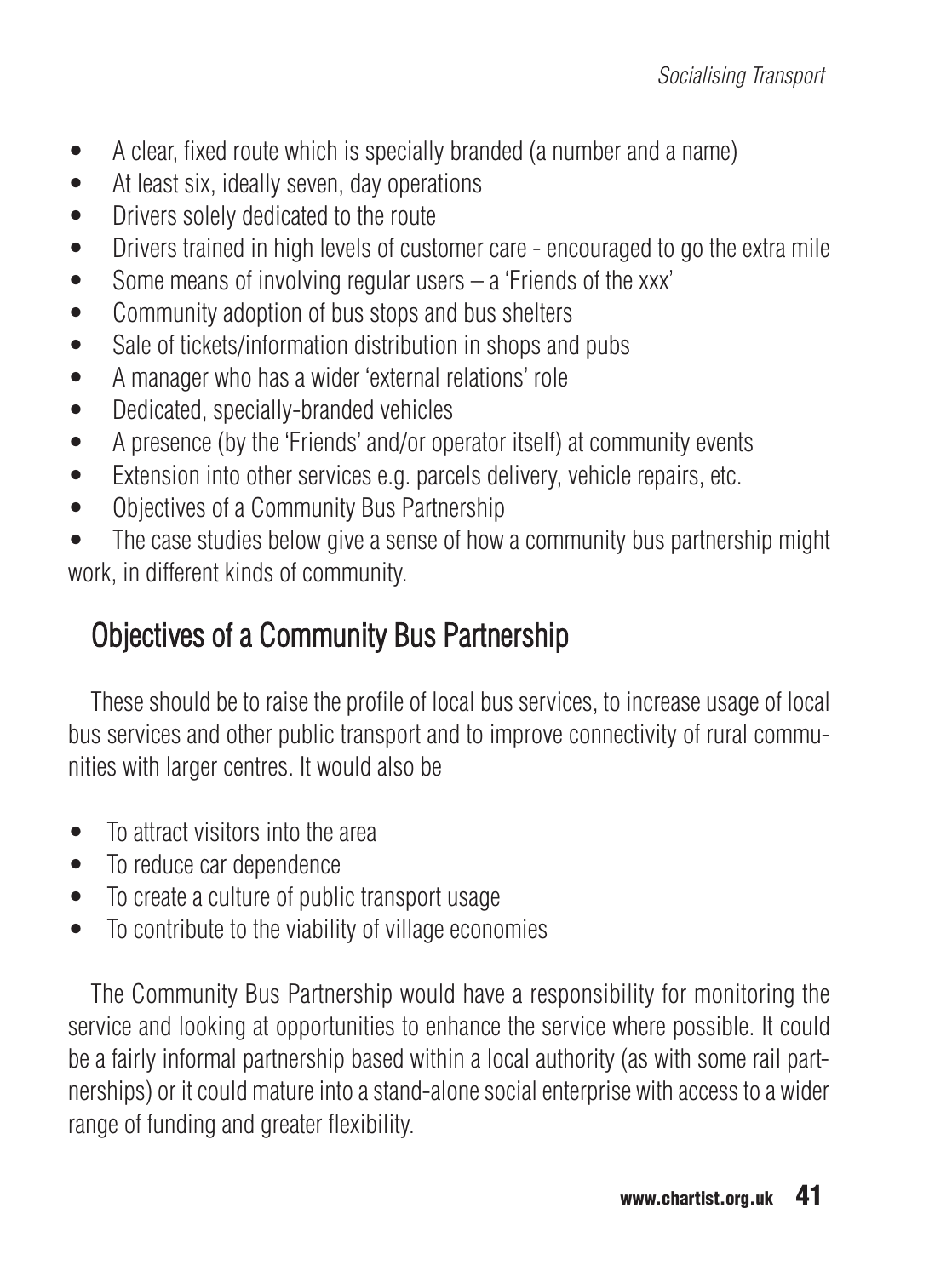The 'Route Friends' would be a complementary, voluntary, group which helps deliver some of the CBT's objectives (and may have some of its own in addition).

#### Towards genuine transport integration

In more rural areas, it is absurd to have bus and rail services competing on the same corridors. A sensible transport strategy should have buses – and community transport – feeding into local rail hubs as part of a co-ordinated local strategy - RITZs ('Rural Transport Integration Zones'). This means abandoning de-regulation, or at least creating 'exemption zones', and moving away from the meaningless 'competition' which benefits nobody other than a few operators.

# 7. Streets for People: Cars, Walking and Cycling

We are too car dependent. Compared with most European countries, we make far too many trips by car, compared with train, bus, bike or foot. That imposes a huge toll in terms of accidents, pollution, ill-health and the whole 'feel' of our communities, be they rural or urban. In previous sections we have explored some opportunities to promote rail and road-based public transport. But clearly there is much more that can be done to encourage cycling and walking. The car has its place, and the issue isn't about car ownership per se. It's about how often, and for what purpose, we use the car. It's a perfectly realistic objective in urban areas to aim for drastic reductions in both ownership and use, with a greater role for community car clubs. Realistically, in more rural areas, having a car will continue to be essential for many people. The challenge is about retaining and developing a core of integrated public transport services (rail, bus, community transport and taxi) whilst encouraging walking and cycling for short trips and reducing car dependency. We should not be incentivising motorists to maximise use of their car; rather we should not discourage car ownership per se but the disproportionate use of the car for long journeys. This can be achieved by a major increase in fuel tax with the additional revenue being hypothecated into public transport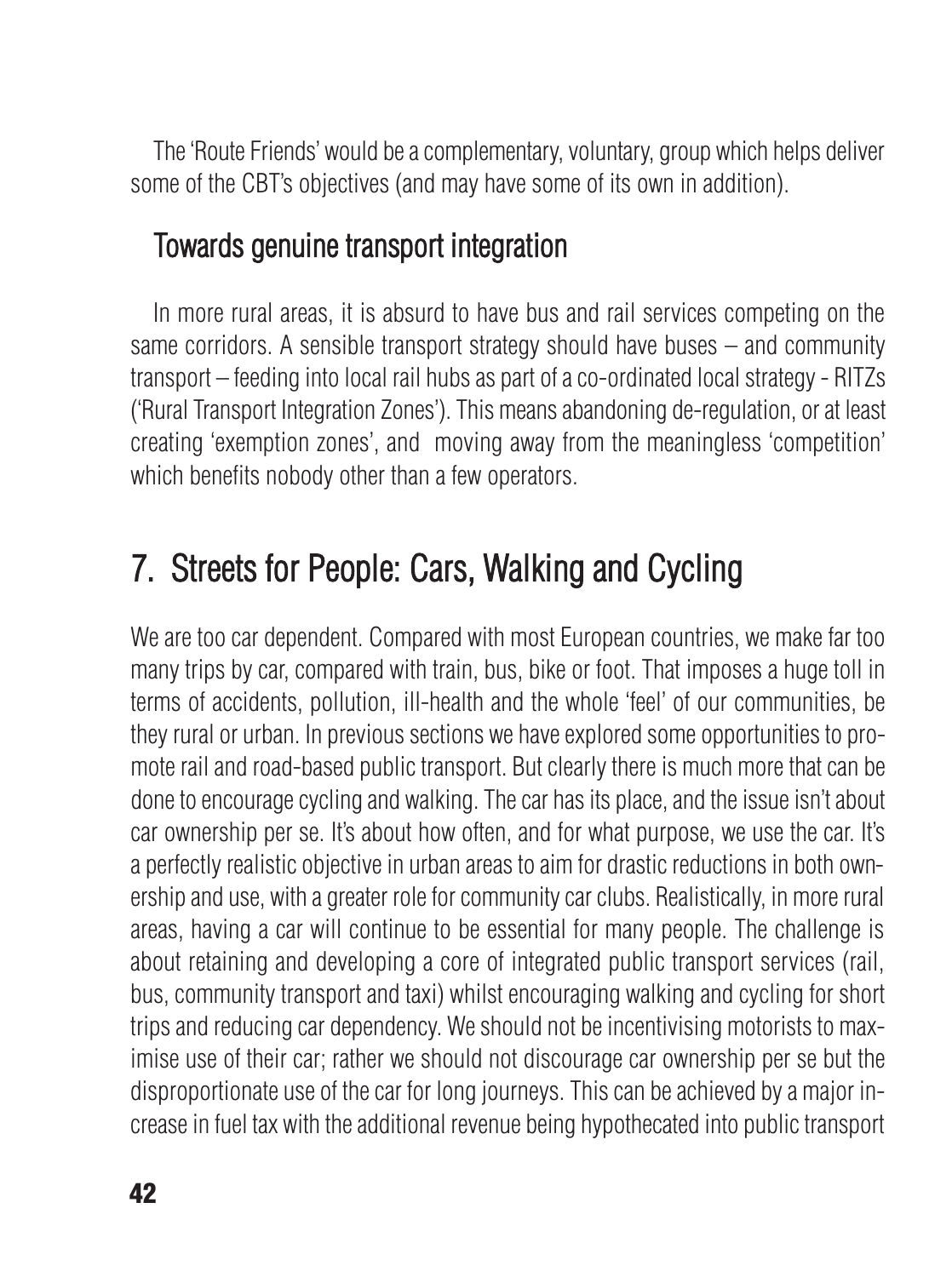investment. The Germans have been doing it for years.

## The dangerous man of Europe

Most transport journeys in the UK – around two-thirds of all trips - are less than five miles. Yet the numbers of people cycling lag way behind many of our continental partners. Cycle casualties increased dramatically in 2011 compared to the previous year, while deaths and serious injuries also rose for many other road users. This is now the fifth year in a row that cycle serious injuries have risen, and while cycle use has also increased, the risk of injury has not improved over that period. Serious injuries to cyclists rose 16% in 2011, from 2,660 to 3,085. Britain's cycle safety record is falling even further behind other north European countries which have far higher levels of cycle use. We still have only a tiny fraction of our residential streets covered by 20 mph schemes, while hostile roads, bad driving, and weak law enforcement remain serious barriers to getting more people cycling. Politicians are to blame for this. There is strong evidence that politicians hide behind their perception that 'the public' will not support measures which are seen as 'anti-car'. Research has shown this to be untrue and the general public's willingness to support quite radical measures of car restraint combined with investment in safer and more environmentally benign modes, is much higher than our elected representatives think. Could it be that most politicians are much bigger car users than the rest of us? As Marx said, material existence determines consciousness. We need more cycling councillors and MPs.

# Becoming more like Copenhagen

In Copenhagen, a third of all commuter journeys are made by bicycle, while car usage is falling. A quarter of two-children families own a cargo-style bike to get around the busy streets, encouraged to use the 346km (215 miles) of segregated cycle lanes, maintained by the relatively low budget of  $\in$ 10 million (£8 million) a year. Copenhagen may have a smaller population than London — 550,000 compared with more than 8 million — but it has a greater population density, with more than a thousand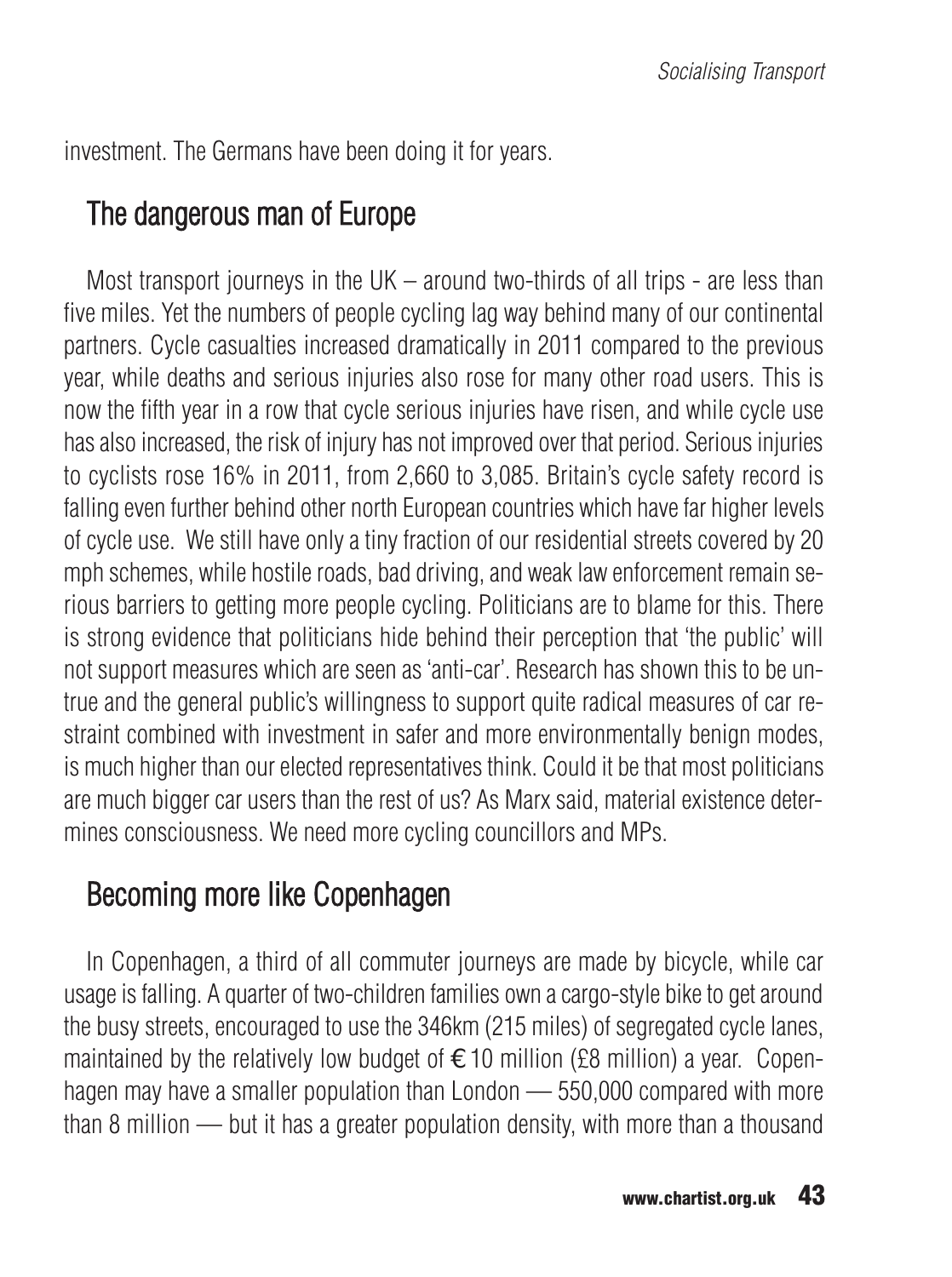extra people per square kilometre in its centre, so space is still at a premium.

When the health benefits, time saved and reduction in congestion and car crashes are taken into account, Copenhagen authorities have calculated that society makes a net profit of 1.22 Danish kroner (around 13p) for every kilometre cycled by one of its citizens. By the same criteria, society makes a net loss of 8p for every kilometre driven by car. The Lord Mayor, Frank Jensen, admitted that he found it scary when he cycled around London and said that there was far more animosity between drivers and cyclists than in Copenhagen. "Drivers are very peaceful towards cyclists in Copenhagen," he said, "Many drivers are cyclists themselves and are also aware that more cyclists mean fewer cars." Ingvar Sejr Hansen, a senior civil servant at Copenhagen City Hall, said: "More cyclists mean you can have more and more people living together in the same space, as they can move around within the city so much more easily. But you need a critical mass to demand it." In Copenhagen, this critical mass was achieved in the late 1970s, when thousands of people converged on the town hall amid spiralling petrol prices to demand better conditions for cycling.

## Becoming more bike and walking aware

Cycling has to become an integral part of the way we plan towns and cities, not an extra 'bolt-on' if funding can be found. Martin Gibbs, British Cycling Policy and Legal Affairs Director said "Making sure that cycling is designed into our infrastructure is key to making cycling an easy, safe and appealing choice for everyone. We have been asking the current government to include cycling assessments in all their policy decisions as we believe it is common sense that in order to encourage cycling we must design our infrastructure and transport policies to take account of cycling".

Local authorities have a key role in designing and implementing schemes which benefit walkers and cyclists. But they need to have the resources to do it. In part that involves a shift from the emphasis on road building but it also means having adequate funding from central government. There needs to be a major re-allocation of road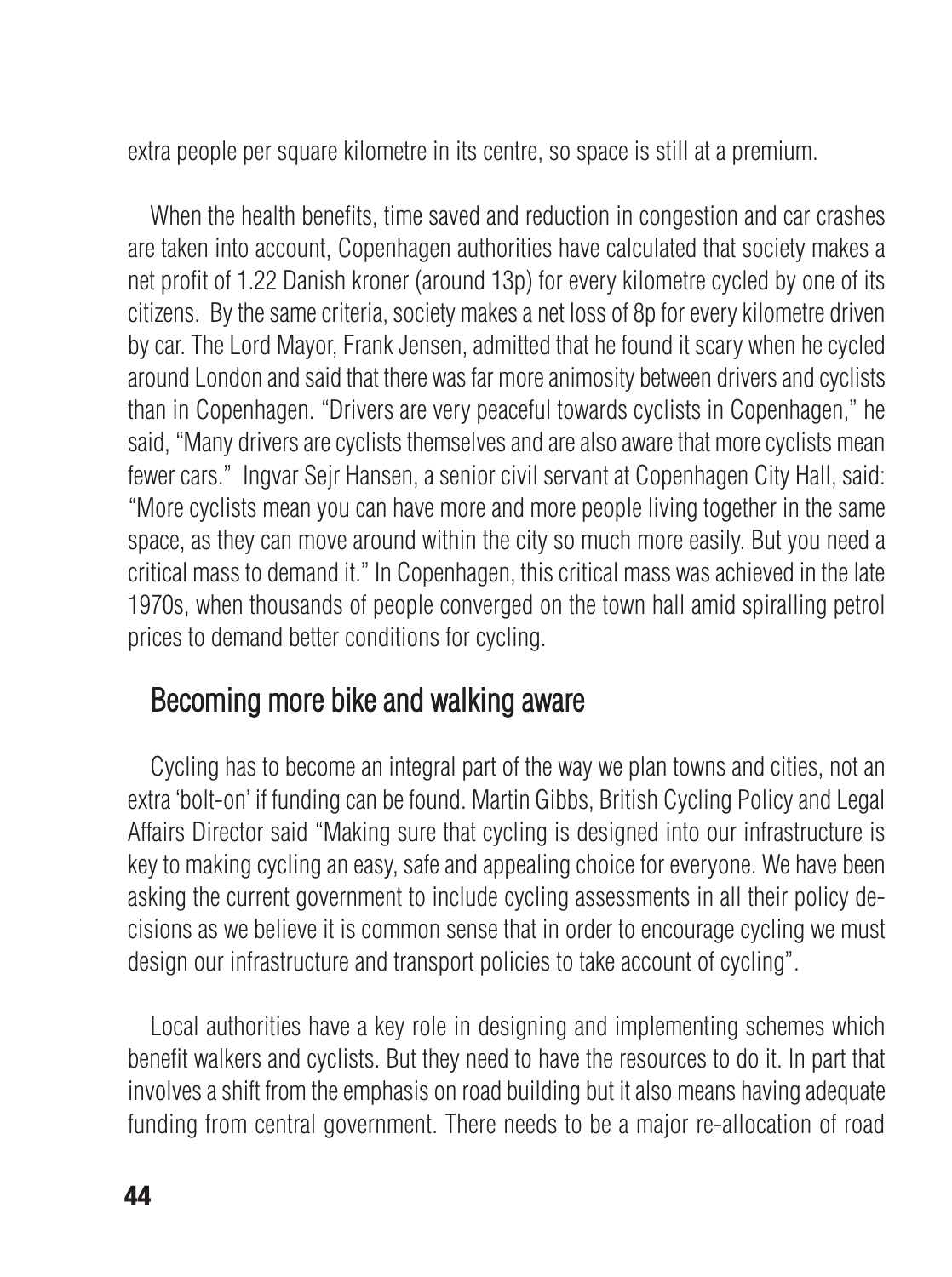space in favour of cycles with safe cycle lanes and good signage. Much more widespread introduction of 20 mph zones encourages walking and cycling, reduces accident rates and makes the urban environment more attractive.

# Benefitting all road users

Finally, alongside lower traffic speeds there needs to be sufficient funding for local authorities to ensure that streets and roads are properly maintained. This benefits all road users, including motorists, pedestrians and cyclists. It must be recognised that in some locations heavy goods vehicles are inappropriate and inflict massive damage to residential streets. Local authorities need to work with industry to ensure that appropriate routes are provided for access to and from industrial sites and other routes are clearly prohibited to HGVs.

# 8. Conclusion

Now is the time to develop radical but realistic policies on how a future Labour Government can start the long journey towards a sustainable transport system. Part of that must involve fundamental reform of the transport industry to ensure that private profit is no longer the main driver of our transport services. We must develop policies which can benefit communities and promote sustainable development.

This is not about going back to some mythical 'golden age' of integrated publiclyowned transport. Such a thing never existed. There is a socialist approach which addresses quality of service, cost and also ensures fair treatment for employees. It is also about making sure transport plays its full part in an environmental strategy which makes a positive contribution to reducing Co2 emissions.

What should be done:

• Abandon rail privatisation and move towards a national, publicly-owned, InterCity network covering main centres in the UK with a new Strategic Rail Agency acting as a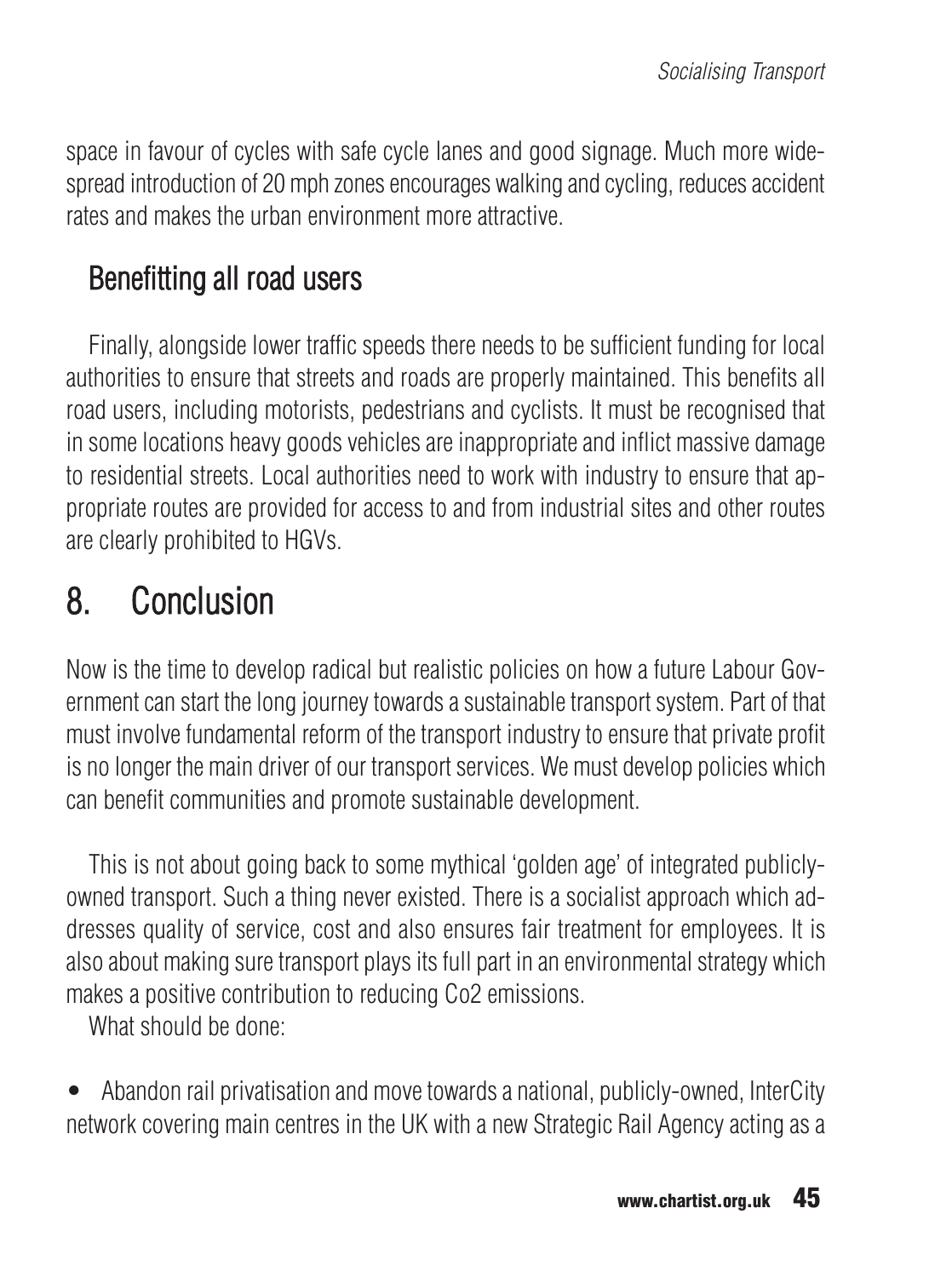co-ordinating and leadership body for the railway industry

• Establish regional not for profit rail passenger operations with high levels of public accountability, staff and community involvement

• Democratise Network Rail with a more representative governance structure

• Promote a new generation of tram (and tram-train) networks in both urban and sensitive rural areas e.g. national parks

Make a radical shift from road to rail (or bi-modal) freight and develop combined freight facilities at key centres

• Support a new approach for Britain's buses which is based on public accountability, co-ordination with rail and community transport, and avoiding costly duplication

• Support innovative community-based projects which make the best of rail, bus and community transport

• Invest heavily in cycling and walking schemes, in both urban and rural areas